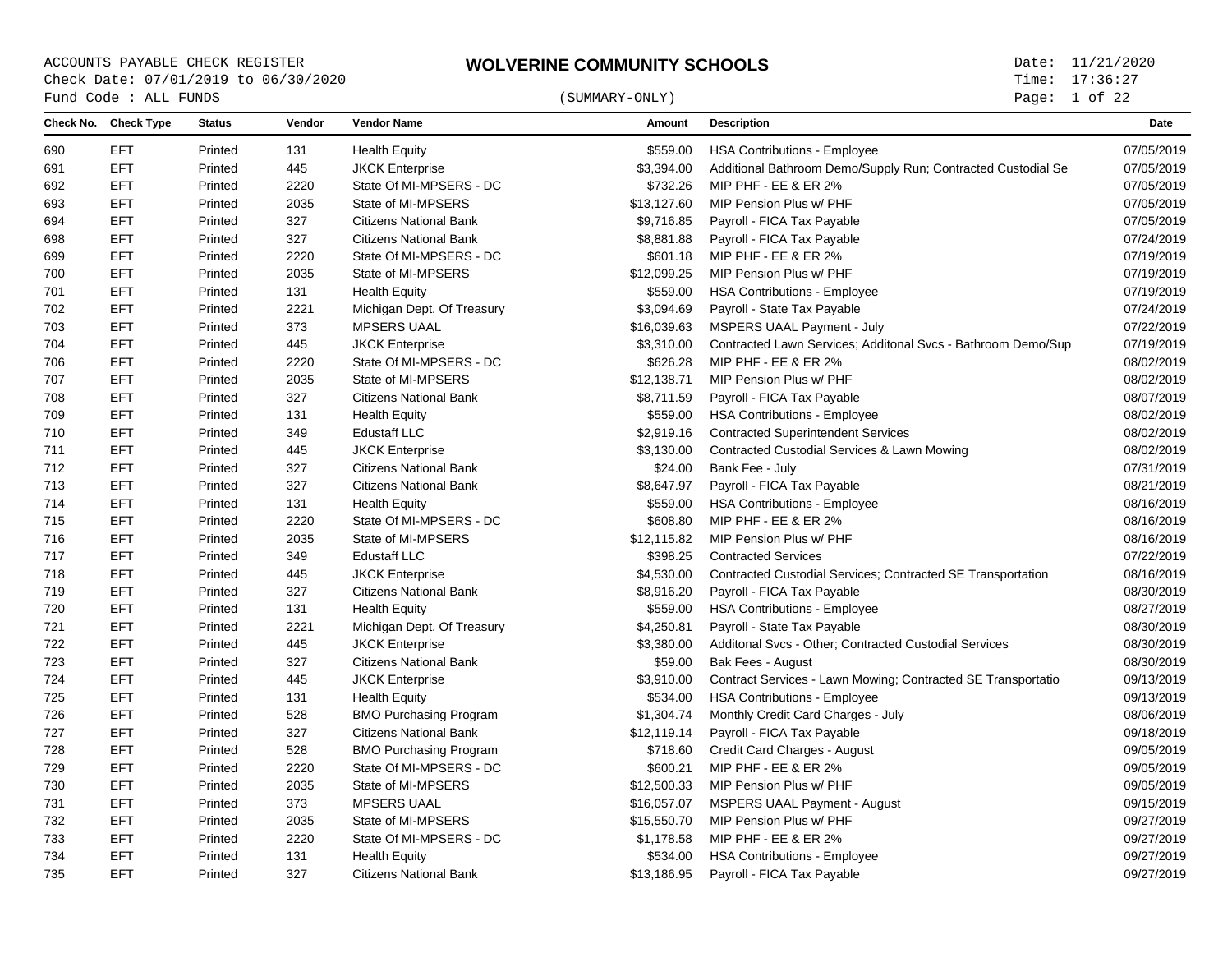ACCOUNTS PAYABLE CHECK REGISTER **WOLVERINE COMMUNITY SCHOOLS** Date: 11/21/2020<br>Check Date: 07/01/2019 to 06/30/2020 **WOLVERINE COMMUNITY SCHOOLS** Time: 17:36:28 Check Date: 07/01/2019 to 06/30/2020  $\begin{array}{cccc}\n\text{Fund Code}: \text{ALL FUNDS}\n\end{array} \tag{SUMMARY-ONLY}$ 

Page: 2 of 22

| Check No. | <b>Check Type</b> | <b>Status</b> | Vendor | <b>Vendor Name</b>            | Amount      | <b>Description</b>                                                  | Date       |
|-----------|-------------------|---------------|--------|-------------------------------|-------------|---------------------------------------------------------------------|------------|
| 736       | <b>EFT</b>        | Printed       | 2221   | Michigan Dept. Of Treasury    | \$4,135.74  | Payroll - State Tax Payable                                         | 09/27/2019 |
| 737       | <b>EFT</b>        | Printed       | 2035   | State of MI-MPSERS            | \$17.505.74 | MIP Pension Plus w/ PHF                                             | 10/01/2019 |
| 738       | <b>EFT</b>        | Printed       | 2220   | State Of MI-MPSERS - DC       | \$1,437.65  | MIP PHF - EE & ER 2%; DC Adjustment 9/27/19                         | 10/01/2019 |
| 739       | <b>EFT</b>        | Printed       | 445    | <b>JKCK Enterprise</b>        | \$3,548.00  | Contracted Custodial And SE Transportation                          | 09/27/2019 |
| 740       | <b>EFT</b>        | Printed       | 131    | <b>Health Equity</b>          | \$534.00    | <b>HSA Contributions - Employee</b>                                 | 10/11/2019 |
| 741       | <b>EFT</b>        | Printed       | 445    | <b>JKCK Enterprise</b>        | \$3,476.00  | <b>Contracted Maintenance Services: Contracted Custodial Servic</b> | 10/11/2019 |
| 742       | <b>EFT</b>        | Printed       | 2035   | State of MI-MPSERS            | \$17,953.23 | MIP Pension Plus w/ PHF                                             | 10/11/2019 |
| 743       | <b>EFT</b>        | Printed       | 2220   | State Of MI-MPSERS - DC       | \$1,507.19  | MIP PHF - EE & ER 2%                                                | 10/11/2019 |
| 744       | <b>EFT</b>        | Printed       | 327    | <b>Citizens National Bank</b> | \$12,878.76 | Payroll - FICA Tax Payable                                          | 10/16/2019 |
| 745       | <b>EFT</b>        | Printed       | 349    | <b>Edustaff LLC</b>           | \$2,919.16  | <b>Contracted Superintendent Services</b>                           | 08/16/2019 |
| 746       | <b>EFT</b>        | Printed       | 349    | <b>Edustaff LLC</b>           | \$2,919.16  | <b>Contracted Superintendent Services</b>                           | 08/30/2019 |
| 747       | <b>EFT</b>        | Printed       | 528    | <b>BMO Purchasing Program</b> | \$454.10    | Monthly Credit Card Payment - Aug                                   | 08/27/2019 |
| 748       | <b>EFT</b>        | Printed       | 327    | <b>Citizens National Bank</b> | \$24.00     | Bank Fees - Sept                                                    | 09/30/2019 |
| 749       | <b>EFT</b>        | Printed       | 349    | <b>Edustaff LLC</b>           | \$2,919.16  | <b>Contracted Superintendent Services</b>                           | 09/13/2019 |
| 750       | <b>EFT</b>        | Printed       | 349    | <b>Edustaff LLC</b>           | \$3,804.16  | Contracted Superintendent & Substitutes                             | 09/27/2019 |
| 752       | <b>EFT</b>        | Printed       | 528    | <b>BMO Purchasing Program</b> | \$1,223.62  | <b>Credit Card Charges</b>                                          | 10/07/2019 |
| 753       | <b>EFT</b>        | Printed       | 349    | <b>Edustaff LLC</b>           | \$5,220.16  | Contracted Superintendent & Substitutes                             | 10/13/2019 |
| 754       | <b>EFT</b>        | Printed       | 2035   | State of MI-MPSERS            | \$763.14    | DB Adjustment 9-27-19                                               | 10/21/2019 |
| 756       | <b>EFT</b>        | Printed       | 2035   | State of MI-MPSERS            | \$20,892.12 | MIP Pension Plus w/ PHF                                             | 10/25/2019 |
| 757       | EFT               | Printed       | 2220   | State Of MI-MPSERS - DC       | \$2,491.06  | MIP PHF - EE & ER 2%                                                | 10/25/2019 |
| 758       | <b>EFT</b>        | Printed       | 327    | <b>Citizens National Bank</b> | \$15,285.76 | Payroll - FICA Tax Payable                                          | 10/29/2019 |
| 759       | <b>EFT</b>        | Printed       | 445    | <b>JKCK Enterprise</b>        | \$3,530.00  | Contracted Custodial Services: Contracted Services - Other:         | 10/25/2019 |
| 760       | <b>EFT</b>        | Printed       | 131    | <b>Health Equity</b>          | \$534.00    | <b>HSA Contributions - Employee</b>                                 | 10/25/2019 |
| 762       | <b>EFT</b>        | Printed       | 445    | <b>JKCK Enterprise</b>        | \$3,494.00  | Contracted SE Transportation-Vaccuum Van; Contracted SE Tran        | 11/08/2019 |
| 763       | <b>EFT</b>        | Printed       | 131    | <b>Health Equity</b>          | \$534.00    | <b>HSA Contributions - Employee</b>                                 | 11/08/2019 |
| 764       | <b>EFT</b>        | Printed       | 327    | <b>Citizens National Bank</b> | \$12,371.14 | Payroll - FICA Tax Payable                                          | 11/13/2019 |
| 765       | <b>EFT</b>        | Printed       | 2221   | Michigan Dept. Of Treasury    | \$4,536.56  | Payroll - State Tax Payable                                         | 11/08/2019 |
| 766       | <b>EFT</b>        | Printed       | 2035   | State of MI-MPSERS            | \$17,870.12 | MIP Pension Plus w/ PHF                                             | 11/08/2019 |
| 767       | <b>EFT</b>        | Printed       | 2220   | State Of MI-MPSERS - DC       | \$1,597.89  | MIP PHF - EE & ER 2%                                                | 11/08/2019 |
| 768       | <b>EFT</b>        | Printed       | 1623   | Marathon / WEX Bank           | \$3,951.41  | Fuel                                                                | 11/11/2019 |
| 769       | <b>EFT</b>        | Printed       | 327    | <b>Citizens National Bank</b> | \$11,836.11 | Payroll - FICA Tax Payable                                          | 11/22/2019 |
| 770       | <b>EFT</b>        | Printed       | 131    | <b>Health Equity</b>          | \$534.00    | <b>HSA Contributions - Employee</b>                                 | 11/22/2019 |
| 771       | <b>EFT</b>        | Printed       | 445    | <b>JKCK Enterprise</b>        | \$3,366.00  | <b>Contracted Custodial And SE Transportation</b>                   | 11/22/2019 |
| 772       | <b>EFT</b>        | Printed       | 2035   | State of MI-MPSERS            | \$16,359.04 | MIP Pension Plus w/ PHF; Adjustment For Employee Fix                | 11/22/2019 |
| 773       | <b>EFT</b>        | Printed       | 2220   | State Of MI-MPSERS - DC       | \$1,398.67  | MIP PHF - EE & ER 2%                                                | 11/22/2019 |
| 774       | <b>EFT</b>        | Printed       | 373    | <b>MPSERS UAAL</b>            | \$32,627.92 | MPSERS UAAL - Oct & Nov                                             | 12/05/2019 |
| 775       | <b>EFT</b>        | Printed       | 327    | <b>Citizens National Bank</b> | \$24.00     | Bank Fees - Oct                                                     | 10/01/2019 |
| 776       | <b>EFT</b>        | Printed       | 349    | <b>Edustaff LLC</b>           | \$4,866.16  | Contracted Superintendent & Substitutes                             | 10/25/2019 |
| 777       | <b>EFT</b>        | Printed       | 528    | <b>BMO Purchasing Program</b> | \$3,734.22  | <b>Credit Card Charges</b>                                          | 10/07/2019 |
| 779       | <b>EFT</b>        | Printed       | 349    | <b>Edustaff LLC</b>           | \$6,105.16  | <b>Contracted Superintendent &amp; Substitutes</b>                  | 11/22/2019 |
| 780       | EFT               | Printed       | 327    | <b>Citizens National Bank</b> | \$24.00     | Bank Fees - November                                                | 11/29/2019 |
| 781       | <b>EFT</b>        | Printed       | 349    | <b>Edustaff LLC</b>           | \$4,777.66  | <b>Contracted Superintendent &amp; Substitutes</b>                  | 11/08/2019 |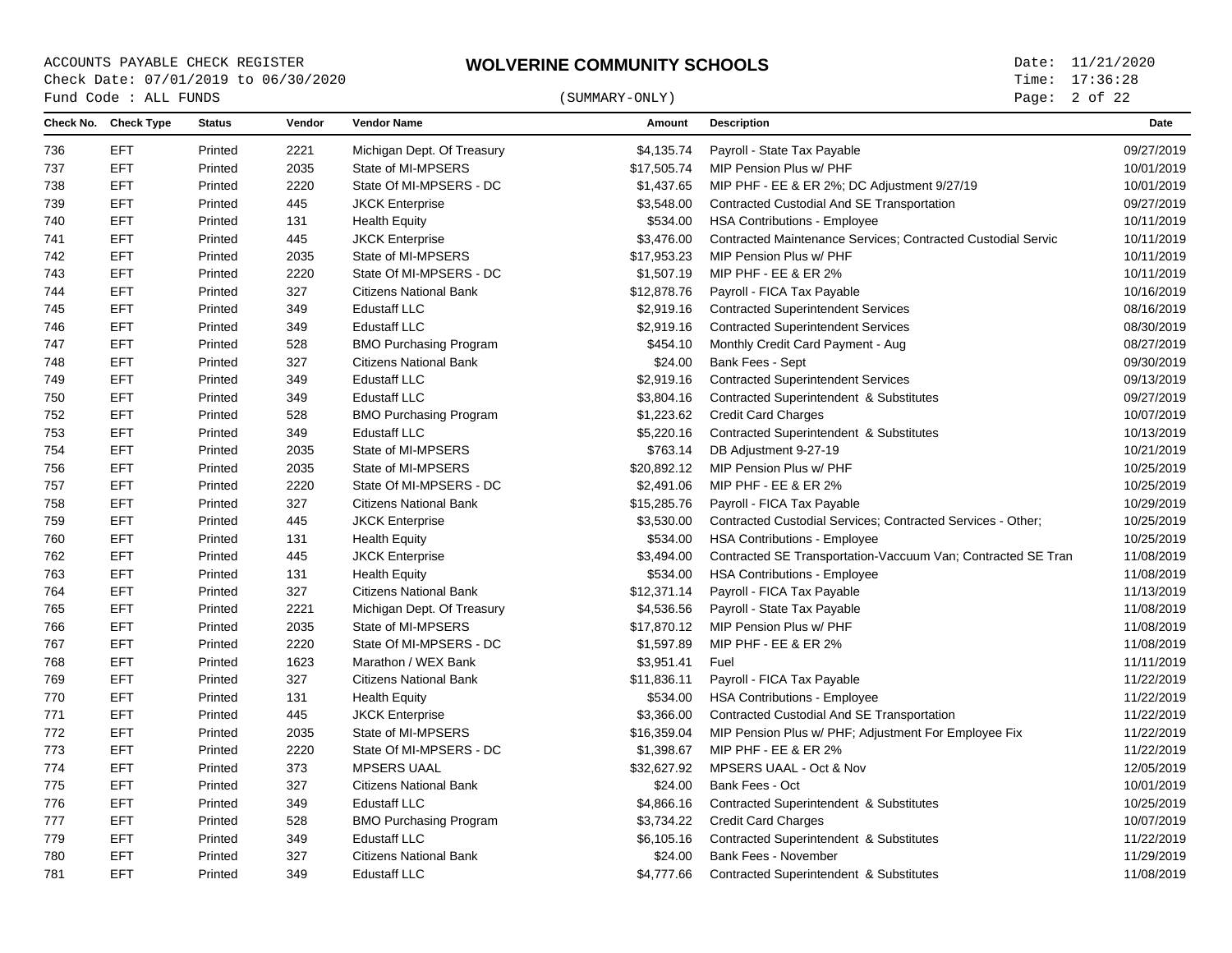ACCOUNTS PAYABLE CHECK REGISTER **WOLVERINE COMMUNITY SCHOOLS** Date: 11/21/2020<br>Check Date: 07/01/2019 to 06/30/2020 **WOLVERINE COMMUNITY SCHOOLS** Time: 17:36:28 Check Date: 07/01/2019 to 06/30/2020  $\begin{array}{cccc}\n\text{Fund Code}: \text{ALL FUNDS}\n\end{array} \tag{SUMMARY-ONLY}$ 

Page: 3 of 22

|     | Check No. Check Type | <b>Status</b> | Vendor | <b>Vendor Name</b>            | Amount      | <b>Description</b>                                           | Date       |
|-----|----------------------|---------------|--------|-------------------------------|-------------|--------------------------------------------------------------|------------|
| 783 | EFT                  | Printed       | 131    | <b>Health Equity</b>          | \$534.00    | <b>HSA Contributions - Employee</b>                          | 12/06/2019 |
| 784 | <b>EFT</b>           | Printed       | 327    | <b>Citizens National Bank</b> | \$11,937.09 | Payroll - FICA Tax Payable                                   | 12/11/2019 |
| 785 | <b>EFT</b>           | Printed       | 2035   | State of MI-MPSERS            | \$16,353.24 | MIP Pension Plus w/ PHF; 12/6/19 Adjustment For ER DB        | 12/06/2019 |
| 786 | <b>EFT</b>           | Printed       | 2220   | State Of MI-MPSERS - DC       | \$1,382.96  | MIP PHF - EE & ER 2%                                         | 12/06/2019 |
| 787 | <b>EFT</b>           | Printed       | 2221   | Michigan Dept. Of Treasury    | \$3,940.55  | Payroll - State Tax Payable                                  | 12/05/2019 |
| 788 | <b>EFT</b>           | Printed       | 528    | <b>BMO Purchasing Program</b> | \$4,586.94  | MONTHLY CREDIT CARD CHARGES                                  | 11/07/2019 |
| 789 | <b>EFT</b>           | Printed       | 332    | Awakon Federal Credit Union   | \$50.00     | <b>Returned NSF Fees</b>                                     | 11/20/2019 |
| 790 | <b>EFT</b>           | Printed       | 2220   | State Of MI-MPSERS - DC       | \$116.99    | MPSERS DC Adjustment 12-6-19                                 | 12/11/2019 |
| 791 | <b>EFT</b>           | Printed       | 445    | <b>JKCK Enterprise</b>        | \$3,256.00  | <b>Contracted Custodial And SE Transportation</b>            | 12/06/2019 |
| 792 | <b>EFT</b>           | Printed       | 445    | <b>JKCK Enterprise</b>        | \$3,674.00  | Contracted Add'l Svcs - Xmas Set Up/Take Down; Contracted Ad | 12/20/2019 |
| 793 | <b>EFT</b>           | Printed       | 131    | <b>Health Equity</b>          | \$534.00    | <b>HSA Contributions - Employee</b>                          | 12/19/2019 |
| 794 | <b>EFT</b>           | Printed       | 327    | <b>Citizens National Bank</b> | \$12,212.26 | Payroll - FICA Tax Payable                                   | 12/20/2019 |
| 795 | <b>EFT</b>           | Printed       | 2220   | State Of MI-MPSERS - DC       | \$1,606.44  | MIP PHF - EE & ER 2%                                         | 12/20/2019 |
| 796 | <b>EFT</b>           | Printed       | 2035   | State of MI-MPSERS            | \$18,311.76 | Prior Period Adjustments Per ORS-DB; Prior Period Adjustment | 12/20/2019 |
| 797 | <b>EFT</b>           | Printed       | 373    | <b>MPSERS UAAL</b>            | \$16,313.96 | December ORS MPSERS UAAL                                     | 01/06/2020 |
| 798 | <b>EFT</b>           | Printed       | 445    | <b>JKCK Enterprise</b>        | \$3,160.00  | Contracted Add'l Svcs - Concession Floor; Contracted Add'l S | 01/03/2020 |
| 799 | <b>EFT</b>           | Printed       | 327    | <b>Citizens National Bank</b> | \$10,591.74 | Payroll - FICA Tax Payable                                   | 01/08/2020 |
| 800 | <b>EFT</b>           | Printed       | 2220   | State Of MI-MPSERS - DC       | \$1,272.64  | MIP PHF - EE & ER 2%                                         | 01/03/2020 |
| 801 | <b>EFT</b>           | Printed       | 2035   | State of MI-MPSERS            | \$15,644.33 | MIP Pension Plus w/ PHF                                      | 01/03/2020 |
| 802 | <b>EFT</b>           | Printed       | 131    | <b>Health Equity</b>          | \$534.00    | <b>HSA Contributions - Employee</b>                          | 01/03/2020 |
| 803 | <b>EFT</b>           | Printed       | 2221   | Michigan Dept. Of Treasury    | \$3,930.91  | Payroll - State Tax Payable                                  | 01/02/2020 |
| 804 | <b>EFT</b>           | Printed       | 349    | <b>Edustaff LLC</b>           | \$4,113.91  | Contracted Superintendent & Substitutes                      | 12/20/2019 |
| 805 | <b>EFT</b>           | Printed       | 349    | Edustaff LLC                  | \$3,184.66  | Contracted Superintendent & Substitutes                      | 01/03/2020 |
| 806 | <b>EFT</b>           | Printed       | 349    | <b>Edustaff LLC</b>           | \$4,069.66  | <b>Contracted Superintendent &amp; Substitutes</b>           | 12/06/2019 |
| 807 | <b>EFT</b>           | Printed       | 405    | Xerox Corporation             | \$544.73    | Monthly Elementary Copier - August; Monthly Elementary Copie | 01/04/2020 |
| 808 | <b>EFT</b>           | Printed       | 1623   | Marathon / WEX Bank           | \$1,529.54  | November - Paper Fee; November Charges - Diesel; November Ch | 12/06/2019 |
| 809 | <b>EFT</b>           | Printed       | 528    | <b>BMO Purchasing Program</b> | \$1,319.73  | NOVEMBER CREDIT CARD PURCHASES                               | 12/04/2019 |
| 810 | <b>EFT</b>           | Printed       | 327    | <b>Citizens National Bank</b> | \$24.00     | <b>BANK FEE - DEC</b>                                        | 12/31/2019 |
| 811 | <b>EFT</b>           | Printed       | 2220   | State Of MI-MPSERS - DC       | \$398.87    | MPSERS ADJUSTMENT - NEW EMPLOYEE PLAN CHANGES                | 01/14/2020 |
| 812 | <b>EFT</b>           | Printed       | 445    | <b>JKCK Enterprise</b>        | \$3,246.00  | CONTRACTED SE TRANSPORTATION                                 | 01/15/2020 |
| 813 | <b>EFT</b>           | Printed       | 131    | <b>Health Equity</b>          | \$534.00    | <b>HSA Contributions - Employee</b>                          | 01/15/2020 |
| 814 | <b>EFT</b>           | Printed       | 327    | <b>Citizens National Bank</b> | \$10,879.61 | Payroll - FICA Tax Payable                                   | 01/22/2020 |
| 815 | <b>EFT</b>           | Printed       | 2035   | State of MI-MPSERS            | \$16,589.81 | MIP Pension Plus w/ PHF; Prior Period Ajustment              | 01/17/2020 |
| 816 | <b>EFT</b>           | Printed       | 528    | <b>BMO Purchasing Program</b> | \$10,337.08 | December Credit Card Charges                                 | 01/17/2020 |
| 817 | <b>EFT</b>           | Printed       | 349    | <b>Edustaff LLC</b>           | \$3,096.16  | Contracted Superintendent & Substitutes                      | 01/17/2020 |
| 819 | <b>EFT</b>           | Printed       | 373    | <b>MPSERS UAAL</b>            | \$16,313.96 | MPSERS UAAL - JANUARY                                        | 01/24/2020 |
| 820 | <b>EFT</b>           | Printed       | 131    | <b>Health Equity</b>          | \$534.00    | <b>HSA Contributions - Employee</b>                          | 01/31/2020 |
| 821 | EFT                  | Printed       | 445    | <b>JKCK Enterprise</b>        | \$3,530.00  | 18Additional Services - Van Tire Change; Additional Services | 01/31/2020 |
| 822 | <b>EFT</b>           | Printed       | 2220   | State Of MI-MPSERS - DC       | \$1,684.35  | MIP PHF - EE & ER 2%                                         | 01/31/2020 |
| 823 | <b>EFT</b>           | Printed       | 2035   | State of MI-MPSERS            | \$18,569.38 | MIP Pension Plus w/ PHF                                      | 01/31/2020 |
| 824 | <b>EFT</b>           | Printed       | 327    | <b>Citizens National Bank</b> | \$12,731.35 | Payroll - FICA Tax Payable                                   | 01/31/2020 |
| 825 | <b>EFT</b>           | Printed       | 2221   | Michigan Dept. Of Treasury    | \$5,538.56  | Payroll - State Tax Payable                                  | 01/31/2020 |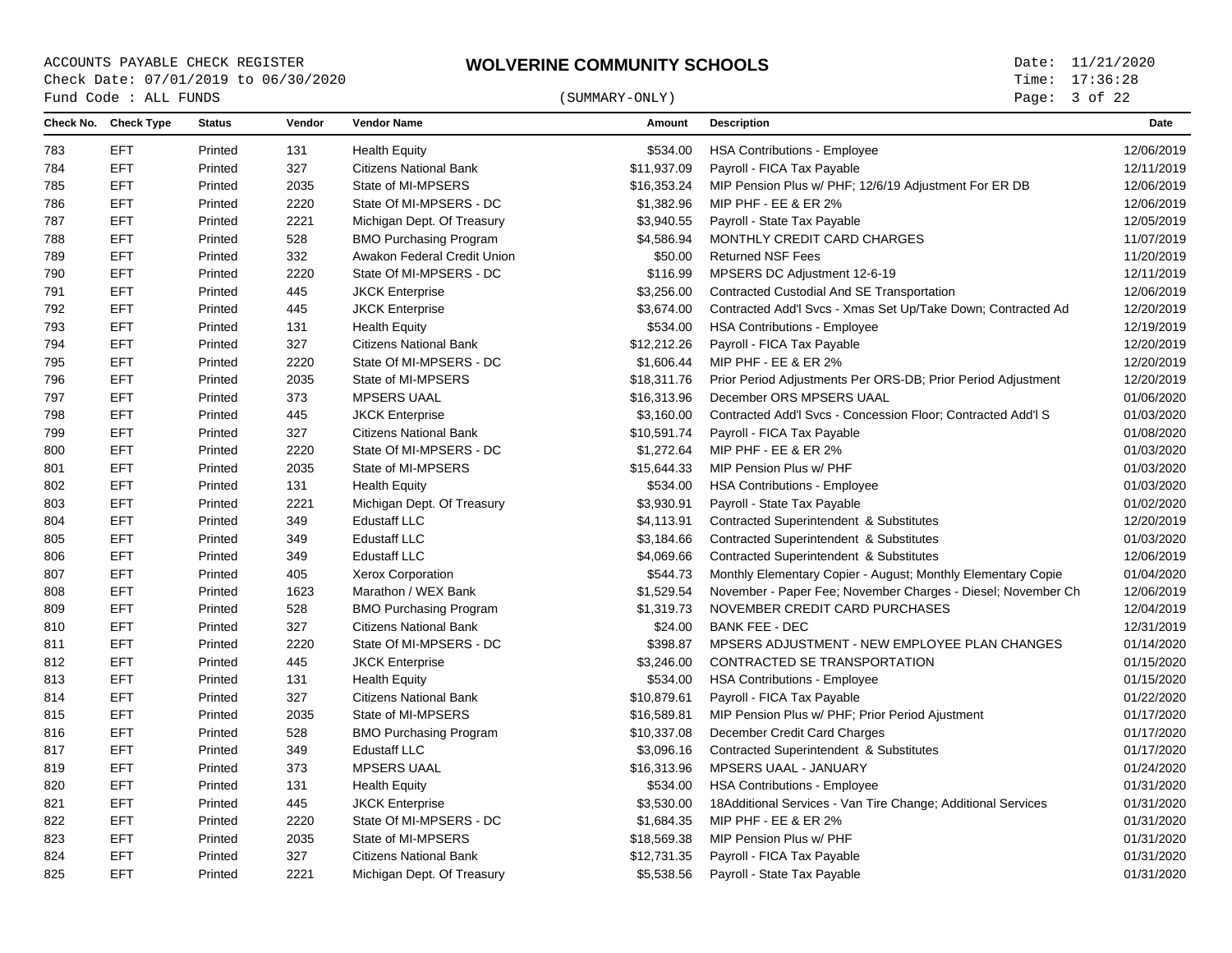## $\begin{array}{cccc}\n\text{Fund Code}: \text{ALL FUNDS}\n\end{array} \tag{SUMMARY-ONLY}$

Page: of 22

|     | Check No. Check Type | <b>Status</b> | Vendor | <b>Vendor Name</b>             | Amount      | <b>Description</b>                                        | Date       |
|-----|----------------------|---------------|--------|--------------------------------|-------------|-----------------------------------------------------------|------------|
| 826 | <b>EFT</b>           | Printed       | 2220   | State Of MI-MPSERS - DC        | \$44.25     | MPSERS DC Adjustment 1-22-20                              | 01/22/2020 |
| 828 | <b>EFT</b>           | Printed       | 349    | <b>Edustaff LLC</b>            | \$3,538.66  | <b>Contracted Superintendent &amp; Substitutes</b>        | 01/31/2020 |
| 829 | <b>EFT</b>           | Printed       | 528    | <b>BMO Purchasing Program</b>  | \$13,803.48 | MONTHLY CREDIT CARD CHARGES-JANUARY                       | 02/05/2020 |
| 830 | <b>EFT</b>           | Printed       | 1665   | <b>MESSA</b>                   | \$22,534.55 | HEALTH PREMIUMS - EE WITHHOLDINGS; HEALTH PREMIUMS -      | 02/07/2020 |
| 831 | <b>EFT</b>           | Printed       | 1665   | <b>MESSA</b>                   | \$1,167.90  | HEALTH PREMIUMS - FEBRUARY                                | 02/07/2020 |
| 832 | <b>EFT</b>           | Printed       | 2035   | State of MI-MPSERS             | \$57.54     | PRIOR PERIOD DC ADJUSTMENT                                | 02/10/2020 |
| 833 | <b>EFT</b>           | Printed       | 445    | <b>JKCK Enterprise</b>         | \$3,458.60  | CONTRACTED SERVICES-PARA; CONTRACTED SERVICES-TRA         | 02/14/2020 |
| 834 | <b>EFT</b>           | Printed       | 131    | <b>Health Equity</b>           | \$534.00    | <b>HSA Contributions - Employee</b>                       | 02/14/2020 |
| 835 | <b>EFT</b>           | Printed       | 327    | <b>Citizens National Bank</b>  | \$12,393.97 | Payroll - FICA Tax Payable                                | 02/14/2020 |
| 836 | <b>EFT</b>           | Printed       | 2220   | State Of MI-MPSERS - DC        | \$1,939.07  | MIP PHF - EE & ER 2%                                      | 02/14/2020 |
| 837 | <b>EFT</b>           | Printed       | 2035   | State of MI-MPSERS             | \$18,131.52 | MIP Pension Plus w/ PHF                                   | 02/14/2020 |
| 838 | <b>EFT</b>           | Printed       | 349    | <b>Edustaff LLC</b>            | \$3,936.91  | <b>Contracted Superintendent &amp; Substitutes</b>        | 02/14/2020 |
| 839 | <b>EFT</b>           | Printed       | 373    | <b>MPSERS UAAL</b>             | \$16,313.96 | MPSERS UAAL - FEBRUARY                                    | 02/25/2020 |
| 840 | <b>EFT</b>           | Printed       | 405    | <b>Xerox Corporation</b>       | \$367.89    | MONTHLY COPIER - ELEMENTARY; MONTHLY COPIER - HSMS        | 02/14/2020 |
| 841 | <b>EFT</b>           | Printed       | 1623   | Marathon / WEX Bank            | \$1,437.87  | MONTHLY CHARGES - DIESEL & UNLEADED                       | 02/14/2020 |
| 842 | <b>EFT</b>           | Printed       | 2069   | <b>Sysco Grand Rapids</b>      | \$4,784.29  | 1843.05FOOD COSTS 2/05/20; FOOD COSTS 2/12/20; 1843.05FOO | 02/23/2020 |
| 843 | <b>EFT</b>           | Printed       | 445    | <b>JKCK Enterprise</b>         | \$3,292.00  | VACUUM AND WASH VAN; CONTRACTED CUSTODIAL SERVICES        | 02/28/2020 |
| 844 | <b>EFT</b>           | Printed       | 1029   | <b>AFLAC</b>                   | \$307.72    | <b>Employee Withholdings for March Premiums</b>           | 02/28/2020 |
| 845 | <b>EFT</b>           | Printed       | 131    | <b>Health Equity</b>           | \$534.00    | <b>HSA Contributions - Employee</b>                       | 02/28/2020 |
| 846 | <b>EFT</b>           | Printed       | 2220   | State Of MI-MPSERS - DC        | \$2,438.05  | MIP PHF - EE & ER 2%                                      | 02/28/2020 |
| 847 | <b>EFT</b>           | Printed       | 2035   | State of MI-MPSERS             | \$19,943.63 | MIP Pension Plus w/ PHF                                   | 02/28/2020 |
| 848 | <b>EFT</b>           | Printed       | 558    | United States Dept Of Treasury | \$13,882.51 | Payroll - FICA Tax Payable                                | 02/28/2020 |
| 849 | <b>EFT</b>           | Printed       | 349    | <b>Edustaff LLC</b>            | \$3,759.91  | Contracted Superintendent & Substitutes                   | 02/28/2020 |
| 850 | <b>EFT</b>           | Printed       | 1665   | <b>MESSA</b>                   | \$24,218.33 | EMPLOYEE HEALTH WITHHOLDING - MARCH; HEALTH PREMIUM       | 02/28/2020 |
| 851 | <b>EFT</b>           | Printed       | 1665   | <b>MESSA</b>                   | \$1,167.90  | <b>HEALTH PREMIUMS - MARCH</b>                            | 02/28/2020 |
| 852 | <b>EFT</b>           | Printed       | 400    | MFA - State Aid Loan           | \$57,885.71 | February State Aid Loan Payment - #2 Of 7                 | 02/20/2020 |
| 853 | <b>EFT</b>           | Printed       | 327    | <b>Citizens National Bank</b>  | \$24.00     | <b>BANK FEES - JANUARY</b>                                | 01/31/2020 |
| 854 | <b>EFT</b>           | Printed       | 327    | <b>Citizens National Bank</b>  | \$24.00     | <b>BANK FEES - FEBRUARY</b>                               | 02/28/2020 |
| 855 | <b>EFT</b>           | Printed       | 1623   | Marathon / WEX Bank            | \$1,374.27  | DECEMBER CHARGES - DIESEL & UNLEADED                      | 01/21/2020 |
| 856 | <b>EFT</b>           | Printed       | 400    | MFA - State Aid Loan           | \$57,885.71 | State Aid Note - Payment 1 Of 7                           | 01/20/2020 |
| 857 | <b>EFT</b>           | Printed       | 555    | <b>TelNet Worldwide</b>        | \$1,135.14  | Monthky Fee & One Time Set UP Fee                         | 02/03/2020 |
| 858 | <b>EFT</b>           | Printed       | 555    | <b>TelNet Worldwide</b>        | \$512.71    | MONTHLY TELEPHONE                                         | 02/25/2020 |
| 859 | <b>EFT</b>           | Printed       | 2221   | Michigan Dept. Of Treasury     | \$4,239.41  | Payroll - State Tax Payable                               | 03/04/2020 |
| 861 | <b>EFT</b>           | Printed       | 528    | <b>BMO Purchasing Program</b>  | \$2,240.52  | MONTHLY CREDIT CARD PURCHASES - VARSITY CLUB/CONCES       | 03/05/2020 |
| 862 | <b>EFT</b>           | Printed       | 528    | <b>BMO Purchasing Program</b>  | \$7,449.71  | MONTHLY CREDIT CARD CHARGES - WALDIE; MONTHLY CREDI       | 03/05/2020 |
| 863 | <b>EFT</b>           | Printed       | 528    | <b>BMO Purchasing Program</b>  | \$854.14    | MONTHLY CREDIT CARD CHARGES - LEVERNIER                   | 03/05/2020 |
| 864 | <b>EFT</b>           | Printed       | 445    | <b>JKCK Enterprise</b>         | \$3,474.00  | CONTRACTED SVCS - OTHER; CONTRACTED SE TRANSPORTAT        | 03/13/2020 |
| 865 | <b>EFT</b>           | Printed       | 400    | MFA - State Aid Loan           | \$57,885.71 | March State Aid Loan Payment - #3 Of 7                    | 03/20/2020 |
| 866 | <b>EFT</b>           | Printed       | 131    | <b>Health Equity</b>           | \$534.00    | <b>HSA Contributions - Employee</b>                       | 03/13/2020 |
| 867 | <b>EFT</b>           | Printed       | 558    | United States Dept Of Treasury | \$12,043.81 | Payroll - FICA Tax Payable                                | 03/18/2020 |
| 868 | <b>EFT</b>           | Printed       | 2220   | State Of MI-MPSERS - DC        | \$2,017.02  | MIP PHF - EE & ER 2%                                      | 03/13/2020 |
| 869 | <b>EFT</b>           | Printed       | 2035   | State of MI-MPSERS             | \$17,823.71 | MIP Pension Plus w/ PHF                                   | 03/13/2020 |
|     |                      |               |        |                                |             |                                                           |            |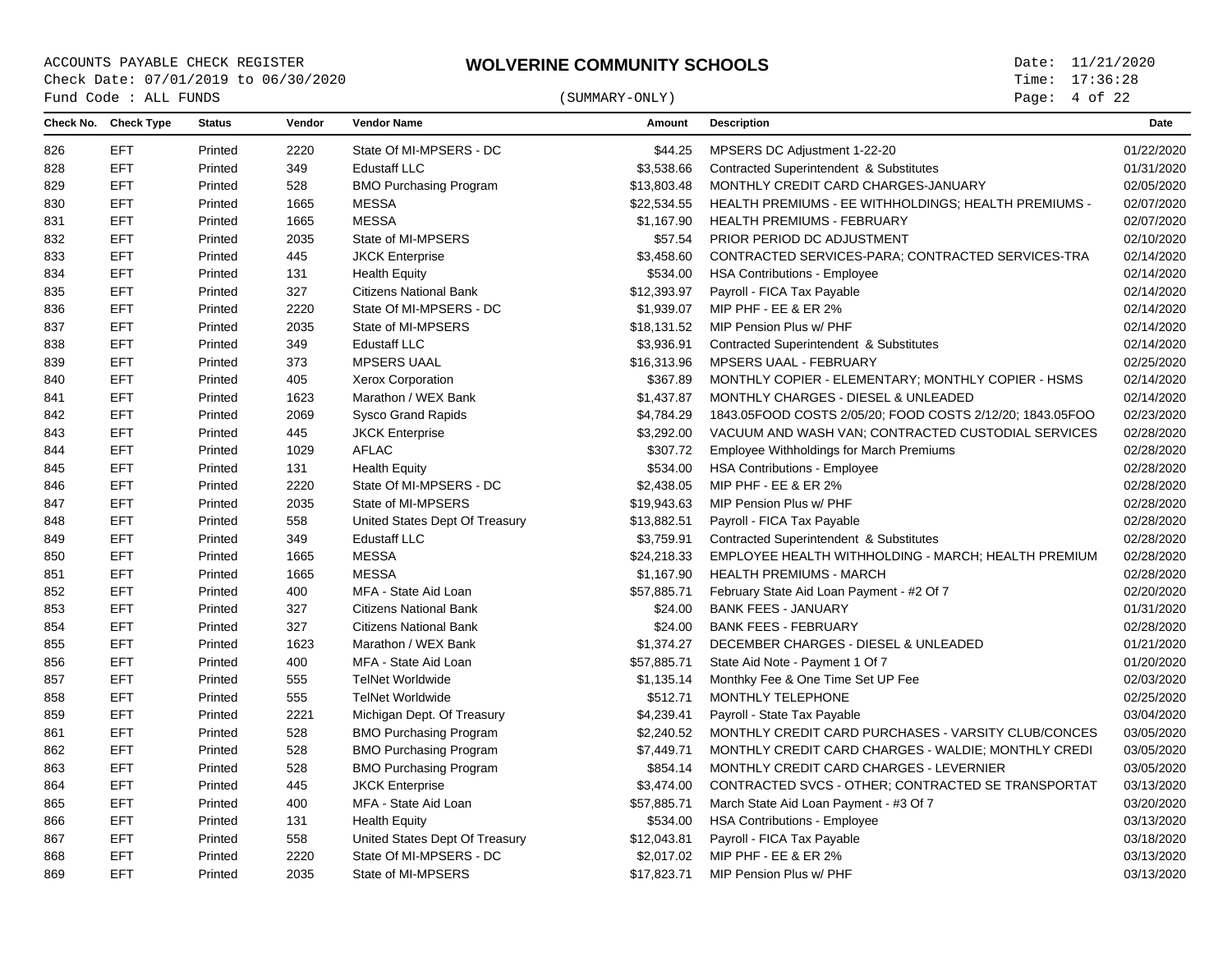Page: 5 of 22

| Check No. Check Type<br>Vendor<br><b>Vendor Name</b><br><b>Description</b><br>Date<br><b>Status</b><br>Amount<br><b>EFT</b><br><b>Edustaff LLC</b><br>CONTRACTED TEACHER SUBSTITUTES THRU 3/6/20; BI-WEEKL<br>Printed<br>349<br>\$4,423.66<br><b>EFT</b><br>Printed<br>131<br><b>Health Equity</b><br>\$534.00<br><b>HSA Contributions - Employee</b><br><b>EFT</b><br>445<br><b>JKCK Enterprise</b><br>\$3,430.00<br>CONTRACTED SE TRANSPORTATION; CONTRACTED CUSTODIA<br>03/27/2020<br>Printed<br><b>EFT</b><br>1029<br><b>AFLAC</b><br>\$307.72<br>Printed<br><b>Employee Withholdings for April Premiums</b><br><b>EFT</b><br>349<br><b>Edustaff LLC</b><br>\$3,273.16<br>Contracted Superintendent & Substitutes<br>Printed<br>\$11,733.03<br><b>EFT</b><br>558<br>United States Dept Of Treasury<br>Payroll - FICA Tax Payable<br>Printed<br><b>EFT</b><br>Printed<br>2220<br>State Of MI-MPSERS - DC<br>\$1,694.14<br>MIP PHF - EE & ER 2%<br><b>EFT</b><br>2035<br>\$17,213.72<br>MIP Pension Plus w/ PHF<br>877<br>Printed<br>State of MI-MPSERS<br>\$3,820.72<br><b>EFT</b><br>Printed<br>2221<br>Michigan Dept. Of Treasury<br>Payroll - State Tax Payable<br><b>EFT</b><br>Printed<br>2069<br>\$3,001.88<br><b>FOOD COSTS: CREDIT</b><br><b>Sysco Grand Rapids</b><br><b>EFT</b><br>405<br>\$367.89<br>MONTHLY COPIER - HSMS; MONTHLY COPIER - ELEMENTARY<br>880<br>Printed<br>Xerox Corporation<br><b>EFT</b><br>\$1,302.93<br>Printed<br>1623<br>Marathon / WEX Bank<br>MONTHLY CHARGES - DIESEL & UNLEADED<br>881<br><b>EFT</b><br>Printed<br>373<br><b>MPSERS UAAL</b><br>\$16,313.96<br><b>MPSERS UAAL -MARCH</b><br><b>EFT</b><br>Printed<br>327<br><b>Citizens National Bank</b><br>\$24.00<br><b>BANK FEES - MARCH</b><br>883<br><b>EFT</b><br>555<br><b>TelNet Worldwide</b><br>\$492.16<br>MONTHLY TELEPHONE-MARCH<br>884<br>Printed<br><b>EFT</b><br>327<br>\$75.00<br><b>BANK FEES - MARCH</b><br>885<br>Printed<br><b>Citizens National Bank</b><br><b>EFT</b><br>BI-WEEKLY SUPERINTENDENT CONTRACT THRU 4-10-20<br>886<br>Printed<br>349<br><b>Edustaff LLC</b><br>\$2,919.16<br><b>EFT</b><br>445<br><b>JKCK Enterprise</b><br>\$2,880.00<br>Custodial Services Thru 4/3/20<br>887<br>Printed<br><b>EFT</b><br>131<br>Printed<br><b>Health Equity</b><br>\$534.00<br><b>HSA Contributions - Employee</b><br><b>EFT</b><br>2220<br>State Of MI-MPSERS - DC<br>\$1,371.00<br>MIP PHF - EE & ER 2%<br>889<br>Printed<br>890<br><b>EFT</b><br>Printed<br>2035<br>State of MI-MPSERS<br>\$15,258.94<br>MIP Pension Plus w/ PHF<br><b>EFT</b><br>Printed<br>558<br>Payroll - FICA Tax Payable<br>United States Dept Of Treasury<br>\$10,138.53<br><b>EFT</b><br>Printed<br>528<br><b>BMO Purchasing Program</b><br>MONTHLY CREDIT CARD CHARGES - WALDIE; MONTHLY CREDI<br>892<br>\$14,354.17<br>894<br><b>EFT</b><br>Printed<br>2204<br><b>Wolverine Community Schools</b><br>\$88,655.00<br>BNY MELLON 05 BOND PAYMENT - PRINCIPAL & INTEREST<br>373<br><b>MPSERS UAAL</b><br>895<br>EFT<br>Printed<br>\$16,313.96<br>MPSERS UAAL - APRIL 2020<br>EFT<br>Printed<br>1623<br>Marathon / WEX Bank<br>\$997.85<br>MONTHLY CHARGES - DIESEL & UNLEADED<br>896<br><b>EFT</b><br>897<br>Printed<br>400<br>MFA - State Aid Loan<br>\$57,885.71<br>STATE AID NOTE - APRIL 2020<br>USC FOOD COSTS<br>EFT<br>Printed<br>2069<br><b>Sysco Grand Rapids</b><br>\$4,219.83<br><b>EFT</b><br>445<br>\$2,880.00<br>04/24/2020<br>900<br>Printed<br><b>JKCK Enterprise</b><br>Custodial Services Thru 4/17/20<br>901<br><b>EFT</b><br>Printed<br>131<br><b>Health Equity</b><br>\$534.00<br><b>HSA Contributions - Employee</b><br><b>AFLAC</b><br>\$307.72<br><b>EFT</b><br>1029<br>EMPLOYEE OPTIONAL DEDUCTIONS<br>902<br>Printed<br><b>EFT</b><br>558<br>United States Dept Of Treasury<br>\$11,577.88<br>Payroll - FICA Tax Payable<br>04/29/2020<br>903<br>Printed<br><b>EFT</b><br>2220<br>904<br>Printed<br>State Of MI-MPSERS - DC<br>\$1,657.98<br>MIP PHF - EE & ER 2%<br><b>EFT</b><br>Printed<br>2035<br>State of MI-MPSERS<br>\$17,111.87<br>MIP Pension Plus w/ PHF<br>905<br>906<br><b>EFT</b><br>349<br><b>Edustaff LLC</b><br>\$2,919.16<br>04/24/2020<br>Printed<br>BI-WEEKLY SUPERINTENDENT CONTRACT THRU 4-15-20<br><b>EFT</b><br>349<br>907<br>Printed<br><b>Edustaff LLC</b><br>\$2,919.16<br>BI-WEEKLY SUPERINTENDENT CONTRACT THRU 4-29-20<br><b>EFT</b><br>908<br>Printed<br>445<br><b>JKCK Enterprise</b><br>\$2,880.00<br>CONTRACTED CUSTODIAL 4-20-20 THRU 4-29-20<br><b>EFT</b><br>1665<br><b>MESSA</b><br>\$22,356.36<br>MESSA - EMPLOYEE PREMIUM WITHHOLDINGS; MESSA - EMPL<br>Printed<br><b>MESSA</b><br><b>EFT</b><br><b>HEALTH PREMIUMS - MAY</b><br>Printed<br>1665<br>\$1,167.90<br><b>EFT</b><br>2221<br>Printed<br>Michigan Dept. Of Treasury<br>\$3,456.40<br>Payroll - State Tax Payable<br><b>EFT</b><br>Printed<br>131<br><b>Health Equity</b><br>\$534.00<br><b>HSA Contributions - Employee</b><br>EFT<br>\$1,663.45 MIP PHF - EE & ER 2%<br>2220<br>State Of MI-MPSERS - DC<br>Printed |     | Fund Code : ALL FUNDS |  | (SUMMARY-ONLY) | Page: $5$ of 22 |  |
|-------------------------------------------------------------------------------------------------------------------------------------------------------------------------------------------------------------------------------------------------------------------------------------------------------------------------------------------------------------------------------------------------------------------------------------------------------------------------------------------------------------------------------------------------------------------------------------------------------------------------------------------------------------------------------------------------------------------------------------------------------------------------------------------------------------------------------------------------------------------------------------------------------------------------------------------------------------------------------------------------------------------------------------------------------------------------------------------------------------------------------------------------------------------------------------------------------------------------------------------------------------------------------------------------------------------------------------------------------------------------------------------------------------------------------------------------------------------------------------------------------------------------------------------------------------------------------------------------------------------------------------------------------------------------------------------------------------------------------------------------------------------------------------------------------------------------------------------------------------------------------------------------------------------------------------------------------------------------------------------------------------------------------------------------------------------------------------------------------------------------------------------------------------------------------------------------------------------------------------------------------------------------------------------------------------------------------------------------------------------------------------------------------------------------------------------------------------------------------------------------------------------------------------------------------------------------------------------------------------------------------------------------------------------------------------------------------------------------------------------------------------------------------------------------------------------------------------------------------------------------------------------------------------------------------------------------------------------------------------------------------------------------------------------------------------------------------------------------------------------------------------------------------------------------------------------------------------------------------------------------------------------------------------------------------------------------------------------------------------------------------------------------------------------------------------------------------------------------------------------------------------------------------------------------------------------------------------------------------------------------------------------------------------------------------------------------------------------------------------------------------------------------------------------------------------------------------------------------------------------------------------------------------------------------------------------------------------------------------------------------------------------------------------------------------------------------------------------------------------------------------------------------------------------------------------------------------------------------------------------------------------------------------------------------------------------------------------------------------------------------------------------------------------------------------------------------------------------------------------------------------------------------------------------------------------------------------------------------------------------------------------------------------------------------------------------------------------------------------------------------------------------------------------------------------------------------------------------------------------------------------------------------------------------------------------------------------------------------------------------------------------------------------------------|-----|-----------------------|--|----------------|-----------------|--|
|                                                                                                                                                                                                                                                                                                                                                                                                                                                                                                                                                                                                                                                                                                                                                                                                                                                                                                                                                                                                                                                                                                                                                                                                                                                                                                                                                                                                                                                                                                                                                                                                                                                                                                                                                                                                                                                                                                                                                                                                                                                                                                                                                                                                                                                                                                                                                                                                                                                                                                                                                                                                                                                                                                                                                                                                                                                                                                                                                                                                                                                                                                                                                                                                                                                                                                                                                                                                                                                                                                                                                                                                                                                                                                                                                                                                                                                                                                                                                                                                                                                                                                                                                                                                                                                                                                                                                                                                                                                                                                                                                                                                                                                                                                                                                                                                                                                                                                                                                                                                                                           |     |                       |  |                |                 |  |
|                                                                                                                                                                                                                                                                                                                                                                                                                                                                                                                                                                                                                                                                                                                                                                                                                                                                                                                                                                                                                                                                                                                                                                                                                                                                                                                                                                                                                                                                                                                                                                                                                                                                                                                                                                                                                                                                                                                                                                                                                                                                                                                                                                                                                                                                                                                                                                                                                                                                                                                                                                                                                                                                                                                                                                                                                                                                                                                                                                                                                                                                                                                                                                                                                                                                                                                                                                                                                                                                                                                                                                                                                                                                                                                                                                                                                                                                                                                                                                                                                                                                                                                                                                                                                                                                                                                                                                                                                                                                                                                                                                                                                                                                                                                                                                                                                                                                                                                                                                                                                                           | 870 |                       |  |                | 03/13/2020      |  |
|                                                                                                                                                                                                                                                                                                                                                                                                                                                                                                                                                                                                                                                                                                                                                                                                                                                                                                                                                                                                                                                                                                                                                                                                                                                                                                                                                                                                                                                                                                                                                                                                                                                                                                                                                                                                                                                                                                                                                                                                                                                                                                                                                                                                                                                                                                                                                                                                                                                                                                                                                                                                                                                                                                                                                                                                                                                                                                                                                                                                                                                                                                                                                                                                                                                                                                                                                                                                                                                                                                                                                                                                                                                                                                                                                                                                                                                                                                                                                                                                                                                                                                                                                                                                                                                                                                                                                                                                                                                                                                                                                                                                                                                                                                                                                                                                                                                                                                                                                                                                                                           | 871 |                       |  |                | 03/27/2020      |  |
|                                                                                                                                                                                                                                                                                                                                                                                                                                                                                                                                                                                                                                                                                                                                                                                                                                                                                                                                                                                                                                                                                                                                                                                                                                                                                                                                                                                                                                                                                                                                                                                                                                                                                                                                                                                                                                                                                                                                                                                                                                                                                                                                                                                                                                                                                                                                                                                                                                                                                                                                                                                                                                                                                                                                                                                                                                                                                                                                                                                                                                                                                                                                                                                                                                                                                                                                                                                                                                                                                                                                                                                                                                                                                                                                                                                                                                                                                                                                                                                                                                                                                                                                                                                                                                                                                                                                                                                                                                                                                                                                                                                                                                                                                                                                                                                                                                                                                                                                                                                                                                           | 872 |                       |  |                |                 |  |
|                                                                                                                                                                                                                                                                                                                                                                                                                                                                                                                                                                                                                                                                                                                                                                                                                                                                                                                                                                                                                                                                                                                                                                                                                                                                                                                                                                                                                                                                                                                                                                                                                                                                                                                                                                                                                                                                                                                                                                                                                                                                                                                                                                                                                                                                                                                                                                                                                                                                                                                                                                                                                                                                                                                                                                                                                                                                                                                                                                                                                                                                                                                                                                                                                                                                                                                                                                                                                                                                                                                                                                                                                                                                                                                                                                                                                                                                                                                                                                                                                                                                                                                                                                                                                                                                                                                                                                                                                                                                                                                                                                                                                                                                                                                                                                                                                                                                                                                                                                                                                                           | 873 |                       |  |                | 03/27/2020      |  |
|                                                                                                                                                                                                                                                                                                                                                                                                                                                                                                                                                                                                                                                                                                                                                                                                                                                                                                                                                                                                                                                                                                                                                                                                                                                                                                                                                                                                                                                                                                                                                                                                                                                                                                                                                                                                                                                                                                                                                                                                                                                                                                                                                                                                                                                                                                                                                                                                                                                                                                                                                                                                                                                                                                                                                                                                                                                                                                                                                                                                                                                                                                                                                                                                                                                                                                                                                                                                                                                                                                                                                                                                                                                                                                                                                                                                                                                                                                                                                                                                                                                                                                                                                                                                                                                                                                                                                                                                                                                                                                                                                                                                                                                                                                                                                                                                                                                                                                                                                                                                                                           | 874 |                       |  |                | 03/27/2020      |  |
|                                                                                                                                                                                                                                                                                                                                                                                                                                                                                                                                                                                                                                                                                                                                                                                                                                                                                                                                                                                                                                                                                                                                                                                                                                                                                                                                                                                                                                                                                                                                                                                                                                                                                                                                                                                                                                                                                                                                                                                                                                                                                                                                                                                                                                                                                                                                                                                                                                                                                                                                                                                                                                                                                                                                                                                                                                                                                                                                                                                                                                                                                                                                                                                                                                                                                                                                                                                                                                                                                                                                                                                                                                                                                                                                                                                                                                                                                                                                                                                                                                                                                                                                                                                                                                                                                                                                                                                                                                                                                                                                                                                                                                                                                                                                                                                                                                                                                                                                                                                                                                           | 875 |                       |  |                | 03/31/2020      |  |
|                                                                                                                                                                                                                                                                                                                                                                                                                                                                                                                                                                                                                                                                                                                                                                                                                                                                                                                                                                                                                                                                                                                                                                                                                                                                                                                                                                                                                                                                                                                                                                                                                                                                                                                                                                                                                                                                                                                                                                                                                                                                                                                                                                                                                                                                                                                                                                                                                                                                                                                                                                                                                                                                                                                                                                                                                                                                                                                                                                                                                                                                                                                                                                                                                                                                                                                                                                                                                                                                                                                                                                                                                                                                                                                                                                                                                                                                                                                                                                                                                                                                                                                                                                                                                                                                                                                                                                                                                                                                                                                                                                                                                                                                                                                                                                                                                                                                                                                                                                                                                                           | 876 |                       |  |                | 03/27/2020      |  |
|                                                                                                                                                                                                                                                                                                                                                                                                                                                                                                                                                                                                                                                                                                                                                                                                                                                                                                                                                                                                                                                                                                                                                                                                                                                                                                                                                                                                                                                                                                                                                                                                                                                                                                                                                                                                                                                                                                                                                                                                                                                                                                                                                                                                                                                                                                                                                                                                                                                                                                                                                                                                                                                                                                                                                                                                                                                                                                                                                                                                                                                                                                                                                                                                                                                                                                                                                                                                                                                                                                                                                                                                                                                                                                                                                                                                                                                                                                                                                                                                                                                                                                                                                                                                                                                                                                                                                                                                                                                                                                                                                                                                                                                                                                                                                                                                                                                                                                                                                                                                                                           |     |                       |  |                | 03/27/2020      |  |
|                                                                                                                                                                                                                                                                                                                                                                                                                                                                                                                                                                                                                                                                                                                                                                                                                                                                                                                                                                                                                                                                                                                                                                                                                                                                                                                                                                                                                                                                                                                                                                                                                                                                                                                                                                                                                                                                                                                                                                                                                                                                                                                                                                                                                                                                                                                                                                                                                                                                                                                                                                                                                                                                                                                                                                                                                                                                                                                                                                                                                                                                                                                                                                                                                                                                                                                                                                                                                                                                                                                                                                                                                                                                                                                                                                                                                                                                                                                                                                                                                                                                                                                                                                                                                                                                                                                                                                                                                                                                                                                                                                                                                                                                                                                                                                                                                                                                                                                                                                                                                                           | 878 |                       |  |                | 03/31/2020      |  |
|                                                                                                                                                                                                                                                                                                                                                                                                                                                                                                                                                                                                                                                                                                                                                                                                                                                                                                                                                                                                                                                                                                                                                                                                                                                                                                                                                                                                                                                                                                                                                                                                                                                                                                                                                                                                                                                                                                                                                                                                                                                                                                                                                                                                                                                                                                                                                                                                                                                                                                                                                                                                                                                                                                                                                                                                                                                                                                                                                                                                                                                                                                                                                                                                                                                                                                                                                                                                                                                                                                                                                                                                                                                                                                                                                                                                                                                                                                                                                                                                                                                                                                                                                                                                                                                                                                                                                                                                                                                                                                                                                                                                                                                                                                                                                                                                                                                                                                                                                                                                                                           | 879 |                       |  |                | 03/25/2020      |  |
|                                                                                                                                                                                                                                                                                                                                                                                                                                                                                                                                                                                                                                                                                                                                                                                                                                                                                                                                                                                                                                                                                                                                                                                                                                                                                                                                                                                                                                                                                                                                                                                                                                                                                                                                                                                                                                                                                                                                                                                                                                                                                                                                                                                                                                                                                                                                                                                                                                                                                                                                                                                                                                                                                                                                                                                                                                                                                                                                                                                                                                                                                                                                                                                                                                                                                                                                                                                                                                                                                                                                                                                                                                                                                                                                                                                                                                                                                                                                                                                                                                                                                                                                                                                                                                                                                                                                                                                                                                                                                                                                                                                                                                                                                                                                                                                                                                                                                                                                                                                                                                           |     |                       |  |                | 03/27/2020      |  |
|                                                                                                                                                                                                                                                                                                                                                                                                                                                                                                                                                                                                                                                                                                                                                                                                                                                                                                                                                                                                                                                                                                                                                                                                                                                                                                                                                                                                                                                                                                                                                                                                                                                                                                                                                                                                                                                                                                                                                                                                                                                                                                                                                                                                                                                                                                                                                                                                                                                                                                                                                                                                                                                                                                                                                                                                                                                                                                                                                                                                                                                                                                                                                                                                                                                                                                                                                                                                                                                                                                                                                                                                                                                                                                                                                                                                                                                                                                                                                                                                                                                                                                                                                                                                                                                                                                                                                                                                                                                                                                                                                                                                                                                                                                                                                                                                                                                                                                                                                                                                                                           |     |                       |  |                | 03/06/2020      |  |
|                                                                                                                                                                                                                                                                                                                                                                                                                                                                                                                                                                                                                                                                                                                                                                                                                                                                                                                                                                                                                                                                                                                                                                                                                                                                                                                                                                                                                                                                                                                                                                                                                                                                                                                                                                                                                                                                                                                                                                                                                                                                                                                                                                                                                                                                                                                                                                                                                                                                                                                                                                                                                                                                                                                                                                                                                                                                                                                                                                                                                                                                                                                                                                                                                                                                                                                                                                                                                                                                                                                                                                                                                                                                                                                                                                                                                                                                                                                                                                                                                                                                                                                                                                                                                                                                                                                                                                                                                                                                                                                                                                                                                                                                                                                                                                                                                                                                                                                                                                                                                                           | 882 |                       |  |                | 04/29/2020      |  |
|                                                                                                                                                                                                                                                                                                                                                                                                                                                                                                                                                                                                                                                                                                                                                                                                                                                                                                                                                                                                                                                                                                                                                                                                                                                                                                                                                                                                                                                                                                                                                                                                                                                                                                                                                                                                                                                                                                                                                                                                                                                                                                                                                                                                                                                                                                                                                                                                                                                                                                                                                                                                                                                                                                                                                                                                                                                                                                                                                                                                                                                                                                                                                                                                                                                                                                                                                                                                                                                                                                                                                                                                                                                                                                                                                                                                                                                                                                                                                                                                                                                                                                                                                                                                                                                                                                                                                                                                                                                                                                                                                                                                                                                                                                                                                                                                                                                                                                                                                                                                                                           |     |                       |  |                | 03/31/2020      |  |
|                                                                                                                                                                                                                                                                                                                                                                                                                                                                                                                                                                                                                                                                                                                                                                                                                                                                                                                                                                                                                                                                                                                                                                                                                                                                                                                                                                                                                                                                                                                                                                                                                                                                                                                                                                                                                                                                                                                                                                                                                                                                                                                                                                                                                                                                                                                                                                                                                                                                                                                                                                                                                                                                                                                                                                                                                                                                                                                                                                                                                                                                                                                                                                                                                                                                                                                                                                                                                                                                                                                                                                                                                                                                                                                                                                                                                                                                                                                                                                                                                                                                                                                                                                                                                                                                                                                                                                                                                                                                                                                                                                                                                                                                                                                                                                                                                                                                                                                                                                                                                                           |     |                       |  |                | 03/24/2020      |  |
|                                                                                                                                                                                                                                                                                                                                                                                                                                                                                                                                                                                                                                                                                                                                                                                                                                                                                                                                                                                                                                                                                                                                                                                                                                                                                                                                                                                                                                                                                                                                                                                                                                                                                                                                                                                                                                                                                                                                                                                                                                                                                                                                                                                                                                                                                                                                                                                                                                                                                                                                                                                                                                                                                                                                                                                                                                                                                                                                                                                                                                                                                                                                                                                                                                                                                                                                                                                                                                                                                                                                                                                                                                                                                                                                                                                                                                                                                                                                                                                                                                                                                                                                                                                                                                                                                                                                                                                                                                                                                                                                                                                                                                                                                                                                                                                                                                                                                                                                                                                                                                           |     |                       |  |                | 03/31/2020      |  |
|                                                                                                                                                                                                                                                                                                                                                                                                                                                                                                                                                                                                                                                                                                                                                                                                                                                                                                                                                                                                                                                                                                                                                                                                                                                                                                                                                                                                                                                                                                                                                                                                                                                                                                                                                                                                                                                                                                                                                                                                                                                                                                                                                                                                                                                                                                                                                                                                                                                                                                                                                                                                                                                                                                                                                                                                                                                                                                                                                                                                                                                                                                                                                                                                                                                                                                                                                                                                                                                                                                                                                                                                                                                                                                                                                                                                                                                                                                                                                                                                                                                                                                                                                                                                                                                                                                                                                                                                                                                                                                                                                                                                                                                                                                                                                                                                                                                                                                                                                                                                                                           |     |                       |  |                | 04/10/2020      |  |
|                                                                                                                                                                                                                                                                                                                                                                                                                                                                                                                                                                                                                                                                                                                                                                                                                                                                                                                                                                                                                                                                                                                                                                                                                                                                                                                                                                                                                                                                                                                                                                                                                                                                                                                                                                                                                                                                                                                                                                                                                                                                                                                                                                                                                                                                                                                                                                                                                                                                                                                                                                                                                                                                                                                                                                                                                                                                                                                                                                                                                                                                                                                                                                                                                                                                                                                                                                                                                                                                                                                                                                                                                                                                                                                                                                                                                                                                                                                                                                                                                                                                                                                                                                                                                                                                                                                                                                                                                                                                                                                                                                                                                                                                                                                                                                                                                                                                                                                                                                                                                                           |     |                       |  |                | 04/10/2020      |  |
|                                                                                                                                                                                                                                                                                                                                                                                                                                                                                                                                                                                                                                                                                                                                                                                                                                                                                                                                                                                                                                                                                                                                                                                                                                                                                                                                                                                                                                                                                                                                                                                                                                                                                                                                                                                                                                                                                                                                                                                                                                                                                                                                                                                                                                                                                                                                                                                                                                                                                                                                                                                                                                                                                                                                                                                                                                                                                                                                                                                                                                                                                                                                                                                                                                                                                                                                                                                                                                                                                                                                                                                                                                                                                                                                                                                                                                                                                                                                                                                                                                                                                                                                                                                                                                                                                                                                                                                                                                                                                                                                                                                                                                                                                                                                                                                                                                                                                                                                                                                                                                           | 888 |                       |  |                | 04/10/2020      |  |
|                                                                                                                                                                                                                                                                                                                                                                                                                                                                                                                                                                                                                                                                                                                                                                                                                                                                                                                                                                                                                                                                                                                                                                                                                                                                                                                                                                                                                                                                                                                                                                                                                                                                                                                                                                                                                                                                                                                                                                                                                                                                                                                                                                                                                                                                                                                                                                                                                                                                                                                                                                                                                                                                                                                                                                                                                                                                                                                                                                                                                                                                                                                                                                                                                                                                                                                                                                                                                                                                                                                                                                                                                                                                                                                                                                                                                                                                                                                                                                                                                                                                                                                                                                                                                                                                                                                                                                                                                                                                                                                                                                                                                                                                                                                                                                                                                                                                                                                                                                                                                                           |     |                       |  |                | 04/10/2020      |  |
|                                                                                                                                                                                                                                                                                                                                                                                                                                                                                                                                                                                                                                                                                                                                                                                                                                                                                                                                                                                                                                                                                                                                                                                                                                                                                                                                                                                                                                                                                                                                                                                                                                                                                                                                                                                                                                                                                                                                                                                                                                                                                                                                                                                                                                                                                                                                                                                                                                                                                                                                                                                                                                                                                                                                                                                                                                                                                                                                                                                                                                                                                                                                                                                                                                                                                                                                                                                                                                                                                                                                                                                                                                                                                                                                                                                                                                                                                                                                                                                                                                                                                                                                                                                                                                                                                                                                                                                                                                                                                                                                                                                                                                                                                                                                                                                                                                                                                                                                                                                                                                           |     |                       |  |                | 04/10/2020      |  |
|                                                                                                                                                                                                                                                                                                                                                                                                                                                                                                                                                                                                                                                                                                                                                                                                                                                                                                                                                                                                                                                                                                                                                                                                                                                                                                                                                                                                                                                                                                                                                                                                                                                                                                                                                                                                                                                                                                                                                                                                                                                                                                                                                                                                                                                                                                                                                                                                                                                                                                                                                                                                                                                                                                                                                                                                                                                                                                                                                                                                                                                                                                                                                                                                                                                                                                                                                                                                                                                                                                                                                                                                                                                                                                                                                                                                                                                                                                                                                                                                                                                                                                                                                                                                                                                                                                                                                                                                                                                                                                                                                                                                                                                                                                                                                                                                                                                                                                                                                                                                                                           | 891 |                       |  |                | 04/10/2020      |  |
|                                                                                                                                                                                                                                                                                                                                                                                                                                                                                                                                                                                                                                                                                                                                                                                                                                                                                                                                                                                                                                                                                                                                                                                                                                                                                                                                                                                                                                                                                                                                                                                                                                                                                                                                                                                                                                                                                                                                                                                                                                                                                                                                                                                                                                                                                                                                                                                                                                                                                                                                                                                                                                                                                                                                                                                                                                                                                                                                                                                                                                                                                                                                                                                                                                                                                                                                                                                                                                                                                                                                                                                                                                                                                                                                                                                                                                                                                                                                                                                                                                                                                                                                                                                                                                                                                                                                                                                                                                                                                                                                                                                                                                                                                                                                                                                                                                                                                                                                                                                                                                           |     |                       |  |                | 04/07/2020      |  |
|                                                                                                                                                                                                                                                                                                                                                                                                                                                                                                                                                                                                                                                                                                                                                                                                                                                                                                                                                                                                                                                                                                                                                                                                                                                                                                                                                                                                                                                                                                                                                                                                                                                                                                                                                                                                                                                                                                                                                                                                                                                                                                                                                                                                                                                                                                                                                                                                                                                                                                                                                                                                                                                                                                                                                                                                                                                                                                                                                                                                                                                                                                                                                                                                                                                                                                                                                                                                                                                                                                                                                                                                                                                                                                                                                                                                                                                                                                                                                                                                                                                                                                                                                                                                                                                                                                                                                                                                                                                                                                                                                                                                                                                                                                                                                                                                                                                                                                                                                                                                                                           |     |                       |  |                | 04/10/2020      |  |
|                                                                                                                                                                                                                                                                                                                                                                                                                                                                                                                                                                                                                                                                                                                                                                                                                                                                                                                                                                                                                                                                                                                                                                                                                                                                                                                                                                                                                                                                                                                                                                                                                                                                                                                                                                                                                                                                                                                                                                                                                                                                                                                                                                                                                                                                                                                                                                                                                                                                                                                                                                                                                                                                                                                                                                                                                                                                                                                                                                                                                                                                                                                                                                                                                                                                                                                                                                                                                                                                                                                                                                                                                                                                                                                                                                                                                                                                                                                                                                                                                                                                                                                                                                                                                                                                                                                                                                                                                                                                                                                                                                                                                                                                                                                                                                                                                                                                                                                                                                                                                                           |     |                       |  |                | 04/28/2020      |  |
|                                                                                                                                                                                                                                                                                                                                                                                                                                                                                                                                                                                                                                                                                                                                                                                                                                                                                                                                                                                                                                                                                                                                                                                                                                                                                                                                                                                                                                                                                                                                                                                                                                                                                                                                                                                                                                                                                                                                                                                                                                                                                                                                                                                                                                                                                                                                                                                                                                                                                                                                                                                                                                                                                                                                                                                                                                                                                                                                                                                                                                                                                                                                                                                                                                                                                                                                                                                                                                                                                                                                                                                                                                                                                                                                                                                                                                                                                                                                                                                                                                                                                                                                                                                                                                                                                                                                                                                                                                                                                                                                                                                                                                                                                                                                                                                                                                                                                                                                                                                                                                           |     |                       |  |                | 04/15/2020      |  |
|                                                                                                                                                                                                                                                                                                                                                                                                                                                                                                                                                                                                                                                                                                                                                                                                                                                                                                                                                                                                                                                                                                                                                                                                                                                                                                                                                                                                                                                                                                                                                                                                                                                                                                                                                                                                                                                                                                                                                                                                                                                                                                                                                                                                                                                                                                                                                                                                                                                                                                                                                                                                                                                                                                                                                                                                                                                                                                                                                                                                                                                                                                                                                                                                                                                                                                                                                                                                                                                                                                                                                                                                                                                                                                                                                                                                                                                                                                                                                                                                                                                                                                                                                                                                                                                                                                                                                                                                                                                                                                                                                                                                                                                                                                                                                                                                                                                                                                                                                                                                                                           |     |                       |  |                | 04/20/2020      |  |
|                                                                                                                                                                                                                                                                                                                                                                                                                                                                                                                                                                                                                                                                                                                                                                                                                                                                                                                                                                                                                                                                                                                                                                                                                                                                                                                                                                                                                                                                                                                                                                                                                                                                                                                                                                                                                                                                                                                                                                                                                                                                                                                                                                                                                                                                                                                                                                                                                                                                                                                                                                                                                                                                                                                                                                                                                                                                                                                                                                                                                                                                                                                                                                                                                                                                                                                                                                                                                                                                                                                                                                                                                                                                                                                                                                                                                                                                                                                                                                                                                                                                                                                                                                                                                                                                                                                                                                                                                                                                                                                                                                                                                                                                                                                                                                                                                                                                                                                                                                                                                                           | 899 |                       |  |                | 04/21/2020      |  |
|                                                                                                                                                                                                                                                                                                                                                                                                                                                                                                                                                                                                                                                                                                                                                                                                                                                                                                                                                                                                                                                                                                                                                                                                                                                                                                                                                                                                                                                                                                                                                                                                                                                                                                                                                                                                                                                                                                                                                                                                                                                                                                                                                                                                                                                                                                                                                                                                                                                                                                                                                                                                                                                                                                                                                                                                                                                                                                                                                                                                                                                                                                                                                                                                                                                                                                                                                                                                                                                                                                                                                                                                                                                                                                                                                                                                                                                                                                                                                                                                                                                                                                                                                                                                                                                                                                                                                                                                                                                                                                                                                                                                                                                                                                                                                                                                                                                                                                                                                                                                                                           |     |                       |  |                |                 |  |
|                                                                                                                                                                                                                                                                                                                                                                                                                                                                                                                                                                                                                                                                                                                                                                                                                                                                                                                                                                                                                                                                                                                                                                                                                                                                                                                                                                                                                                                                                                                                                                                                                                                                                                                                                                                                                                                                                                                                                                                                                                                                                                                                                                                                                                                                                                                                                                                                                                                                                                                                                                                                                                                                                                                                                                                                                                                                                                                                                                                                                                                                                                                                                                                                                                                                                                                                                                                                                                                                                                                                                                                                                                                                                                                                                                                                                                                                                                                                                                                                                                                                                                                                                                                                                                                                                                                                                                                                                                                                                                                                                                                                                                                                                                                                                                                                                                                                                                                                                                                                                                           |     |                       |  |                | 04/24/2020      |  |
|                                                                                                                                                                                                                                                                                                                                                                                                                                                                                                                                                                                                                                                                                                                                                                                                                                                                                                                                                                                                                                                                                                                                                                                                                                                                                                                                                                                                                                                                                                                                                                                                                                                                                                                                                                                                                                                                                                                                                                                                                                                                                                                                                                                                                                                                                                                                                                                                                                                                                                                                                                                                                                                                                                                                                                                                                                                                                                                                                                                                                                                                                                                                                                                                                                                                                                                                                                                                                                                                                                                                                                                                                                                                                                                                                                                                                                                                                                                                                                                                                                                                                                                                                                                                                                                                                                                                                                                                                                                                                                                                                                                                                                                                                                                                                                                                                                                                                                                                                                                                                                           |     |                       |  |                | 04/29/2020      |  |
|                                                                                                                                                                                                                                                                                                                                                                                                                                                                                                                                                                                                                                                                                                                                                                                                                                                                                                                                                                                                                                                                                                                                                                                                                                                                                                                                                                                                                                                                                                                                                                                                                                                                                                                                                                                                                                                                                                                                                                                                                                                                                                                                                                                                                                                                                                                                                                                                                                                                                                                                                                                                                                                                                                                                                                                                                                                                                                                                                                                                                                                                                                                                                                                                                                                                                                                                                                                                                                                                                                                                                                                                                                                                                                                                                                                                                                                                                                                                                                                                                                                                                                                                                                                                                                                                                                                                                                                                                                                                                                                                                                                                                                                                                                                                                                                                                                                                                                                                                                                                                                           |     |                       |  |                |                 |  |
|                                                                                                                                                                                                                                                                                                                                                                                                                                                                                                                                                                                                                                                                                                                                                                                                                                                                                                                                                                                                                                                                                                                                                                                                                                                                                                                                                                                                                                                                                                                                                                                                                                                                                                                                                                                                                                                                                                                                                                                                                                                                                                                                                                                                                                                                                                                                                                                                                                                                                                                                                                                                                                                                                                                                                                                                                                                                                                                                                                                                                                                                                                                                                                                                                                                                                                                                                                                                                                                                                                                                                                                                                                                                                                                                                                                                                                                                                                                                                                                                                                                                                                                                                                                                                                                                                                                                                                                                                                                                                                                                                                                                                                                                                                                                                                                                                                                                                                                                                                                                                                           |     |                       |  |                | 04/24/2020      |  |
|                                                                                                                                                                                                                                                                                                                                                                                                                                                                                                                                                                                                                                                                                                                                                                                                                                                                                                                                                                                                                                                                                                                                                                                                                                                                                                                                                                                                                                                                                                                                                                                                                                                                                                                                                                                                                                                                                                                                                                                                                                                                                                                                                                                                                                                                                                                                                                                                                                                                                                                                                                                                                                                                                                                                                                                                                                                                                                                                                                                                                                                                                                                                                                                                                                                                                                                                                                                                                                                                                                                                                                                                                                                                                                                                                                                                                                                                                                                                                                                                                                                                                                                                                                                                                                                                                                                                                                                                                                                                                                                                                                                                                                                                                                                                                                                                                                                                                                                                                                                                                                           |     |                       |  |                | 04/24/2020      |  |
|                                                                                                                                                                                                                                                                                                                                                                                                                                                                                                                                                                                                                                                                                                                                                                                                                                                                                                                                                                                                                                                                                                                                                                                                                                                                                                                                                                                                                                                                                                                                                                                                                                                                                                                                                                                                                                                                                                                                                                                                                                                                                                                                                                                                                                                                                                                                                                                                                                                                                                                                                                                                                                                                                                                                                                                                                                                                                                                                                                                                                                                                                                                                                                                                                                                                                                                                                                                                                                                                                                                                                                                                                                                                                                                                                                                                                                                                                                                                                                                                                                                                                                                                                                                                                                                                                                                                                                                                                                                                                                                                                                                                                                                                                                                                                                                                                                                                                                                                                                                                                                           |     |                       |  |                |                 |  |
|                                                                                                                                                                                                                                                                                                                                                                                                                                                                                                                                                                                                                                                                                                                                                                                                                                                                                                                                                                                                                                                                                                                                                                                                                                                                                                                                                                                                                                                                                                                                                                                                                                                                                                                                                                                                                                                                                                                                                                                                                                                                                                                                                                                                                                                                                                                                                                                                                                                                                                                                                                                                                                                                                                                                                                                                                                                                                                                                                                                                                                                                                                                                                                                                                                                                                                                                                                                                                                                                                                                                                                                                                                                                                                                                                                                                                                                                                                                                                                                                                                                                                                                                                                                                                                                                                                                                                                                                                                                                                                                                                                                                                                                                                                                                                                                                                                                                                                                                                                                                                                           |     |                       |  |                | 05/08/2020      |  |
|                                                                                                                                                                                                                                                                                                                                                                                                                                                                                                                                                                                                                                                                                                                                                                                                                                                                                                                                                                                                                                                                                                                                                                                                                                                                                                                                                                                                                                                                                                                                                                                                                                                                                                                                                                                                                                                                                                                                                                                                                                                                                                                                                                                                                                                                                                                                                                                                                                                                                                                                                                                                                                                                                                                                                                                                                                                                                                                                                                                                                                                                                                                                                                                                                                                                                                                                                                                                                                                                                                                                                                                                                                                                                                                                                                                                                                                                                                                                                                                                                                                                                                                                                                                                                                                                                                                                                                                                                                                                                                                                                                                                                                                                                                                                                                                                                                                                                                                                                                                                                                           |     |                       |  |                | 05/08/2020      |  |
|                                                                                                                                                                                                                                                                                                                                                                                                                                                                                                                                                                                                                                                                                                                                                                                                                                                                                                                                                                                                                                                                                                                                                                                                                                                                                                                                                                                                                                                                                                                                                                                                                                                                                                                                                                                                                                                                                                                                                                                                                                                                                                                                                                                                                                                                                                                                                                                                                                                                                                                                                                                                                                                                                                                                                                                                                                                                                                                                                                                                                                                                                                                                                                                                                                                                                                                                                                                                                                                                                                                                                                                                                                                                                                                                                                                                                                                                                                                                                                                                                                                                                                                                                                                                                                                                                                                                                                                                                                                                                                                                                                                                                                                                                                                                                                                                                                                                                                                                                                                                                                           | 909 |                       |  |                | 05/06/2020      |  |
|                                                                                                                                                                                                                                                                                                                                                                                                                                                                                                                                                                                                                                                                                                                                                                                                                                                                                                                                                                                                                                                                                                                                                                                                                                                                                                                                                                                                                                                                                                                                                                                                                                                                                                                                                                                                                                                                                                                                                                                                                                                                                                                                                                                                                                                                                                                                                                                                                                                                                                                                                                                                                                                                                                                                                                                                                                                                                                                                                                                                                                                                                                                                                                                                                                                                                                                                                                                                                                                                                                                                                                                                                                                                                                                                                                                                                                                                                                                                                                                                                                                                                                                                                                                                                                                                                                                                                                                                                                                                                                                                                                                                                                                                                                                                                                                                                                                                                                                                                                                                                                           | 910 |                       |  |                | 05/06/2020      |  |
|                                                                                                                                                                                                                                                                                                                                                                                                                                                                                                                                                                                                                                                                                                                                                                                                                                                                                                                                                                                                                                                                                                                                                                                                                                                                                                                                                                                                                                                                                                                                                                                                                                                                                                                                                                                                                                                                                                                                                                                                                                                                                                                                                                                                                                                                                                                                                                                                                                                                                                                                                                                                                                                                                                                                                                                                                                                                                                                                                                                                                                                                                                                                                                                                                                                                                                                                                                                                                                                                                                                                                                                                                                                                                                                                                                                                                                                                                                                                                                                                                                                                                                                                                                                                                                                                                                                                                                                                                                                                                                                                                                                                                                                                                                                                                                                                                                                                                                                                                                                                                                           | 911 |                       |  |                | 05/05/2020      |  |
|                                                                                                                                                                                                                                                                                                                                                                                                                                                                                                                                                                                                                                                                                                                                                                                                                                                                                                                                                                                                                                                                                                                                                                                                                                                                                                                                                                                                                                                                                                                                                                                                                                                                                                                                                                                                                                                                                                                                                                                                                                                                                                                                                                                                                                                                                                                                                                                                                                                                                                                                                                                                                                                                                                                                                                                                                                                                                                                                                                                                                                                                                                                                                                                                                                                                                                                                                                                                                                                                                                                                                                                                                                                                                                                                                                                                                                                                                                                                                                                                                                                                                                                                                                                                                                                                                                                                                                                                                                                                                                                                                                                                                                                                                                                                                                                                                                                                                                                                                                                                                                           | 912 |                       |  |                | 05/08/2020      |  |
|                                                                                                                                                                                                                                                                                                                                                                                                                                                                                                                                                                                                                                                                                                                                                                                                                                                                                                                                                                                                                                                                                                                                                                                                                                                                                                                                                                                                                                                                                                                                                                                                                                                                                                                                                                                                                                                                                                                                                                                                                                                                                                                                                                                                                                                                                                                                                                                                                                                                                                                                                                                                                                                                                                                                                                                                                                                                                                                                                                                                                                                                                                                                                                                                                                                                                                                                                                                                                                                                                                                                                                                                                                                                                                                                                                                                                                                                                                                                                                                                                                                                                                                                                                                                                                                                                                                                                                                                                                                                                                                                                                                                                                                                                                                                                                                                                                                                                                                                                                                                                                           | 913 |                       |  |                | 05/08/2020      |  |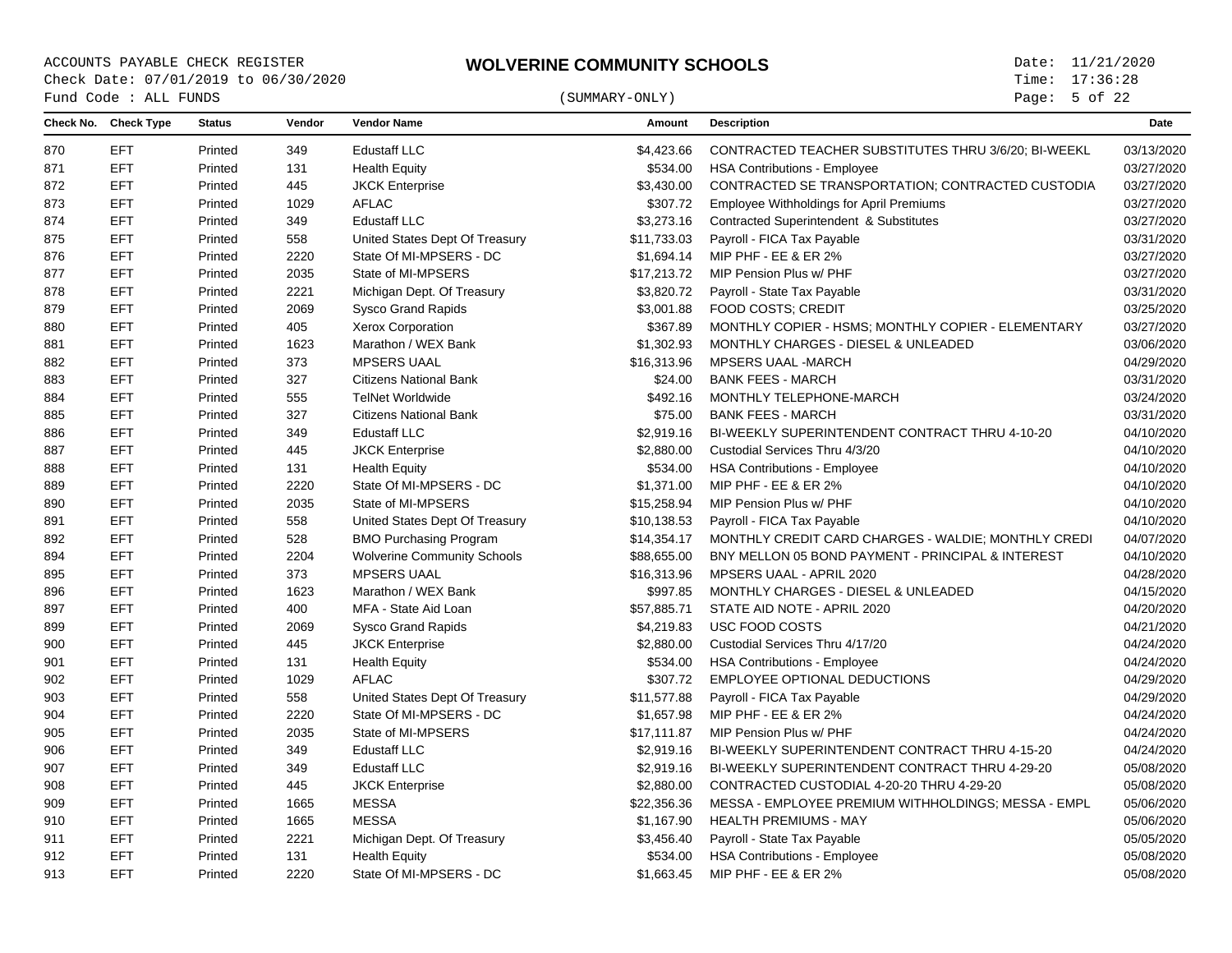Page: of 22

|     | Fund Code : ALL FUNDS |               |        |                                | (SUMMARY-ONLY) |                                                       | Page: $6$ of 22 |  |
|-----|-----------------------|---------------|--------|--------------------------------|----------------|-------------------------------------------------------|-----------------|--|
|     | Check No. Check Type  | <b>Status</b> | Vendor | <b>Vendor Name</b>             | Amount         | <b>Description</b>                                    | Date            |  |
| 914 | EFT                   | Printed       | 2035   | State of MI-MPSERS             | \$17,260.04    | MIP Pension Plus w/ PHF                               | 05/08/2020      |  |
| 915 | <b>EFT</b>            | Printed       | 558    | United States Dept Of Treasury | \$11,685.59    | Payroll - FICA Tax Payable                            | 05/13/2020      |  |
| 916 | <b>EFT</b>            | Printed       | 528    | <b>BMO Purchasing Program</b>  | \$11,059.99    | APRIL CREDIT CARD CHARGES - WALDIE; APRIL CREDIT CARD | 05/05/2020      |  |
| 917 | <b>EFT</b>            | Printed       | 2199   | <b>Wolverine Activity Fund</b> | \$4,327.14     | Write Off And Redistribute Old 61 Accounts            | 05/09/2020      |  |
| 918 | <b>EFT</b>            | Printed       | 327    | <b>Citizens National Bank</b>  | \$24.00        | <b>BANK FEES - APRIL</b>                              | 04/30/2020      |  |
| 920 | <b>EFT</b>            | Printed       | 2069   | <b>Sysco Grand Rapids</b>      | \$2,951.70     | USC FOOD COSTS                                        | 05/11/2020      |  |
| 921 | <b>EFT</b>            | Printed       | 373    | <b>MPSERS UAAL</b>             | \$16,313.95    | MPSERS UAAL - MAY 2020                                | 05/27/2020      |  |
| 922 | <b>EFT</b>            | Printed       | 405    | Xerox Corporation              | \$191.05       | MSHS COPIER LEASE                                     | 04/02/2020      |  |
| 923 | <b>EFT</b>            | Printed       | 445    | <b>JKCK Enterprise</b>         | \$2,880.00     | CONTRACTED CUSTODIAL SVC 5/4 - 5/15                   | 05/22/2020      |  |
| 924 | <b>EFT</b>            | Printed       | 131    | <b>Health Equity</b>           | \$534.00       | <b>HSA Contributions - Employee</b>                   | 05/22/2020      |  |
| 925 | <b>EFT</b>            | Printed       | 558    | United States Dept Of Treasury | \$12,381.79    | Payroll - FICA Tax Payable                            | 05/27/2020      |  |
| 926 | <b>EFT</b>            | Printed       | 2220   | State Of MI-MPSERS - DC        | \$1,663.45     | MIP PHF - EE & ER 2%                                  | 05/22/2020      |  |
| 927 | <b>EFT</b>            | Printed       | 2035   | State of MI-MPSERS             | \$18,219.46    | MIP Pension Plus w/ PHF                               | 05/22/2020      |  |
| 928 | <b>EFT</b>            | Printed       | 349    | <b>Edustaff LLC</b>            | \$2,919.16     | BI-WEEKLY SUPERINTENDENT CONTRACT THRU 5-15-20        | 05/22/2020      |  |
| 929 | <b>EFT</b>            | Printed       | 1623   | Marathon / WEX Bank            | \$13.00        | MONTHY FUEL INVOICE - APRIL                           | 05/20/2020      |  |
| 930 | <b>EFT</b>            | Printed       | 2069   | <b>Sysco Grand Rapids</b>      | \$893.02       | USC FOOD COSTS                                        | 05/25/2020      |  |
| 931 | <b>EFT</b>            | Printed       | 405    | <b>Xerox Corporation</b>       | \$353.68       | ELEMENTARY COPIER - MAY; ELEMENTARY COPIER - APRIL    | 05/27/2020      |  |
| 932 | <b>EFT</b>            | Printed       | 2221   | Michigan Dept. Of Treasury     | \$3,827.52     | Payroll - State Tax Payable                           | 05/27/2020      |  |
| 933 | <b>EFT</b>            | Printed       | 400    | MFA - State Aid Loan           | \$57,885.71    | STATE AID NOTE - MAY 2020                             | 05/20/2020      |  |
| 934 | <b>EFT</b>            | Printed       | 528    | <b>BMO Purchasing Program</b>  | \$8,776.71     | MAY CREDIT CARD CHARGES - WALDIE; MAY CREDIT CARD CHA | 06/05/2020      |  |
| 935 | <b>EFT</b>            | Printed       | 131    | <b>Health Equity</b>           | \$534.00       | <b>HSA Contributions - Employee</b>                   | 06/05/2020      |  |
| 936 | <b>EFT</b>            | Printed       | 558    | United States Dept Of Treasury | \$13,369.41    | Payroll - FICA Tax Payable                            | 06/10/2020      |  |
| 938 | <b>EFT</b>            | Printed       | 2220   | State Of MI-MPSERS - DC        | \$1,759.92     | MIP PHF - EE & ER 2%                                  | 06/05/2020      |  |
| 939 | <b>EFT</b>            | Printed       | 2035   | State of MI-MPSERS             | \$19,233.64    | MIP Pension Plus w/ PHF                               | 06/05/2020      |  |
| 940 | EFT                   | Printed       | 1623   | Marathon / WEX Bank            | \$157.64       | MAY DIESEL/GAS CHARGES - DELIVER HOME MEALS           | 06/03/2020      |  |
| 941 | <b>EFT</b>            | Printed       | 1665   | <b>MESSA</b>                   | \$20,490.50    | HEALTH PREMIUMS - JUNE; EMPLOYEE WITHHOLDINGS - JUNE  | 06/03/2020      |  |
| 942 | <b>EFT</b>            | Printed       | 1665   | <b>MESSA</b>                   | \$1,167.90     | <b>HEALTH PREMIUMS - JUNE</b>                         | 06/03/2020      |  |
| 943 | <b>EFT</b>            | Printed       | 1029   | <b>AFLAC</b>                   | \$307.72       | <b>EMPLOYEE WITHHOLDINGS</b>                          | 06/04/2020      |  |
| 944 | <b>EFT</b>            | Printed       | 2069   | <b>Sysco Grand Rapids</b>      | \$1,726.27     | USC FOOD COSTS                                        | 06/04/2020      |  |
| 945 | <b>EFT</b>            | Printed       | 327    | <b>Citizens National Bank</b>  | \$24.00        | MONTHLY BANK FEE                                      | 05/31/2020      |  |
| 946 | <b>EFT</b>            | Printed       | 405    | <b>Xerox Corporation</b>       | \$191.05       | MSHS COPIER LEASE - MAY                               | 05/05/2020      |  |
| 947 | <b>EFT</b>            | Printed       | 405    | Xerox Corporation              | \$176.84       | ELEM COPIER LEASES - JUNE                             | 06/14/2020      |  |
| 948 | <b>EFT</b>            | Printed       | 2069   | <b>Sysco Grand Rapids</b>      | \$867.90       | USC FOOD COSTS                                        | 06/14/2020      |  |
| 949 | <b>EFT</b>            | Printed       | 349    | <b>Edustaff LLC</b>            | \$2,919.16     | FINAL PAYMENT OF SUPERITENDENT CONTRACT               | 06/19/2020      |  |
| 950 | <b>EFT</b>            | Printed       | 131    | <b>Health Equity</b>           | \$534.00       | <b>HSA Contributions - Employee</b>                   | 06/19/2020      |  |
| 951 | <b>EFT</b>            | Printed       | 2220   | State Of MI-MPSERS - DC        | \$1,451.92     | MIP PHF - EE & ER 2%                                  | 06/19/2020      |  |
| 952 | <b>EFT</b>            | Printed       | 2035   | State of MI-MPSERS             | \$16,991.08    | MIP Pension Plus w/ PHF                               | 06/19/2020      |  |
| 953 | <b>EFT</b>            | Printed       | 558    | United States Dept Of Treasury | \$11,641.27    | Payroll - FICA Tax Payable                            | 06/24/2020      |  |
| 954 | <b>EFT</b>            | Printed       | 2221   | Michigan Dept. Of Treasury     | \$3,991.13     | Payroll - State Tax Payable                           | 06/24/2020      |  |
| 955 | <b>EFT</b>            | Printed       | 373    | <b>MPSERS UAAL</b>             | \$16,313.95    | MPSERS UAAL - JUNE 2020                               | 06/26/2020      |  |
| 957 | <b>EFT</b>            | Printed       | 405    | <b>Xerox Corporation</b>       | \$191.05       | MSHS COPIER LEASES - JUNE                             | 06/29/2020      |  |
| 958 | <b>EFT</b>            | Printed       | 405    | <b>Xerox Corporation</b>       | \$176.84       | ELEM COPIER LEASES - JUNE                             | 06/29/2020      |  |
|     |                       |               |        |                                |                |                                                       |                 |  |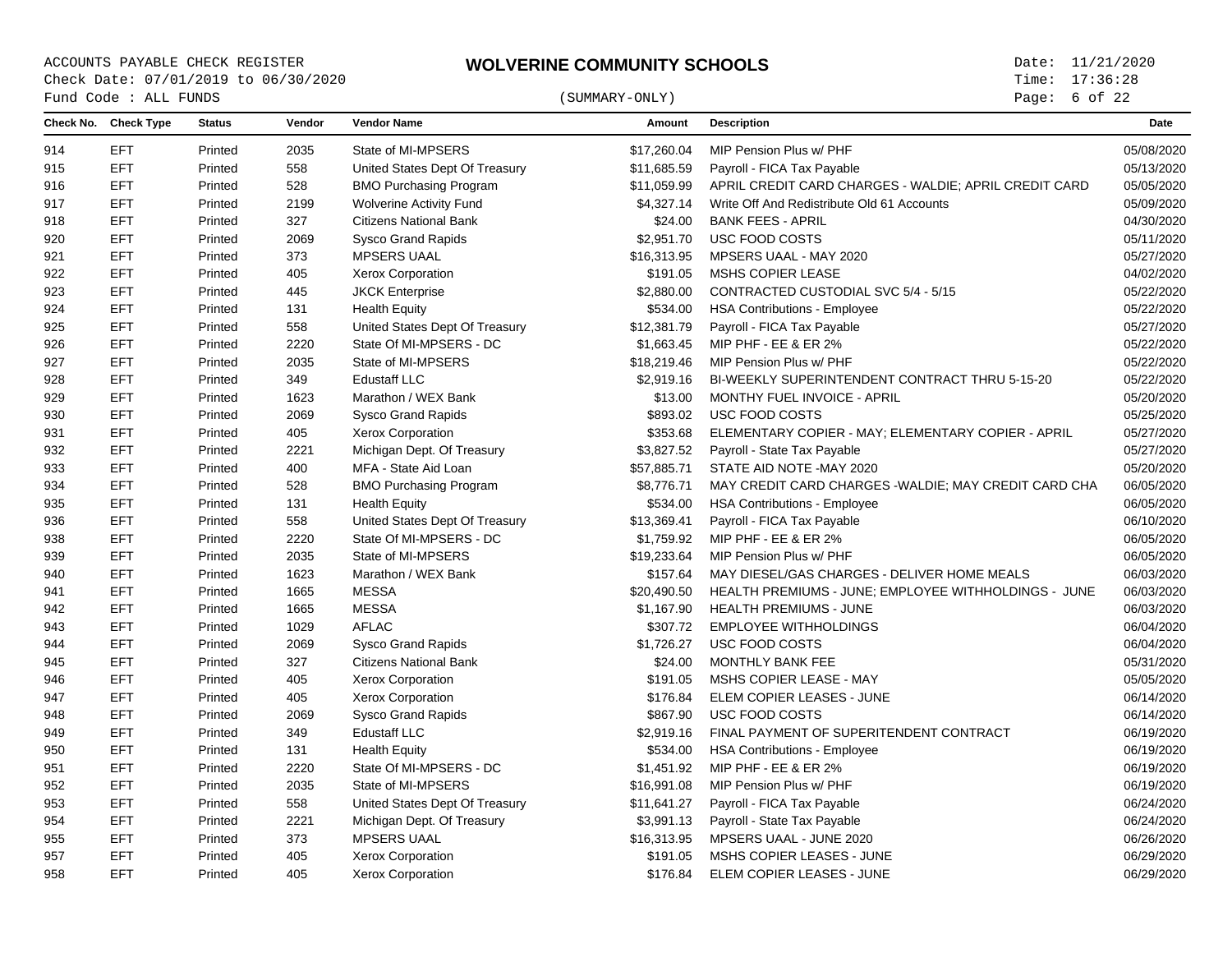# $\begin{array}{cccc}\n\text{Fund Code}: \text{ALL FUNDS}\n\end{array} \tag{SUMMARY-ONLY}$

Page: 7 of 22

| <b>EFT</b><br><b>Sysco Grand Rapids</b><br>USC FOOD COSTS<br>Printed<br>2069<br>\$2.688.16<br>959<br><b>EFT</b><br>Printed<br>528<br>JUNE CREDIT CARD CHARGES - WALDIE; JUNE CREDIT CARD C<br>960<br><b>BMO Purchasing Program</b><br>\$5,976.90<br><b>PAPER</b><br>370<br>994<br>Printed<br>Bank Of New York Mellon<br>\$3,655.00<br>Interest Payment - Bond<br><b>PAPER</b><br>370<br>Bank Of New York Mellon<br>\$52.50<br>995<br>Printed<br>Paying Agent Fee<br><b>PAPER</b><br>Printed<br>546<br>CM HAYS INC dba ODS THE DOOR SPECIALIST \$4,975.00<br><b>BUS GARAGE DOOR PROJECT</b><br>1016<br>COP ESD<br><b>PAPER</b><br>Printed<br>1242<br>\$309.98<br>Items Purchased For Telephone Project<br>1017<br><b>PAPER</b><br>Printed<br>547<br>Telephone Support A Heritage Company<br>\$11,894.10<br>Telephone Replacement Project - 75% Of Contract<br>1018<br><b>PAPER</b><br>549<br><b>Glennwood Custom Builders</b><br>\$6,850.55<br>BUS GARAGE PROJECT - DEMO & FRAMING, PERMIT & BUILDER<br>1019<br>Printed<br><b>PAPER</b><br>Printed<br>547<br>Telephone Support A Heritage Company<br>\$7.844.70<br>Balance On Bill: Phone Services<br>1020<br><b>PAPER</b><br>549<br><b>Glennwood Custom Builders</b><br>\$1,826.07<br><b>BUS GARAGE PROJECT - FRAMING MATERIALS &amp; PERMIT</b><br>1021<br>Printed<br><b>PAPER</b><br>567<br>Anthony P Essons Architect<br>\$3,190.83<br>ARCHITECTURE SERVICES - ROOF PROJECT<br>1022<br>Printed | 06/29/2020<br>06/29/2020<br>09/16/2019<br>09/16/2019<br>01/09/2020<br>01/09/2020<br>01/09/2020<br>02/07/2020<br>02/05/2020<br>02/19/2020<br>06/29/2020 |
|---------------------------------------------------------------------------------------------------------------------------------------------------------------------------------------------------------------------------------------------------------------------------------------------------------------------------------------------------------------------------------------------------------------------------------------------------------------------------------------------------------------------------------------------------------------------------------------------------------------------------------------------------------------------------------------------------------------------------------------------------------------------------------------------------------------------------------------------------------------------------------------------------------------------------------------------------------------------------------------------------------------------------------------------------------------------------------------------------------------------------------------------------------------------------------------------------------------------------------------------------------------------------------------------------------------------------------------------------------------------------------------------------------------------------------------------------|--------------------------------------------------------------------------------------------------------------------------------------------------------|
|                                                                                                                                                                                                                                                                                                                                                                                                                                                                                                                                                                                                                                                                                                                                                                                                                                                                                                                                                                                                                                                                                                                                                                                                                                                                                                                                                                                                                                                   |                                                                                                                                                        |
|                                                                                                                                                                                                                                                                                                                                                                                                                                                                                                                                                                                                                                                                                                                                                                                                                                                                                                                                                                                                                                                                                                                                                                                                                                                                                                                                                                                                                                                   |                                                                                                                                                        |
|                                                                                                                                                                                                                                                                                                                                                                                                                                                                                                                                                                                                                                                                                                                                                                                                                                                                                                                                                                                                                                                                                                                                                                                                                                                                                                                                                                                                                                                   |                                                                                                                                                        |
|                                                                                                                                                                                                                                                                                                                                                                                                                                                                                                                                                                                                                                                                                                                                                                                                                                                                                                                                                                                                                                                                                                                                                                                                                                                                                                                                                                                                                                                   |                                                                                                                                                        |
|                                                                                                                                                                                                                                                                                                                                                                                                                                                                                                                                                                                                                                                                                                                                                                                                                                                                                                                                                                                                                                                                                                                                                                                                                                                                                                                                                                                                                                                   |                                                                                                                                                        |
|                                                                                                                                                                                                                                                                                                                                                                                                                                                                                                                                                                                                                                                                                                                                                                                                                                                                                                                                                                                                                                                                                                                                                                                                                                                                                                                                                                                                                                                   |                                                                                                                                                        |
|                                                                                                                                                                                                                                                                                                                                                                                                                                                                                                                                                                                                                                                                                                                                                                                                                                                                                                                                                                                                                                                                                                                                                                                                                                                                                                                                                                                                                                                   |                                                                                                                                                        |
|                                                                                                                                                                                                                                                                                                                                                                                                                                                                                                                                                                                                                                                                                                                                                                                                                                                                                                                                                                                                                                                                                                                                                                                                                                                                                                                                                                                                                                                   |                                                                                                                                                        |
|                                                                                                                                                                                                                                                                                                                                                                                                                                                                                                                                                                                                                                                                                                                                                                                                                                                                                                                                                                                                                                                                                                                                                                                                                                                                                                                                                                                                                                                   |                                                                                                                                                        |
|                                                                                                                                                                                                                                                                                                                                                                                                                                                                                                                                                                                                                                                                                                                                                                                                                                                                                                                                                                                                                                                                                                                                                                                                                                                                                                                                                                                                                                                   |                                                                                                                                                        |
|                                                                                                                                                                                                                                                                                                                                                                                                                                                                                                                                                                                                                                                                                                                                                                                                                                                                                                                                                                                                                                                                                                                                                                                                                                                                                                                                                                                                                                                   |                                                                                                                                                        |
| <b>PAPER</b><br>1442<br>Printed<br>Great Lakes Fire & Safety<br>\$373.50<br>Semi-Annual Maintenance, Parts Of Kitchen<br>1577                                                                                                                                                                                                                                                                                                                                                                                                                                                                                                                                                                                                                                                                                                                                                                                                                                                                                                                                                                                                                                                                                                                                                                                                                                                                                                                     | 08/12/2019                                                                                                                                             |
| <b>PAPER</b><br>406<br>\$460.95<br>Printed<br>JPMorgan Chase Bank NA<br><b>Credit Card</b><br>1578                                                                                                                                                                                                                                                                                                                                                                                                                                                                                                                                                                                                                                                                                                                                                                                                                                                                                                                                                                                                                                                                                                                                                                                                                                                                                                                                                | 09/13/2019                                                                                                                                             |
| <b>PAPER</b><br>115<br>Advanced Dishwashing Service Inc.<br>\$84.00<br>9/26/19<br>1579<br>Printed                                                                                                                                                                                                                                                                                                                                                                                                                                                                                                                                                                                                                                                                                                                                                                                                                                                                                                                                                                                                                                                                                                                                                                                                                                                                                                                                                 | 10/03/2019                                                                                                                                             |
| <b>PAPER</b><br>1082<br>1580<br>Printed<br><b>Aunt Millie's Bakeries</b><br>\$438.38<br>004710124615; 004710125216; 004710125611; 004710125910; 0047                                                                                                                                                                                                                                                                                                                                                                                                                                                                                                                                                                                                                                                                                                                                                                                                                                                                                                                                                                                                                                                                                                                                                                                                                                                                                              | 10/03/2019                                                                                                                                             |
| <b>PAPER</b><br>Printed<br>2069<br>\$7,765.63<br>1582<br><b>Sysco Grand Rapids</b><br>268345370; 268355973; 268365510; 268375162; 268384564                                                                                                                                                                                                                                                                                                                                                                                                                                                                                                                                                                                                                                                                                                                                                                                                                                                                                                                                                                                                                                                                                                                                                                                                                                                                                                       | 10/03/2019                                                                                                                                             |
| <b>PAPER</b><br>1583<br>Printed<br>406<br>\$265.98<br><b>Credit Card Charges</b><br>JPMorgan Chase Bank NA                                                                                                                                                                                                                                                                                                                                                                                                                                                                                                                                                                                                                                                                                                                                                                                                                                                                                                                                                                                                                                                                                                                                                                                                                                                                                                                                        | 10/14/2019                                                                                                                                             |
| <b>PAPER</b><br><b>Aunt Millie's Bakeries</b><br>\$312.29<br>1584<br>Printed<br>1082<br>004710127613; 004710128020; 004710128312; 004710128719; 0047                                                                                                                                                                                                                                                                                                                                                                                                                                                                                                                                                                                                                                                                                                                                                                                                                                                                                                                                                                                                                                                                                                                                                                                                                                                                                              | 11/07/2019                                                                                                                                             |
| <b>PAPER</b><br>1585<br>Printed<br>1089<br>Patricia Babcock<br>\$75.40<br>Mileage For Class In Traverse City                                                                                                                                                                                                                                                                                                                                                                                                                                                                                                                                                                                                                                                                                                                                                                                                                                                                                                                                                                                                                                                                                                                                                                                                                                                                                                                                      | 11/07/2019                                                                                                                                             |
| <b>PAPER</b><br>Printed<br>2069<br>\$7,777.87<br>Food; 268404292; 268413444; 268413445; 268422840; 268431572<br>1587<br><b>Sysco Grand Rapids</b>                                                                                                                                                                                                                                                                                                                                                                                                                                                                                                                                                                                                                                                                                                                                                                                                                                                                                                                                                                                                                                                                                                                                                                                                                                                                                                 | 11/07/2019                                                                                                                                             |
| <b>MESSA</b><br><b>PAPER</b><br>Printed<br>1665<br>NOVEMBER HEALTH PREMIUMS<br>1589<br>\$1,145.00                                                                                                                                                                                                                                                                                                                                                                                                                                                                                                                                                                                                                                                                                                                                                                                                                                                                                                                                                                                                                                                                                                                                                                                                                                                                                                                                                 | 11/13/2019                                                                                                                                             |
| <b>PAPER</b><br>Printed<br>1665<br><b>MESSA</b><br>\$1,145.00<br>HEALTH INSURANCE PREIMIUMS - DECEMBER 2019<br>1590                                                                                                                                                                                                                                                                                                                                                                                                                                                                                                                                                                                                                                                                                                                                                                                                                                                                                                                                                                                                                                                                                                                                                                                                                                                                                                                               | 12/04/2019                                                                                                                                             |
| <b>PAPER</b><br>Printed<br>115<br>Advanced Dishwashing Service Inc.<br>\$230.00<br><b>Cleaning Supplies</b><br>1591                                                                                                                                                                                                                                                                                                                                                                                                                                                                                                                                                                                                                                                                                                                                                                                                                                                                                                                                                                                                                                                                                                                                                                                                                                                                                                                               | 12/11/2019                                                                                                                                             |
| <b>PAPER</b><br>1082<br>\$102.06<br><b>Food Costs</b><br>Printed<br><b>Aunt Millie's Bakeries</b><br>1592                                                                                                                                                                                                                                                                                                                                                                                                                                                                                                                                                                                                                                                                                                                                                                                                                                                                                                                                                                                                                                                                                                                                                                                                                                                                                                                                         | 12/11/2019                                                                                                                                             |
| <b>PAPER</b><br>270<br>Mia Babcock<br>\$58.25<br><b>Fingerprint Reimbursement</b><br>Printed<br>1593                                                                                                                                                                                                                                                                                                                                                                                                                                                                                                                                                                                                                                                                                                                                                                                                                                                                                                                                                                                                                                                                                                                                                                                                                                                                                                                                              | 12/11/2019                                                                                                                                             |
| <b>PAPER</b><br>476<br>\$135.70<br>Micro Switch For Kitchen<br>1594<br>Printed<br><b>Commercial Kitchen Service</b>                                                                                                                                                                                                                                                                                                                                                                                                                                                                                                                                                                                                                                                                                                                                                                                                                                                                                                                                                                                                                                                                                                                                                                                                                                                                                                                               | 12/11/2019                                                                                                                                             |
| <b>PAPER</b><br>2069<br>\$5,431.70<br><b>Food Costs</b><br>1595<br>Printed<br><b>Sysco Grand Rapids</b>                                                                                                                                                                                                                                                                                                                                                                                                                                                                                                                                                                                                                                                                                                                                                                                                                                                                                                                                                                                                                                                                                                                                                                                                                                                                                                                                           | 12/11/2019                                                                                                                                             |
| <b>PAPER</b><br><b>MESSA</b><br>\$1,167.90<br><b>JANUARY HEALTH PREMIUMS</b><br>1596<br>Printed<br>1665                                                                                                                                                                                                                                                                                                                                                                                                                                                                                                                                                                                                                                                                                                                                                                                                                                                                                                                                                                                                                                                                                                                                                                                                                                                                                                                                           | 01/06/2020                                                                                                                                             |
| PAPER<br>Printed<br>1082<br><b>Aunt Millie's Bakeries</b><br>\$148.14<br>004710133617; 004710134011; 004710134316; 004710135016<br>1598                                                                                                                                                                                                                                                                                                                                                                                                                                                                                                                                                                                                                                                                                                                                                                                                                                                                                                                                                                                                                                                                                                                                                                                                                                                                                                           | 01/09/2020                                                                                                                                             |
| PAPER<br>Printed<br>1089<br>Patricia Babcock<br>\$51.04<br>Miles To Gaylord<br>1599                                                                                                                                                                                                                                                                                                                                                                                                                                                                                                                                                                                                                                                                                                                                                                                                                                                                                                                                                                                                                                                                                                                                                                                                                                                                                                                                                               | 01/09/2020                                                                                                                                             |
| <b>PAPER</b><br>483<br><b>BC Pizza</b><br>\$383.60<br>12/13<br>1600<br>Printed                                                                                                                                                                                                                                                                                                                                                                                                                                                                                                                                                                                                                                                                                                                                                                                                                                                                                                                                                                                                                                                                                                                                                                                                                                                                                                                                                                    | 01/09/2020                                                                                                                                             |
| <b>PAPER</b><br>1601<br>Printed<br>2069<br><b>Sysco Grand Rapids</b><br>\$2,411.65<br>268484894; 268484895; 268493285                                                                                                                                                                                                                                                                                                                                                                                                                                                                                                                                                                                                                                                                                                                                                                                                                                                                                                                                                                                                                                                                                                                                                                                                                                                                                                                             | 01/09/2020                                                                                                                                             |
| <b>PAPER</b><br>2204<br>Printed<br><b>Wolverine Community Schools</b><br>\$219.37<br>Food Services Credit Card Charges For November<br>1602                                                                                                                                                                                                                                                                                                                                                                                                                                                                                                                                                                                                                                                                                                                                                                                                                                                                                                                                                                                                                                                                                                                                                                                                                                                                                                       | 12/04/2019                                                                                                                                             |
| <b>PAPER</b><br>Printed<br>2204<br><b>Wolverine Community Schools</b><br>\$769.85<br>REIMBURSE GEN FUND FOR BMO CREDIT CARD CHARGES<br>1603                                                                                                                                                                                                                                                                                                                                                                                                                                                                                                                                                                                                                                                                                                                                                                                                                                                                                                                                                                                                                                                                                                                                                                                                                                                                                                       | 01/15/2020                                                                                                                                             |
| <b>PAPER</b><br>1604<br>Printed<br>2204<br><b>Wolverine Community Schools</b><br>\$707.54<br>FS Reimburse GF For December Credit Card Charges                                                                                                                                                                                                                                                                                                                                                                                                                                                                                                                                                                                                                                                                                                                                                                                                                                                                                                                                                                                                                                                                                                                                                                                                                                                                                                     | 01/17/2020                                                                                                                                             |
| <b>PAPER</b><br>Printed<br>1082<br><b>Aunt Millie's Bakeries</b><br>\$246.33<br>004710201301; 004710202019<br>1605                                                                                                                                                                                                                                                                                                                                                                                                                                                                                                                                                                                                                                                                                                                                                                                                                                                                                                                                                                                                                                                                                                                                                                                                                                                                                                                                | 02/05/2020                                                                                                                                             |
| <b>PAPER</b><br><b>BC Pizza</b><br>Printed<br>483<br>\$339.20<br>Pizza Lunch<br>1606                                                                                                                                                                                                                                                                                                                                                                                                                                                                                                                                                                                                                                                                                                                                                                                                                                                                                                                                                                                                                                                                                                                                                                                                                                                                                                                                                              | 02/05/2020                                                                                                                                             |
| <b>PAPER</b><br><b>SPARC</b><br>Printed<br>2015<br>\$250.00<br>School Year 19-20<br>1607                                                                                                                                                                                                                                                                                                                                                                                                                                                                                                                                                                                                                                                                                                                                                                                                                                                                                                                                                                                                                                                                                                                                                                                                                                                                                                                                                          | 02/05/2020                                                                                                                                             |
| <b>PAPER</b><br>Printed<br>2069<br>1608<br><b>Sysco Grand Rapids</b><br>\$7,044.93<br>2202692; 268509947; 268517035; 268524895; 268532726; 2685412                                                                                                                                                                                                                                                                                                                                                                                                                                                                                                                                                                                                                                                                                                                                                                                                                                                                                                                                                                                                                                                                                                                                                                                                                                                                                                | 02/05/2020                                                                                                                                             |
| <b>PAPER</b><br>2204<br><b>Wolverine Community Schools</b><br>\$165.99<br><b>Credit Car Charges</b><br>1609<br>Printed                                                                                                                                                                                                                                                                                                                                                                                                                                                                                                                                                                                                                                                                                                                                                                                                                                                                                                                                                                                                                                                                                                                                                                                                                                                                                                                            | 02/05/2020                                                                                                                                             |
| <b>PAPER</b><br>476<br><b>Commercial Kitchen Service</b><br><b>BLODGETT PART</b><br>1611<br>Printed<br>\$20.40                                                                                                                                                                                                                                                                                                                                                                                                                                                                                                                                                                                                                                                                                                                                                                                                                                                                                                                                                                                                                                                                                                                                                                                                                                                                                                                                    | 02/12/2020                                                                                                                                             |
| <b>PAPER</b><br>1415<br>Repair To Walk In Freezer<br>1612<br>Printed<br>Gaylord Refrigeration<br>\$129.65                                                                                                                                                                                                                                                                                                                                                                                                                                                                                                                                                                                                                                                                                                                                                                                                                                                                                                                                                                                                                                                                                                                                                                                                                                                                                                                                         | 02/19/2020                                                                                                                                             |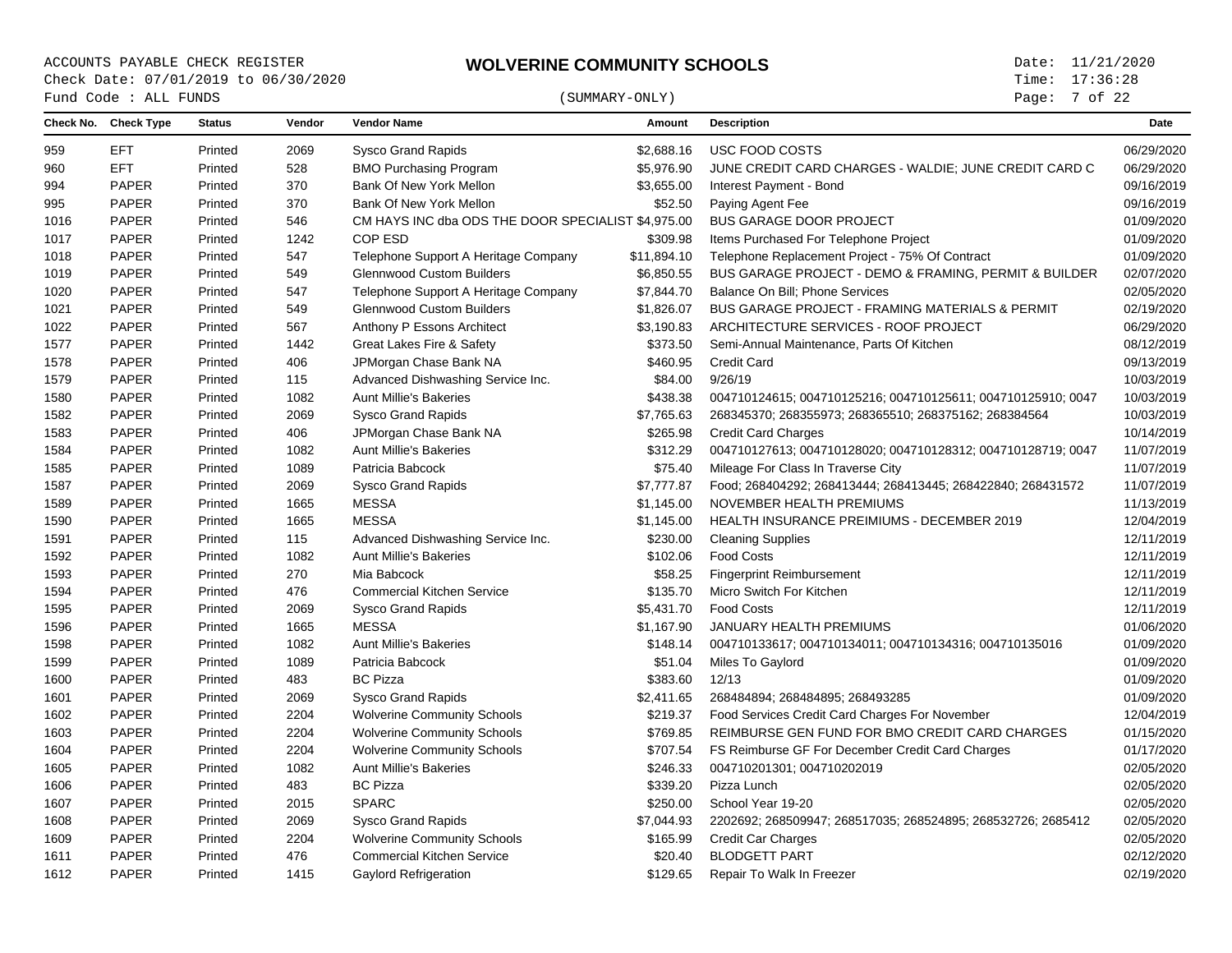ACCOUNTS PAYABLE CHECK REGISTER **WOLVERINE COMMUNITY SCHOOLS** Date: 11/21/2020<br>Check Date: 07/01/2019 to 06/30/2020 **WOLVERINE COMMUNITY SCHOOLS** Time: 17:36:28 Check Date: 07/01/2019 to 06/30/2020  $\begin{array}{cccc}\n\text{Fund Code}: \text{ALL FUNDS}\n\end{array} \tag{SUMMARY-ONLY}$ 

Page: of 22

|      | Check No. Check Type | <b>Status</b> | Vendor | <b>Vendor Name</b>                              | Amount     | <b>Description</b>                                       | Date       |
|------|----------------------|---------------|--------|-------------------------------------------------|------------|----------------------------------------------------------|------------|
| 1613 | <b>PAPER</b>         | Printed       | 476    | <b>Commercial Kitchen Service</b>               | \$84.00    | REPAIR PART FOR OVEN                                     | 03/04/2020 |
| 1614 | <b>PAPER</b>         | Printed       | 2069   | <b>Sysco Grand Rapids</b>                       | \$1,463.40 | FOOD COSTS 2/26/20                                       | 03/04/2020 |
| 1616 | <b>PAPER</b>         | Printed       | 1082   | <b>Aunt Millie's Bakeries</b>                   | \$313.11   | FOOD COSTS 2/8/20; FOOD COSTS 2/24/20; FOOD COSTS 2/20/2 | 03/06/2020 |
| 1617 | <b>PAPER</b>         | Printed       | 2069   | <b>Sysco Grand Rapids</b>                       | \$1,130.98 | FOOD COSTS 3/4/20                                        | 03/06/2020 |
| 1618 | <b>PAPER</b>         | Printed       | 2204   | <b>Wolverine Community Schools</b>              | \$854.14   | FS Reimburse Feb BMO CC Charges                          | 03/11/2020 |
| 1619 | <b>PAPER</b>         | Printed       | 1316   | District Health Dept #4                         | \$257.00   | FOOD SERVICE LICENSE RENEWAL                             | 03/26/2020 |
| 1620 | <b>PAPER</b>         | Printed       | 2199   | <b>Wolverine Activity Fund</b>                  | \$490.00   | Correct Bank Error Of Yearbook Deposit                   | 03/26/2020 |
| 1621 | <b>PAPER</b>         | Printed       | 1665   | <b>MESSA</b>                                    | \$1,167.90 | <b>HEALTH PREMIUMS - FEBRUARY</b>                        | 03/29/2020 |
| 1623 | <b>PAPER</b>         | Printed       | 2204   | <b>Wolverine Community Schools</b>              | \$265.36   | MARCH BMO CREDIT CARD CHARGES                            | 04/08/2020 |
| 1624 | <b>PAPER</b>         | Printed       | 115    | Advanced Dishwashing Service Inc.               | \$143.00   | CLEANING SUPPLIES 3-11-20                                | 04/09/2020 |
| 1625 | PAPER                | Printed       | 1654   | <b>Meal Magic Corporation</b>                   | \$1,785.00 | ANNUAL RENEWAL                                           | 05/11/2020 |
| 1626 | PAPER                | Printed       | 2204   | <b>Wolverine Community Schools</b>              | \$157.64   | REIMBURSE FOR DIESEL FOR FOOD DELIVERY                   | 06/03/2020 |
| 6760 | <b>PAPER</b>         | Printed       | 406    | JPMorgan Chase Bank NA                          | \$5,089.89 | <b>JUNE</b>                                              | 07/10/2019 |
| 6762 | <b>PAPER</b>         | Printed       | 1979   | <b>Screen Graphics</b>                          | \$729.94   | Track Uniforms: Banner For PTSO                          | 07/10/2019 |
| 6763 | <b>PAPER</b>         | Printed       | 2201   | <b>Wolerine Community Schools Food Services</b> | \$1,698.85 | 2nd Grade Field Trip; Green Field Trip                   | 07/10/2019 |
| 6764 | <b>PAPER</b>         | Printed       | 506    | <b>Blue Star Sportswear</b>                     | \$422.67   | <b>Track Uniforms</b>                                    | 07/17/2019 |
| 6765 | PAPER                | Printed       | 1968   | School Specialty Inc                            | \$547.11   | Art Supplies                                             | 07/17/2019 |
| 6766 | <b>PAPER</b>         | Printed       | 406    | JPMorgan Chase Bank NA                          | \$89.04    | Greenway                                                 | 08/12/2019 |
| 6767 | PAPER                | Printed       | 2175   | Waldie, Lisa                                    | \$150.00   | Varsity Club Start Up                                    | 08/29/2019 |
| 6768 | <b>PAPER</b>         | Printed       | 524    | Sportable Scoreboards                           | \$6,094.37 | Score Boards Baseball Softball                           | 08/29/2019 |
| 6769 | <b>PAPER</b>         | Printed       | 406    | JPMorgan Chase Bank NA                          | \$574.07   | <b>Credit Card</b>                                       | 09/13/2019 |
| 6770 | <b>PAPER</b>         | Printed       | 392    | <b>Charlevoix Screen Masters Inc</b>            | \$658.20   | <b>Volley Ball Shirts</b>                                | 09/26/2019 |
| 6771 | <b>PAPER</b>         | Printed       | 2175   | Waldie, Lisa                                    | \$300.00   | Varsity Club                                             | 09/26/2019 |
| 6772 | <b>PAPER</b>         | Printed       | 1480   | Herff Jones Inc                                 | \$668.08   | Yearbook                                                 | 10/03/2019 |
| 6773 | <b>PAPER</b>         | Printed       | 2069   | <b>Sysco Grand Rapids</b>                       | \$416.05   | 268375162; Varsity Club                                  | 10/03/2019 |
| 6774 | <b>PAPER</b>         | Printed       | 1122   | <b>Blick Art material</b>                       | \$45.12    | <b>Art Supplies</b>                                      | 10/14/2019 |
| 6775 | <b>PAPER</b>         | Printed       | 1979   | <b>Screen Graphics</b>                          | \$1,294.72 | <b>Volleyball Pink Shirts</b>                            | 10/14/2019 |
| 6776 | <b>PAPER</b>         | Printed       | 1979   | <b>Screen Graphics</b>                          | \$276.67   | <b>Volleyball Pink Shirts</b>                            | 10/17/2019 |
| 6778 | PAPER                | Printed       | 540    | Shelia Bartel                                   | \$2,207.76 | Volleyball Pink Game Donation                            | 10/21/2019 |
| 6779 | <b>PAPER</b>         | Printed       | 2175   | Waldie, Lisa                                    | \$550.00   | <b>Boosters Concession</b>                               | 10/25/2019 |
| 6780 | PAPER                | Printed       | 11     | <b>Tracy Joles</b>                              | \$52.77    | <b>Volleyball Parent Night Flowers</b>                   | 10/30/2019 |
| 6781 | <b>PAPER</b>         | Printed       | 1122   | <b>Blick Art material</b>                       | \$56.35    | Art Supplies                                             | 11/07/2019 |
| 6783 | <b>PAPER</b>         | Printed       | 1979   | <b>Screen Graphics</b>                          | \$1,653.50 | Cross Country T Shirts; Cross Counrty Jackets / Pants    | 11/07/2019 |
| 6784 | PAPER                | Printed       | 2069   | <b>Sysco Grand Rapids</b>                       | \$88.09    | Boosters Chips, Burgers                                  | 11/07/2019 |
| 6785 | <b>PAPER</b>         | Printed       | 384    | <b>Little Ceasars Pizza</b>                     | \$2,651.00 | <b>Pizzas For Greenfield</b>                             | 11/19/2019 |
| 6786 | <b>PAPER</b>         | Printed       | 543    | Kirkland Comm College                           | \$500.00   | Autumn Glazier                                           | 11/26/2019 |
| 6787 | <b>PAPER</b>         | Printed       | 1122   | <b>Blick Art material</b>                       | \$61.80    | <b>Art Supplies</b>                                      | 12/11/2019 |
| 6788 | <b>PAPER</b>         | Printed       | 2024   | <b>Holley St Amour</b>                          | \$47.33    | Reimbursement For Art Night Supplies                     | 12/11/2019 |
| 6789 | <b>PAPER</b>         | Printed       | 2069   | Sysco Grand Rapids                              | \$46.98    | <b>Food Costs</b>                                        | 12/11/2019 |
| 6790 | PAPER                | Printed       | 413    | <b>Teachers Synergy</b>                         | \$24.44    | Mrs Sumbera Classroom                                    | 12/11/2019 |
| 6791 | <b>PAPER</b>         | Printed       | 2204   | <b>Wolverine Community Schools</b>              | \$1,223.62 | Reimburse Gen Fund For OCT Credit Card Charges           | 12/04/2019 |
| 6792 | <b>PAPER</b>         | Printed       | 545    | Melissa Riley                                   | \$583.00   | Donation                                                 | 12/20/2019 |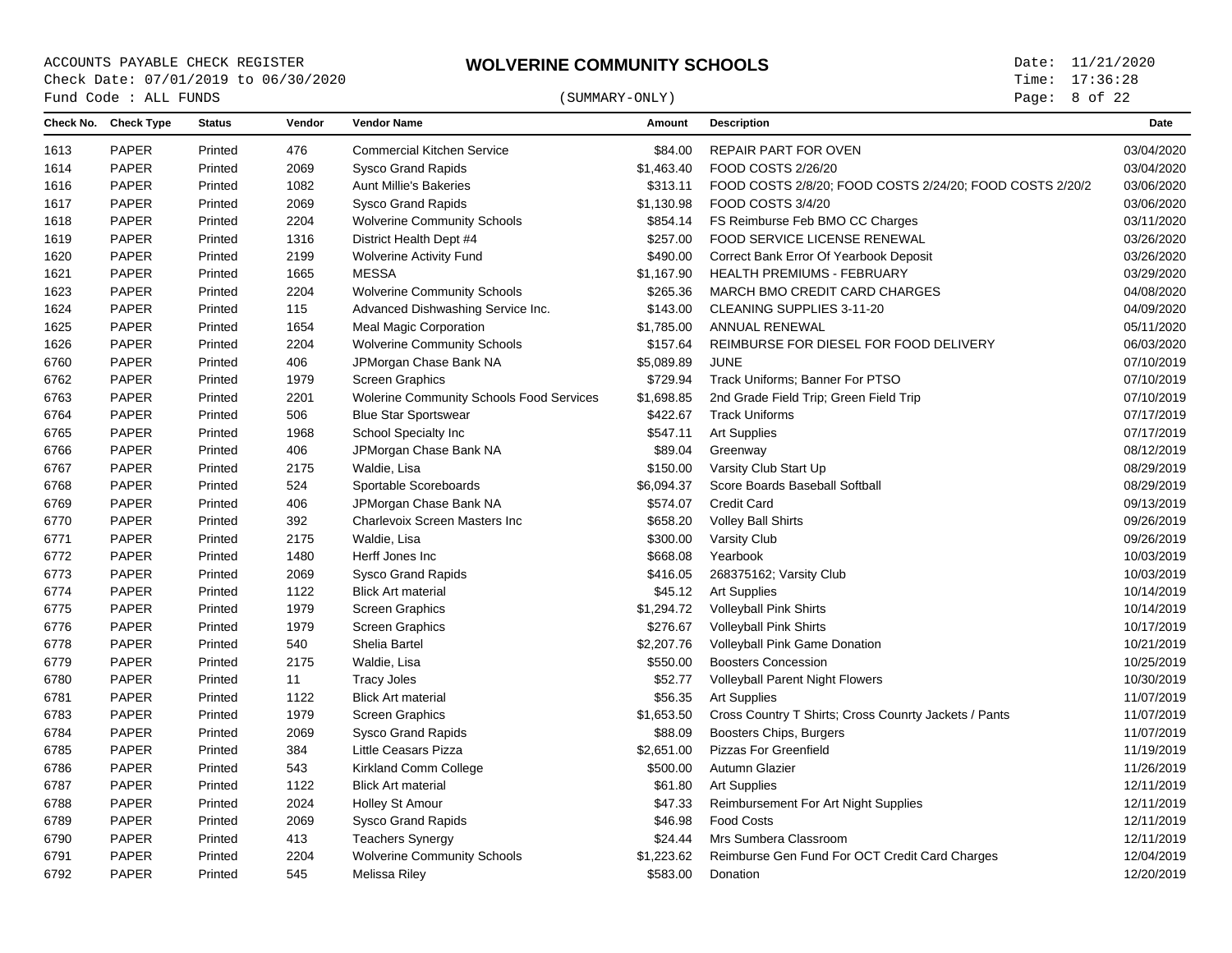Page: 9 of 22

| Check No. Check Type<br>Vendor<br><b>Status</b><br><b>Vendor Name</b><br>Amount<br><b>Description</b><br>Date<br>Concession For 2 Basketball games<br><b>PAPER</b><br>Printed<br>2175<br>Waldie, Lisa<br>\$100.00<br><b>PAPER</b><br>310<br><b>BSN Sports LLC</b><br>\$2,038.98<br>BB Adapter For Littles To Play<br>Printed<br><b>PAPER</b><br>223<br>Onaway Custom Embroidery, Inc.<br>\$330.00<br>Jv Warmups<br>6795<br>Printed<br><b>PAPER</b><br>2204<br>\$244.52<br>Activities Credit Card Charges For November<br>Printed<br><b>Wolverine Community Schools</b><br><b>PAPER</b><br>1554<br>\$21.37<br>Ken's Village Market<br><b>Hanel Supplies</b><br>Printed<br><b>PAPER</b><br>2204<br><b>Wolverine Community Schools</b><br>\$862.79<br>REIMBURSE GEN FUND FOR BMO CREDIT CARD CHARGES<br>Printed<br><b>PAPER</b><br>2204<br>Printed<br><b>Wolverine Community Schools</b><br>\$4,151.91<br>Decembers CC Charges<br><b>PAPER</b><br>Printed<br>1755<br>\$388.30<br>REIMBURSE FOR PIZZA & CHAINSAW FOR BOYS BB<br>6800<br>Maggie Nelson<br><b>PAPER</b><br>2175<br>Waldie, Lisa<br>\$450.00<br><b>Varsity Club</b><br>6801<br>Printed<br><b>PAPER</b><br>384<br><b>Little Ceasars Pizza</b><br>\$929.00<br>Pizza Kits<br>Printed<br><b>PAPER</b><br>557<br>\$929.00<br>6803<br>Printed<br><b>YMCA Storer Camps</b><br>Camp 5th Grade<br>\$259.18<br><b>PAPER</b><br>2069<br><b>Boosters Concessions</b><br>Printed<br><b>Sysco Grand Rapids</b><br><b>PAPER</b><br>Printed<br>2204<br><b>Wolverine Community Schools</b><br>\$2,936.03<br><b>Credit Card Charges</b><br>6805<br><b>PAPER</b><br>402<br>\$270.85<br>6806<br>Printed<br>Art To Remember<br>37418<br>1979<br>\$332.17<br>Girls VB<br><b>PAPER</b><br>Printed<br><b>Screen Graphics</b><br><b>PAPER</b><br>Printed<br>2024<br><b>Holley St Amour</b><br>\$45.37<br>Hobby Lobby Vday Supplies<br>6808<br><b>PAPER</b><br>Printed<br>563<br>Stenhouse<br>\$30.50<br>01220147<br>20920022321<br><b>PAPER</b><br>445<br><b>JKCK Enterprise</b><br>\$400.00<br>Printed<br><b>PAPER</b><br>Printed<br>391<br>Nelson Alison<br>\$236.31<br><b>Reimbursement For Boys BB</b><br>PAPER<br>395<br>\$742.65<br>Art Prize Fundraiser<br>Printed<br>Bear Claw Bags<br><b>PAPER</b><br>1480<br>\$2,848.53<br>Herff Jones Inc<br>Yearbook Deposit<br>6813<br>Printed<br><b>PAPER</b><br>11682<br>Printed<br>1979<br><b>Screen Graphics</b><br>\$608.12<br><b>PAPER</b><br>1438<br>Printed<br>Rhonda Granger<br>\$338.97<br><b>Greenfield Cottoncandy Rental</b><br><b>PAPER</b><br>2204<br>\$809.86<br>MARCH BMO CREDIT CARD CHARGES<br>Printed<br><b>Wolverine Community Schools</b><br>6816<br><b>PAPER</b><br>Printed<br>2206<br>Wolverine Food Service Fund<br>\$119.00<br>REIMBURSE FOR DEPOSIT TO ACTIVITIES ACCT BY MISTAKE<br><b>PAPER</b><br>2199<br><b>Wolverine Activity Fund</b><br>\$2,000.00<br>BOOSTERS DONATION TO COVER GBB/TRACK UNIFORMS<br>Printed<br>PAPER<br>2204<br>\$2,240.52<br>Activities Reimburse For EFT On 3/5 For BMO Credit Card<br>Printed<br><b>Wolverine Community Schools</b><br>6819<br>Herff Jones Inc<br><b>PAPER</b><br>Printed<br>1480<br>\$3,877.92<br>Yearbook<br>6820<br><b>PAPER</b><br>\$136.10<br>Printed<br>1755<br>Maggie Nelson<br>Reimbursement For Boys BB Dinner<br>PAPER<br>189443<br>Printed<br>1547<br>Joy Fellowship Food Pantry<br>\$19.00<br><b>Food Pantry</b><br><b>PAPER</b><br>\$87.00<br>Legal Shield<br>189444<br>Printed<br>170<br><b>Legal Shield</b><br>PAPER<br>1678<br>Michigan State Disbursement Unit<br>\$14.02<br>Friend Of The Court<br>189445<br>Printed<br>PAPER<br>2202<br>\$12.00<br>189446<br>Printed<br><b>Wolverine Community Library</b><br>Library<br><b>MESSA</b><br><b>PAPER</b><br>Printed<br>1665<br>\$26,610.91<br>July Premiums - District Share; MESSA Premium Deduction Sec<br>189447<br>PAPER<br>154<br>Frontline Technologies Group LLC<br>\$3,210.00<br>Annual Renewal Of Substitute Software<br>189448<br>Printed<br><b>PAPER</b><br>1323<br>\$1,811.52<br>Monthly Gas Charges<br>189451<br>Printed<br><b>DTE Energy</b><br>1547<br>189452<br><b>PAPER</b><br>Printed<br>Joy Fellowship Food Pantry<br>\$19.00<br><b>Food Pantry</b><br>189453<br><b>PAPER</b><br>170<br><b>Legal Shield</b><br>\$87.00<br><b>Legal Shield</b><br>Printed<br><b>PAPER</b><br>1678<br>Michigan State Disbursement Unit<br>\$14.02<br>Friend Of The Court<br>189454<br>Printed<br>2202<br>\$12.00<br>189455<br><b>PAPER</b><br>Printed<br><b>Wolverine Community Library</b><br>Library<br>189457<br><b>PAPER</b><br>Printed<br>1076<br>AT&T<br>\$924.75<br><b>Monthly Telephone Svcs</b><br><b>PAPER</b><br>327<br>189458<br>Printed<br><b>Citizens National Bank</b><br>\$7,036.49<br>18-19 Van Loan Payment #1 Of 5 |      | Fund Code : ALL FUNDS |  | (SUMMARY-ONLY) | Page: 9 of 22 |  |
|-------------------------------------------------------------------------------------------------------------------------------------------------------------------------------------------------------------------------------------------------------------------------------------------------------------------------------------------------------------------------------------------------------------------------------------------------------------------------------------------------------------------------------------------------------------------------------------------------------------------------------------------------------------------------------------------------------------------------------------------------------------------------------------------------------------------------------------------------------------------------------------------------------------------------------------------------------------------------------------------------------------------------------------------------------------------------------------------------------------------------------------------------------------------------------------------------------------------------------------------------------------------------------------------------------------------------------------------------------------------------------------------------------------------------------------------------------------------------------------------------------------------------------------------------------------------------------------------------------------------------------------------------------------------------------------------------------------------------------------------------------------------------------------------------------------------------------------------------------------------------------------------------------------------------------------------------------------------------------------------------------------------------------------------------------------------------------------------------------------------------------------------------------------------------------------------------------------------------------------------------------------------------------------------------------------------------------------------------------------------------------------------------------------------------------------------------------------------------------------------------------------------------------------------------------------------------------------------------------------------------------------------------------------------------------------------------------------------------------------------------------------------------------------------------------------------------------------------------------------------------------------------------------------------------------------------------------------------------------------------------------------------------------------------------------------------------------------------------------------------------------------------------------------------------------------------------------------------------------------------------------------------------------------------------------------------------------------------------------------------------------------------------------------------------------------------------------------------------------------------------------------------------------------------------------------------------------------------------------------------------------------------------------------------------------------------------------------------------------------------------------------------------------------------------------------------------------------------------------------------------------------------------------------------------------------------------------------------------------------------------------------------------------------------------------------------------------------------------------------------------------------------------------------------------------------------------------------------------------------------------------------------------------------------------------------------------------------------------------------------------------------------------------------------------------------------------------------------------------------------------------------------------------------------------------------------------------------------------------------------------------------------------------------------------------------------------------------------------------------------------------------|------|-----------------------|--|----------------|---------------|--|
|                                                                                                                                                                                                                                                                                                                                                                                                                                                                                                                                                                                                                                                                                                                                                                                                                                                                                                                                                                                                                                                                                                                                                                                                                                                                                                                                                                                                                                                                                                                                                                                                                                                                                                                                                                                                                                                                                                                                                                                                                                                                                                                                                                                                                                                                                                                                                                                                                                                                                                                                                                                                                                                                                                                                                                                                                                                                                                                                                                                                                                                                                                                                                                                                                                                                                                                                                                                                                                                                                                                                                                                                                                                                                                                                                                                                                                                                                                                                                                                                                                                                                                                                                                                                                                                                                                                                                                                                                                                                                                                                                                                                                                                                                                                                                             |      |                       |  |                |               |  |
|                                                                                                                                                                                                                                                                                                                                                                                                                                                                                                                                                                                                                                                                                                                                                                                                                                                                                                                                                                                                                                                                                                                                                                                                                                                                                                                                                                                                                                                                                                                                                                                                                                                                                                                                                                                                                                                                                                                                                                                                                                                                                                                                                                                                                                                                                                                                                                                                                                                                                                                                                                                                                                                                                                                                                                                                                                                                                                                                                                                                                                                                                                                                                                                                                                                                                                                                                                                                                                                                                                                                                                                                                                                                                                                                                                                                                                                                                                                                                                                                                                                                                                                                                                                                                                                                                                                                                                                                                                                                                                                                                                                                                                                                                                                                                             | 6793 |                       |  |                | 12/31/2019    |  |
|                                                                                                                                                                                                                                                                                                                                                                                                                                                                                                                                                                                                                                                                                                                                                                                                                                                                                                                                                                                                                                                                                                                                                                                                                                                                                                                                                                                                                                                                                                                                                                                                                                                                                                                                                                                                                                                                                                                                                                                                                                                                                                                                                                                                                                                                                                                                                                                                                                                                                                                                                                                                                                                                                                                                                                                                                                                                                                                                                                                                                                                                                                                                                                                                                                                                                                                                                                                                                                                                                                                                                                                                                                                                                                                                                                                                                                                                                                                                                                                                                                                                                                                                                                                                                                                                                                                                                                                                                                                                                                                                                                                                                                                                                                                                                             | 6794 |                       |  |                | 01/09/2020    |  |
|                                                                                                                                                                                                                                                                                                                                                                                                                                                                                                                                                                                                                                                                                                                                                                                                                                                                                                                                                                                                                                                                                                                                                                                                                                                                                                                                                                                                                                                                                                                                                                                                                                                                                                                                                                                                                                                                                                                                                                                                                                                                                                                                                                                                                                                                                                                                                                                                                                                                                                                                                                                                                                                                                                                                                                                                                                                                                                                                                                                                                                                                                                                                                                                                                                                                                                                                                                                                                                                                                                                                                                                                                                                                                                                                                                                                                                                                                                                                                                                                                                                                                                                                                                                                                                                                                                                                                                                                                                                                                                                                                                                                                                                                                                                                                             |      |                       |  |                | 01/09/2020    |  |
|                                                                                                                                                                                                                                                                                                                                                                                                                                                                                                                                                                                                                                                                                                                                                                                                                                                                                                                                                                                                                                                                                                                                                                                                                                                                                                                                                                                                                                                                                                                                                                                                                                                                                                                                                                                                                                                                                                                                                                                                                                                                                                                                                                                                                                                                                                                                                                                                                                                                                                                                                                                                                                                                                                                                                                                                                                                                                                                                                                                                                                                                                                                                                                                                                                                                                                                                                                                                                                                                                                                                                                                                                                                                                                                                                                                                                                                                                                                                                                                                                                                                                                                                                                                                                                                                                                                                                                                                                                                                                                                                                                                                                                                                                                                                                             | 6796 |                       |  |                | 12/04/2019    |  |
|                                                                                                                                                                                                                                                                                                                                                                                                                                                                                                                                                                                                                                                                                                                                                                                                                                                                                                                                                                                                                                                                                                                                                                                                                                                                                                                                                                                                                                                                                                                                                                                                                                                                                                                                                                                                                                                                                                                                                                                                                                                                                                                                                                                                                                                                                                                                                                                                                                                                                                                                                                                                                                                                                                                                                                                                                                                                                                                                                                                                                                                                                                                                                                                                                                                                                                                                                                                                                                                                                                                                                                                                                                                                                                                                                                                                                                                                                                                                                                                                                                                                                                                                                                                                                                                                                                                                                                                                                                                                                                                                                                                                                                                                                                                                                             | 6797 |                       |  |                | 01/16/2020    |  |
|                                                                                                                                                                                                                                                                                                                                                                                                                                                                                                                                                                                                                                                                                                                                                                                                                                                                                                                                                                                                                                                                                                                                                                                                                                                                                                                                                                                                                                                                                                                                                                                                                                                                                                                                                                                                                                                                                                                                                                                                                                                                                                                                                                                                                                                                                                                                                                                                                                                                                                                                                                                                                                                                                                                                                                                                                                                                                                                                                                                                                                                                                                                                                                                                                                                                                                                                                                                                                                                                                                                                                                                                                                                                                                                                                                                                                                                                                                                                                                                                                                                                                                                                                                                                                                                                                                                                                                                                                                                                                                                                                                                                                                                                                                                                                             | 6798 |                       |  |                | 01/15/2020    |  |
|                                                                                                                                                                                                                                                                                                                                                                                                                                                                                                                                                                                                                                                                                                                                                                                                                                                                                                                                                                                                                                                                                                                                                                                                                                                                                                                                                                                                                                                                                                                                                                                                                                                                                                                                                                                                                                                                                                                                                                                                                                                                                                                                                                                                                                                                                                                                                                                                                                                                                                                                                                                                                                                                                                                                                                                                                                                                                                                                                                                                                                                                                                                                                                                                                                                                                                                                                                                                                                                                                                                                                                                                                                                                                                                                                                                                                                                                                                                                                                                                                                                                                                                                                                                                                                                                                                                                                                                                                                                                                                                                                                                                                                                                                                                                                             | 6799 |                       |  |                | 01/17/2020    |  |
|                                                                                                                                                                                                                                                                                                                                                                                                                                                                                                                                                                                                                                                                                                                                                                                                                                                                                                                                                                                                                                                                                                                                                                                                                                                                                                                                                                                                                                                                                                                                                                                                                                                                                                                                                                                                                                                                                                                                                                                                                                                                                                                                                                                                                                                                                                                                                                                                                                                                                                                                                                                                                                                                                                                                                                                                                                                                                                                                                                                                                                                                                                                                                                                                                                                                                                                                                                                                                                                                                                                                                                                                                                                                                                                                                                                                                                                                                                                                                                                                                                                                                                                                                                                                                                                                                                                                                                                                                                                                                                                                                                                                                                                                                                                                                             |      |                       |  |                | 01/22/2020    |  |
|                                                                                                                                                                                                                                                                                                                                                                                                                                                                                                                                                                                                                                                                                                                                                                                                                                                                                                                                                                                                                                                                                                                                                                                                                                                                                                                                                                                                                                                                                                                                                                                                                                                                                                                                                                                                                                                                                                                                                                                                                                                                                                                                                                                                                                                                                                                                                                                                                                                                                                                                                                                                                                                                                                                                                                                                                                                                                                                                                                                                                                                                                                                                                                                                                                                                                                                                                                                                                                                                                                                                                                                                                                                                                                                                                                                                                                                                                                                                                                                                                                                                                                                                                                                                                                                                                                                                                                                                                                                                                                                                                                                                                                                                                                                                                             |      |                       |  |                | 01/27/2020    |  |
|                                                                                                                                                                                                                                                                                                                                                                                                                                                                                                                                                                                                                                                                                                                                                                                                                                                                                                                                                                                                                                                                                                                                                                                                                                                                                                                                                                                                                                                                                                                                                                                                                                                                                                                                                                                                                                                                                                                                                                                                                                                                                                                                                                                                                                                                                                                                                                                                                                                                                                                                                                                                                                                                                                                                                                                                                                                                                                                                                                                                                                                                                                                                                                                                                                                                                                                                                                                                                                                                                                                                                                                                                                                                                                                                                                                                                                                                                                                                                                                                                                                                                                                                                                                                                                                                                                                                                                                                                                                                                                                                                                                                                                                                                                                                                             | 6802 |                       |  |                | 01/28/2020    |  |
|                                                                                                                                                                                                                                                                                                                                                                                                                                                                                                                                                                                                                                                                                                                                                                                                                                                                                                                                                                                                                                                                                                                                                                                                                                                                                                                                                                                                                                                                                                                                                                                                                                                                                                                                                                                                                                                                                                                                                                                                                                                                                                                                                                                                                                                                                                                                                                                                                                                                                                                                                                                                                                                                                                                                                                                                                                                                                                                                                                                                                                                                                                                                                                                                                                                                                                                                                                                                                                                                                                                                                                                                                                                                                                                                                                                                                                                                                                                                                                                                                                                                                                                                                                                                                                                                                                                                                                                                                                                                                                                                                                                                                                                                                                                                                             |      |                       |  |                | 02/04/2020    |  |
|                                                                                                                                                                                                                                                                                                                                                                                                                                                                                                                                                                                                                                                                                                                                                                                                                                                                                                                                                                                                                                                                                                                                                                                                                                                                                                                                                                                                                                                                                                                                                                                                                                                                                                                                                                                                                                                                                                                                                                                                                                                                                                                                                                                                                                                                                                                                                                                                                                                                                                                                                                                                                                                                                                                                                                                                                                                                                                                                                                                                                                                                                                                                                                                                                                                                                                                                                                                                                                                                                                                                                                                                                                                                                                                                                                                                                                                                                                                                                                                                                                                                                                                                                                                                                                                                                                                                                                                                                                                                                                                                                                                                                                                                                                                                                             | 6804 |                       |  |                | 02/05/2020    |  |
|                                                                                                                                                                                                                                                                                                                                                                                                                                                                                                                                                                                                                                                                                                                                                                                                                                                                                                                                                                                                                                                                                                                                                                                                                                                                                                                                                                                                                                                                                                                                                                                                                                                                                                                                                                                                                                                                                                                                                                                                                                                                                                                                                                                                                                                                                                                                                                                                                                                                                                                                                                                                                                                                                                                                                                                                                                                                                                                                                                                                                                                                                                                                                                                                                                                                                                                                                                                                                                                                                                                                                                                                                                                                                                                                                                                                                                                                                                                                                                                                                                                                                                                                                                                                                                                                                                                                                                                                                                                                                                                                                                                                                                                                                                                                                             |      |                       |  |                | 02/05/2020    |  |
|                                                                                                                                                                                                                                                                                                                                                                                                                                                                                                                                                                                                                                                                                                                                                                                                                                                                                                                                                                                                                                                                                                                                                                                                                                                                                                                                                                                                                                                                                                                                                                                                                                                                                                                                                                                                                                                                                                                                                                                                                                                                                                                                                                                                                                                                                                                                                                                                                                                                                                                                                                                                                                                                                                                                                                                                                                                                                                                                                                                                                                                                                                                                                                                                                                                                                                                                                                                                                                                                                                                                                                                                                                                                                                                                                                                                                                                                                                                                                                                                                                                                                                                                                                                                                                                                                                                                                                                                                                                                                                                                                                                                                                                                                                                                                             |      |                       |  |                | 02/28/2020    |  |
|                                                                                                                                                                                                                                                                                                                                                                                                                                                                                                                                                                                                                                                                                                                                                                                                                                                                                                                                                                                                                                                                                                                                                                                                                                                                                                                                                                                                                                                                                                                                                                                                                                                                                                                                                                                                                                                                                                                                                                                                                                                                                                                                                                                                                                                                                                                                                                                                                                                                                                                                                                                                                                                                                                                                                                                                                                                                                                                                                                                                                                                                                                                                                                                                                                                                                                                                                                                                                                                                                                                                                                                                                                                                                                                                                                                                                                                                                                                                                                                                                                                                                                                                                                                                                                                                                                                                                                                                                                                                                                                                                                                                                                                                                                                                                             | 6807 |                       |  |                | 02/28/2020    |  |
|                                                                                                                                                                                                                                                                                                                                                                                                                                                                                                                                                                                                                                                                                                                                                                                                                                                                                                                                                                                                                                                                                                                                                                                                                                                                                                                                                                                                                                                                                                                                                                                                                                                                                                                                                                                                                                                                                                                                                                                                                                                                                                                                                                                                                                                                                                                                                                                                                                                                                                                                                                                                                                                                                                                                                                                                                                                                                                                                                                                                                                                                                                                                                                                                                                                                                                                                                                                                                                                                                                                                                                                                                                                                                                                                                                                                                                                                                                                                                                                                                                                                                                                                                                                                                                                                                                                                                                                                                                                                                                                                                                                                                                                                                                                                                             |      |                       |  |                | 02/28/2020    |  |
|                                                                                                                                                                                                                                                                                                                                                                                                                                                                                                                                                                                                                                                                                                                                                                                                                                                                                                                                                                                                                                                                                                                                                                                                                                                                                                                                                                                                                                                                                                                                                                                                                                                                                                                                                                                                                                                                                                                                                                                                                                                                                                                                                                                                                                                                                                                                                                                                                                                                                                                                                                                                                                                                                                                                                                                                                                                                                                                                                                                                                                                                                                                                                                                                                                                                                                                                                                                                                                                                                                                                                                                                                                                                                                                                                                                                                                                                                                                                                                                                                                                                                                                                                                                                                                                                                                                                                                                                                                                                                                                                                                                                                                                                                                                                                             | 6809 |                       |  |                | 02/28/2020    |  |
|                                                                                                                                                                                                                                                                                                                                                                                                                                                                                                                                                                                                                                                                                                                                                                                                                                                                                                                                                                                                                                                                                                                                                                                                                                                                                                                                                                                                                                                                                                                                                                                                                                                                                                                                                                                                                                                                                                                                                                                                                                                                                                                                                                                                                                                                                                                                                                                                                                                                                                                                                                                                                                                                                                                                                                                                                                                                                                                                                                                                                                                                                                                                                                                                                                                                                                                                                                                                                                                                                                                                                                                                                                                                                                                                                                                                                                                                                                                                                                                                                                                                                                                                                                                                                                                                                                                                                                                                                                                                                                                                                                                                                                                                                                                                                             | 6810 |                       |  |                | 02/28/2020    |  |
|                                                                                                                                                                                                                                                                                                                                                                                                                                                                                                                                                                                                                                                                                                                                                                                                                                                                                                                                                                                                                                                                                                                                                                                                                                                                                                                                                                                                                                                                                                                                                                                                                                                                                                                                                                                                                                                                                                                                                                                                                                                                                                                                                                                                                                                                                                                                                                                                                                                                                                                                                                                                                                                                                                                                                                                                                                                                                                                                                                                                                                                                                                                                                                                                                                                                                                                                                                                                                                                                                                                                                                                                                                                                                                                                                                                                                                                                                                                                                                                                                                                                                                                                                                                                                                                                                                                                                                                                                                                                                                                                                                                                                                                                                                                                                             | 6811 |                       |  |                | 03/09/2020    |  |
|                                                                                                                                                                                                                                                                                                                                                                                                                                                                                                                                                                                                                                                                                                                                                                                                                                                                                                                                                                                                                                                                                                                                                                                                                                                                                                                                                                                                                                                                                                                                                                                                                                                                                                                                                                                                                                                                                                                                                                                                                                                                                                                                                                                                                                                                                                                                                                                                                                                                                                                                                                                                                                                                                                                                                                                                                                                                                                                                                                                                                                                                                                                                                                                                                                                                                                                                                                                                                                                                                                                                                                                                                                                                                                                                                                                                                                                                                                                                                                                                                                                                                                                                                                                                                                                                                                                                                                                                                                                                                                                                                                                                                                                                                                                                                             | 6812 |                       |  |                | 03/26/2020    |  |
|                                                                                                                                                                                                                                                                                                                                                                                                                                                                                                                                                                                                                                                                                                                                                                                                                                                                                                                                                                                                                                                                                                                                                                                                                                                                                                                                                                                                                                                                                                                                                                                                                                                                                                                                                                                                                                                                                                                                                                                                                                                                                                                                                                                                                                                                                                                                                                                                                                                                                                                                                                                                                                                                                                                                                                                                                                                                                                                                                                                                                                                                                                                                                                                                                                                                                                                                                                                                                                                                                                                                                                                                                                                                                                                                                                                                                                                                                                                                                                                                                                                                                                                                                                                                                                                                                                                                                                                                                                                                                                                                                                                                                                                                                                                                                             |      |                       |  |                | 03/26/2020    |  |
|                                                                                                                                                                                                                                                                                                                                                                                                                                                                                                                                                                                                                                                                                                                                                                                                                                                                                                                                                                                                                                                                                                                                                                                                                                                                                                                                                                                                                                                                                                                                                                                                                                                                                                                                                                                                                                                                                                                                                                                                                                                                                                                                                                                                                                                                                                                                                                                                                                                                                                                                                                                                                                                                                                                                                                                                                                                                                                                                                                                                                                                                                                                                                                                                                                                                                                                                                                                                                                                                                                                                                                                                                                                                                                                                                                                                                                                                                                                                                                                                                                                                                                                                                                                                                                                                                                                                                                                                                                                                                                                                                                                                                                                                                                                                                             | 6814 |                       |  |                | 04/01/2020    |  |
|                                                                                                                                                                                                                                                                                                                                                                                                                                                                                                                                                                                                                                                                                                                                                                                                                                                                                                                                                                                                                                                                                                                                                                                                                                                                                                                                                                                                                                                                                                                                                                                                                                                                                                                                                                                                                                                                                                                                                                                                                                                                                                                                                                                                                                                                                                                                                                                                                                                                                                                                                                                                                                                                                                                                                                                                                                                                                                                                                                                                                                                                                                                                                                                                                                                                                                                                                                                                                                                                                                                                                                                                                                                                                                                                                                                                                                                                                                                                                                                                                                                                                                                                                                                                                                                                                                                                                                                                                                                                                                                                                                                                                                                                                                                                                             | 6815 |                       |  |                | 05/19/2020    |  |
|                                                                                                                                                                                                                                                                                                                                                                                                                                                                                                                                                                                                                                                                                                                                                                                                                                                                                                                                                                                                                                                                                                                                                                                                                                                                                                                                                                                                                                                                                                                                                                                                                                                                                                                                                                                                                                                                                                                                                                                                                                                                                                                                                                                                                                                                                                                                                                                                                                                                                                                                                                                                                                                                                                                                                                                                                                                                                                                                                                                                                                                                                                                                                                                                                                                                                                                                                                                                                                                                                                                                                                                                                                                                                                                                                                                                                                                                                                                                                                                                                                                                                                                                                                                                                                                                                                                                                                                                                                                                                                                                                                                                                                                                                                                                                             |      |                       |  |                | 05/10/2020    |  |
|                                                                                                                                                                                                                                                                                                                                                                                                                                                                                                                                                                                                                                                                                                                                                                                                                                                                                                                                                                                                                                                                                                                                                                                                                                                                                                                                                                                                                                                                                                                                                                                                                                                                                                                                                                                                                                                                                                                                                                                                                                                                                                                                                                                                                                                                                                                                                                                                                                                                                                                                                                                                                                                                                                                                                                                                                                                                                                                                                                                                                                                                                                                                                                                                                                                                                                                                                                                                                                                                                                                                                                                                                                                                                                                                                                                                                                                                                                                                                                                                                                                                                                                                                                                                                                                                                                                                                                                                                                                                                                                                                                                                                                                                                                                                                             | 6817 |                       |  |                | 05/18/2020    |  |
|                                                                                                                                                                                                                                                                                                                                                                                                                                                                                                                                                                                                                                                                                                                                                                                                                                                                                                                                                                                                                                                                                                                                                                                                                                                                                                                                                                                                                                                                                                                                                                                                                                                                                                                                                                                                                                                                                                                                                                                                                                                                                                                                                                                                                                                                                                                                                                                                                                                                                                                                                                                                                                                                                                                                                                                                                                                                                                                                                                                                                                                                                                                                                                                                                                                                                                                                                                                                                                                                                                                                                                                                                                                                                                                                                                                                                                                                                                                                                                                                                                                                                                                                                                                                                                                                                                                                                                                                                                                                                                                                                                                                                                                                                                                                                             | 6818 |                       |  |                | 05/20/2020    |  |
|                                                                                                                                                                                                                                                                                                                                                                                                                                                                                                                                                                                                                                                                                                                                                                                                                                                                                                                                                                                                                                                                                                                                                                                                                                                                                                                                                                                                                                                                                                                                                                                                                                                                                                                                                                                                                                                                                                                                                                                                                                                                                                                                                                                                                                                                                                                                                                                                                                                                                                                                                                                                                                                                                                                                                                                                                                                                                                                                                                                                                                                                                                                                                                                                                                                                                                                                                                                                                                                                                                                                                                                                                                                                                                                                                                                                                                                                                                                                                                                                                                                                                                                                                                                                                                                                                                                                                                                                                                                                                                                                                                                                                                                                                                                                                             |      |                       |  |                | 05/20/2020    |  |
|                                                                                                                                                                                                                                                                                                                                                                                                                                                                                                                                                                                                                                                                                                                                                                                                                                                                                                                                                                                                                                                                                                                                                                                                                                                                                                                                                                                                                                                                                                                                                                                                                                                                                                                                                                                                                                                                                                                                                                                                                                                                                                                                                                                                                                                                                                                                                                                                                                                                                                                                                                                                                                                                                                                                                                                                                                                                                                                                                                                                                                                                                                                                                                                                                                                                                                                                                                                                                                                                                                                                                                                                                                                                                                                                                                                                                                                                                                                                                                                                                                                                                                                                                                                                                                                                                                                                                                                                                                                                                                                                                                                                                                                                                                                                                             |      |                       |  |                | 06/10/2020    |  |
|                                                                                                                                                                                                                                                                                                                                                                                                                                                                                                                                                                                                                                                                                                                                                                                                                                                                                                                                                                                                                                                                                                                                                                                                                                                                                                                                                                                                                                                                                                                                                                                                                                                                                                                                                                                                                                                                                                                                                                                                                                                                                                                                                                                                                                                                                                                                                                                                                                                                                                                                                                                                                                                                                                                                                                                                                                                                                                                                                                                                                                                                                                                                                                                                                                                                                                                                                                                                                                                                                                                                                                                                                                                                                                                                                                                                                                                                                                                                                                                                                                                                                                                                                                                                                                                                                                                                                                                                                                                                                                                                                                                                                                                                                                                                                             | 6821 |                       |  |                | 06/22/2020    |  |
|                                                                                                                                                                                                                                                                                                                                                                                                                                                                                                                                                                                                                                                                                                                                                                                                                                                                                                                                                                                                                                                                                                                                                                                                                                                                                                                                                                                                                                                                                                                                                                                                                                                                                                                                                                                                                                                                                                                                                                                                                                                                                                                                                                                                                                                                                                                                                                                                                                                                                                                                                                                                                                                                                                                                                                                                                                                                                                                                                                                                                                                                                                                                                                                                                                                                                                                                                                                                                                                                                                                                                                                                                                                                                                                                                                                                                                                                                                                                                                                                                                                                                                                                                                                                                                                                                                                                                                                                                                                                                                                                                                                                                                                                                                                                                             |      |                       |  |                | 07/05/2019    |  |
|                                                                                                                                                                                                                                                                                                                                                                                                                                                                                                                                                                                                                                                                                                                                                                                                                                                                                                                                                                                                                                                                                                                                                                                                                                                                                                                                                                                                                                                                                                                                                                                                                                                                                                                                                                                                                                                                                                                                                                                                                                                                                                                                                                                                                                                                                                                                                                                                                                                                                                                                                                                                                                                                                                                                                                                                                                                                                                                                                                                                                                                                                                                                                                                                                                                                                                                                                                                                                                                                                                                                                                                                                                                                                                                                                                                                                                                                                                                                                                                                                                                                                                                                                                                                                                                                                                                                                                                                                                                                                                                                                                                                                                                                                                                                                             |      |                       |  |                | 07/05/2019    |  |
|                                                                                                                                                                                                                                                                                                                                                                                                                                                                                                                                                                                                                                                                                                                                                                                                                                                                                                                                                                                                                                                                                                                                                                                                                                                                                                                                                                                                                                                                                                                                                                                                                                                                                                                                                                                                                                                                                                                                                                                                                                                                                                                                                                                                                                                                                                                                                                                                                                                                                                                                                                                                                                                                                                                                                                                                                                                                                                                                                                                                                                                                                                                                                                                                                                                                                                                                                                                                                                                                                                                                                                                                                                                                                                                                                                                                                                                                                                                                                                                                                                                                                                                                                                                                                                                                                                                                                                                                                                                                                                                                                                                                                                                                                                                                                             |      |                       |  |                | 07/05/2019    |  |
|                                                                                                                                                                                                                                                                                                                                                                                                                                                                                                                                                                                                                                                                                                                                                                                                                                                                                                                                                                                                                                                                                                                                                                                                                                                                                                                                                                                                                                                                                                                                                                                                                                                                                                                                                                                                                                                                                                                                                                                                                                                                                                                                                                                                                                                                                                                                                                                                                                                                                                                                                                                                                                                                                                                                                                                                                                                                                                                                                                                                                                                                                                                                                                                                                                                                                                                                                                                                                                                                                                                                                                                                                                                                                                                                                                                                                                                                                                                                                                                                                                                                                                                                                                                                                                                                                                                                                                                                                                                                                                                                                                                                                                                                                                                                                             |      |                       |  |                | 07/05/2019    |  |
|                                                                                                                                                                                                                                                                                                                                                                                                                                                                                                                                                                                                                                                                                                                                                                                                                                                                                                                                                                                                                                                                                                                                                                                                                                                                                                                                                                                                                                                                                                                                                                                                                                                                                                                                                                                                                                                                                                                                                                                                                                                                                                                                                                                                                                                                                                                                                                                                                                                                                                                                                                                                                                                                                                                                                                                                                                                                                                                                                                                                                                                                                                                                                                                                                                                                                                                                                                                                                                                                                                                                                                                                                                                                                                                                                                                                                                                                                                                                                                                                                                                                                                                                                                                                                                                                                                                                                                                                                                                                                                                                                                                                                                                                                                                                                             |      |                       |  |                | 07/09/2019    |  |
|                                                                                                                                                                                                                                                                                                                                                                                                                                                                                                                                                                                                                                                                                                                                                                                                                                                                                                                                                                                                                                                                                                                                                                                                                                                                                                                                                                                                                                                                                                                                                                                                                                                                                                                                                                                                                                                                                                                                                                                                                                                                                                                                                                                                                                                                                                                                                                                                                                                                                                                                                                                                                                                                                                                                                                                                                                                                                                                                                                                                                                                                                                                                                                                                                                                                                                                                                                                                                                                                                                                                                                                                                                                                                                                                                                                                                                                                                                                                                                                                                                                                                                                                                                                                                                                                                                                                                                                                                                                                                                                                                                                                                                                                                                                                                             |      |                       |  |                | 07/12/2019    |  |
|                                                                                                                                                                                                                                                                                                                                                                                                                                                                                                                                                                                                                                                                                                                                                                                                                                                                                                                                                                                                                                                                                                                                                                                                                                                                                                                                                                                                                                                                                                                                                                                                                                                                                                                                                                                                                                                                                                                                                                                                                                                                                                                                                                                                                                                                                                                                                                                                                                                                                                                                                                                                                                                                                                                                                                                                                                                                                                                                                                                                                                                                                                                                                                                                                                                                                                                                                                                                                                                                                                                                                                                                                                                                                                                                                                                                                                                                                                                                                                                                                                                                                                                                                                                                                                                                                                                                                                                                                                                                                                                                                                                                                                                                                                                                                             |      |                       |  |                | 07/24/2019    |  |
|                                                                                                                                                                                                                                                                                                                                                                                                                                                                                                                                                                                                                                                                                                                                                                                                                                                                                                                                                                                                                                                                                                                                                                                                                                                                                                                                                                                                                                                                                                                                                                                                                                                                                                                                                                                                                                                                                                                                                                                                                                                                                                                                                                                                                                                                                                                                                                                                                                                                                                                                                                                                                                                                                                                                                                                                                                                                                                                                                                                                                                                                                                                                                                                                                                                                                                                                                                                                                                                                                                                                                                                                                                                                                                                                                                                                                                                                                                                                                                                                                                                                                                                                                                                                                                                                                                                                                                                                                                                                                                                                                                                                                                                                                                                                                             |      |                       |  |                | 07/19/2019    |  |
|                                                                                                                                                                                                                                                                                                                                                                                                                                                                                                                                                                                                                                                                                                                                                                                                                                                                                                                                                                                                                                                                                                                                                                                                                                                                                                                                                                                                                                                                                                                                                                                                                                                                                                                                                                                                                                                                                                                                                                                                                                                                                                                                                                                                                                                                                                                                                                                                                                                                                                                                                                                                                                                                                                                                                                                                                                                                                                                                                                                                                                                                                                                                                                                                                                                                                                                                                                                                                                                                                                                                                                                                                                                                                                                                                                                                                                                                                                                                                                                                                                                                                                                                                                                                                                                                                                                                                                                                                                                                                                                                                                                                                                                                                                                                                             |      |                       |  |                | 07/19/2019    |  |
|                                                                                                                                                                                                                                                                                                                                                                                                                                                                                                                                                                                                                                                                                                                                                                                                                                                                                                                                                                                                                                                                                                                                                                                                                                                                                                                                                                                                                                                                                                                                                                                                                                                                                                                                                                                                                                                                                                                                                                                                                                                                                                                                                                                                                                                                                                                                                                                                                                                                                                                                                                                                                                                                                                                                                                                                                                                                                                                                                                                                                                                                                                                                                                                                                                                                                                                                                                                                                                                                                                                                                                                                                                                                                                                                                                                                                                                                                                                                                                                                                                                                                                                                                                                                                                                                                                                                                                                                                                                                                                                                                                                                                                                                                                                                                             |      |                       |  |                | 07/19/2019    |  |
|                                                                                                                                                                                                                                                                                                                                                                                                                                                                                                                                                                                                                                                                                                                                                                                                                                                                                                                                                                                                                                                                                                                                                                                                                                                                                                                                                                                                                                                                                                                                                                                                                                                                                                                                                                                                                                                                                                                                                                                                                                                                                                                                                                                                                                                                                                                                                                                                                                                                                                                                                                                                                                                                                                                                                                                                                                                                                                                                                                                                                                                                                                                                                                                                                                                                                                                                                                                                                                                                                                                                                                                                                                                                                                                                                                                                                                                                                                                                                                                                                                                                                                                                                                                                                                                                                                                                                                                                                                                                                                                                                                                                                                                                                                                                                             |      |                       |  |                | 07/19/2019    |  |
|                                                                                                                                                                                                                                                                                                                                                                                                                                                                                                                                                                                                                                                                                                                                                                                                                                                                                                                                                                                                                                                                                                                                                                                                                                                                                                                                                                                                                                                                                                                                                                                                                                                                                                                                                                                                                                                                                                                                                                                                                                                                                                                                                                                                                                                                                                                                                                                                                                                                                                                                                                                                                                                                                                                                                                                                                                                                                                                                                                                                                                                                                                                                                                                                                                                                                                                                                                                                                                                                                                                                                                                                                                                                                                                                                                                                                                                                                                                                                                                                                                                                                                                                                                                                                                                                                                                                                                                                                                                                                                                                                                                                                                                                                                                                                             |      |                       |  |                | 07/24/2019    |  |
|                                                                                                                                                                                                                                                                                                                                                                                                                                                                                                                                                                                                                                                                                                                                                                                                                                                                                                                                                                                                                                                                                                                                                                                                                                                                                                                                                                                                                                                                                                                                                                                                                                                                                                                                                                                                                                                                                                                                                                                                                                                                                                                                                                                                                                                                                                                                                                                                                                                                                                                                                                                                                                                                                                                                                                                                                                                                                                                                                                                                                                                                                                                                                                                                                                                                                                                                                                                                                                                                                                                                                                                                                                                                                                                                                                                                                                                                                                                                                                                                                                                                                                                                                                                                                                                                                                                                                                                                                                                                                                                                                                                                                                                                                                                                                             |      |                       |  |                | 07/31/2019    |  |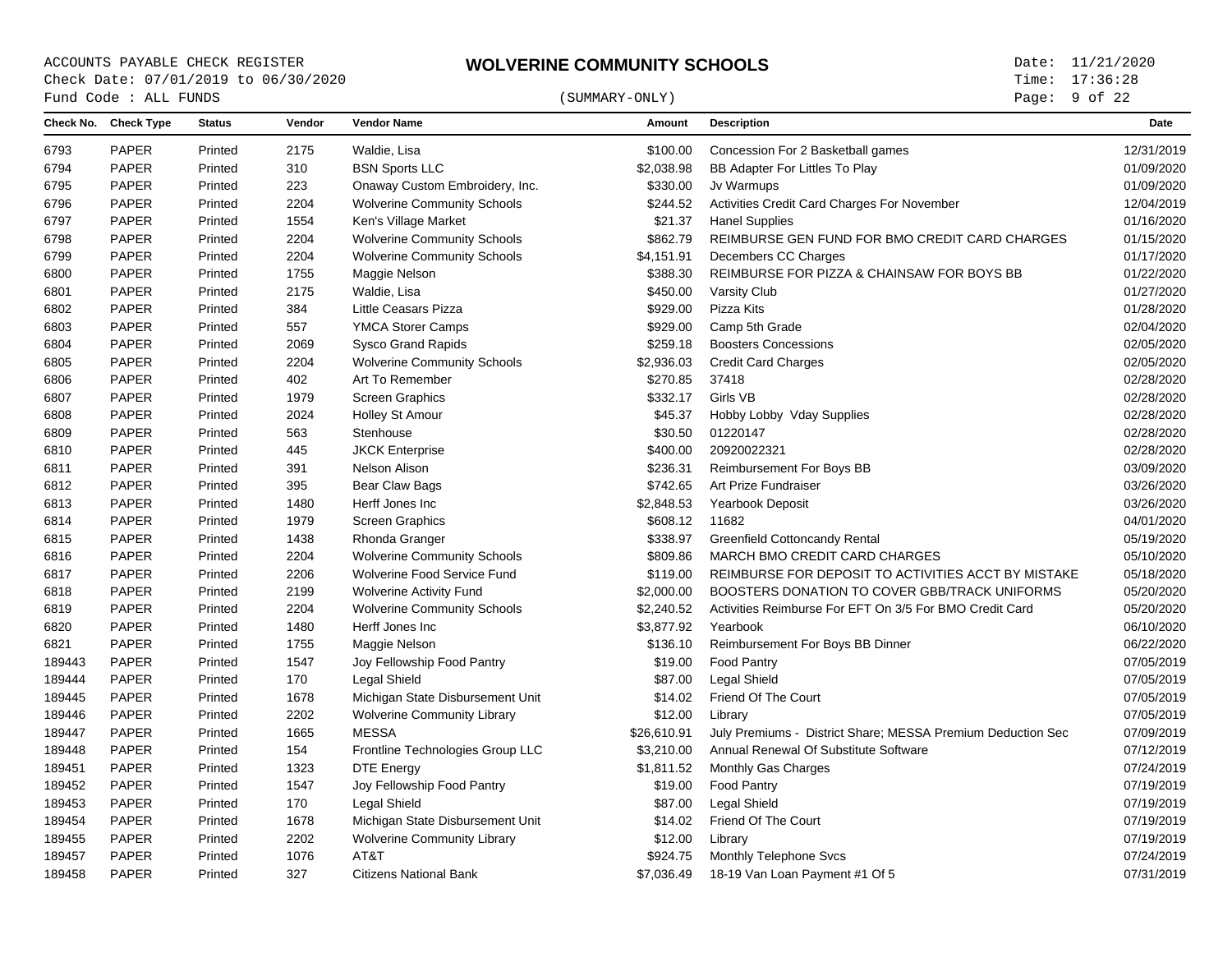## $\begin{array}{cccc}\n\text{Fund Code}: \text{ALL FUNDS}\n\end{array} \tag{SUMMARY-ONLY}$

Page: 10 of 22

|        | Check No. Check Type | <b>Status</b> | Vendor | <b>Vendor Name</b>                        | Amount      | <b>Description</b>                                           | Date       |
|--------|----------------------|---------------|--------|-------------------------------------------|-------------|--------------------------------------------------------------|------------|
| 189460 | <b>PAPER</b>         | Printed       | 170    | <b>Legal Shield</b>                       | \$87.00     | <b>Legal Shield</b>                                          | 08/02/2019 |
| 189461 | <b>PAPER</b>         | Printed       | 1678   | Michigan State Disbursement Unit          | \$14.02     | Friend Of The Court                                          | 08/02/2019 |
| 189462 | PAPER                | Printed       | 2202   | <b>Wolverine Community Library</b>        | \$12.00     | Library                                                      | 08/02/2019 |
| 189463 | <b>PAPER</b>         | Printed       | 1547   | Joy Fellowship Food Pantry                | \$19.00     | <b>Food Pantry</b>                                           | 08/02/2019 |
| 189464 | <b>PAPER</b>         | Printed       | 1029   | <b>AFLAC</b>                              | \$505.71    | Monthly Employee Premium Withholdings - July                 | 08/02/2019 |
| 189465 | <b>PAPER</b>         | Printed       | 1024   | Advance Electric Inc.                     | \$74.10     | Maintenance - Motion Sensor For Bathrm Fan                   | 08/12/2019 |
| 189466 | <b>PAPER</b>         | Printed       | 273    | Amazon                                    | \$15.64     | <b>Custodial Supplies</b>                                    | 08/12/2019 |
| 189467 | <b>PAPER</b>         | Printed       | 455    | <b>Arnold Sales</b>                       | \$1,555.64  | Custodial - Stripper, Finish & Sealer Products; Custodial -; | 08/12/2019 |
| 189468 | <b>PAPER</b>         | Printed       | 1076   | AT&T                                      | \$2,330.01  | Monthly Telephone - August                                   | 08/12/2019 |
| 189469 | <b>PAPER</b>         | Printed       | 1084   | Aventric Technologies                     | \$126.00    | <b>AED Replacement Battery Pak</b>                           | 08/12/2019 |
| 189470 | <b>PAPER</b>         | Printed       | 1182   | <b>Carquest Auto Parts</b>                | \$261.74    | Adjustment; Bus Garage - Parts For Powerwasher; Bus Garage - | 08/12/2019 |
| 189471 | <b>PAPER</b>         | Printed       | 1196   | <b>Chaffee Excavating</b>                 | \$700.00    | Sepetic Pumping At 3 Sites                                   | 08/12/2019 |
| 189472 | <b>PAPER</b>         | Printed       | 1235   | <b>Consumers Energy</b>                   | \$2,138.72  | Monthly Electic Usage                                        | 08/12/2019 |
| 189473 | <b>PAPER</b>         | Printed       | 1242   | COP ESD                                   | \$1,091.40  | Discovery Streaming Annual Fee; REMC Region 3 Membership     | 08/12/2019 |
| 189474 | <b>PAPER</b>         | Printed       | 184    | <b>Engineered Protection Systems Inc.</b> | \$636.54    | MS/HS Alarm Monitoring Systems 8/1/19-10/31/19; Elem Alarm M | 08/12/2019 |
| 189475 | <b>PAPER</b>         | Printed       | 83     | GovConnection, Inc.                       | \$709.56    | Technology - Battery Backups                                 | 08/12/2019 |
| 189476 | <b>PAPER</b>         | Printed       | 519    | Hoekstra Transportation                   | \$245.92    | Bus Seat Repair; Bus Parts                                   | 08/12/2019 |
| 189477 | <b>PAPER</b>         | Printed       | 11     | <b>Tracy Joles</b>                        | \$58.25     | Reimburse Fingerprinting Fees - VB Coach                     | 08/12/2019 |
| 189478 | <b>PAPER</b>         | Printed       | 406    | JPMorgan Chase Bank NA                    | \$211.78    | Monthly Credit Card Charges - July                           | 08/12/2019 |
| 189479 | <b>PAPER</b>         | Printed       | 1572   | <b>KSS Enterprises - Petoskey</b>         | \$118.05    | Custodial Supplies - Stripper, Floor Pad                     | 08/12/2019 |
| 189480 | <b>PAPER</b>         | Printed       | 1623   | Marathon / WEX Bank                       | \$1,227.30  | Diesel/Gas Charges - June                                    | 08/12/2019 |
| 189481 | <b>PAPER</b>         | Printed       | 1668   | <b>MHSAA</b>                              | \$60.00     | CAP Level 1 Registration - Chantel Woods                     | 08/12/2019 |
| 189482 | <b>PAPER</b>         | Printed       | 1757   | NEOLA INC.                                | \$650.00    | Contracted Board Policy Updates-Annual Fee                   | 08/12/2019 |
| 189483 | <b>PAPER</b>         | Printed       | 258    | Otis Elevator Company                     | \$393.99    | Elevator Maintenance Contract 8/1/19-10/31/19                | 08/12/2019 |
| 189484 | <b>PAPER</b>         | Printed       | 1880   | <b>Quill Corporation</b>                  | \$38.78     | Office Supplies - Storage Boxes/File Folders                 | 08/12/2019 |
| 189485 | <b>PAPER</b>         | Printed       | 459    | Sault Cheboygan Media Group               | \$48.90     | Advertisement - Budget Notice                                | 08/12/2019 |
| 189486 | <b>PAPER</b>         | Printed       | 1972   | <b>Schultz's Party Store</b>              | \$65.96     | Store Charges - Fix A Flat & Gasoline For Custodial          | 08/12/2019 |
| 189487 | <b>PAPER</b>         | Printed       | 1987   | <b>SET-SEG Insurance</b>                  | \$28,050.00 | Annual Property, Liability & Fleet Insurance; Quarterly Work | 08/12/2019 |
| 189488 | <b>PAPER</b>         | Printed       | 2146   | Van's Business Machines                   | \$70.00     | Copier Repair - MS/HS Old Copier                             | 08/12/2019 |
| 189489 | <b>PAPER</b>         | Printed       | 2158   | <b>Verizon Wireless</b>                   | \$93.57     | Monthly Celluar                                              | 08/12/2019 |
| 189490 | <b>PAPER</b>         | Printed       | 520    | Kristine Vizina                           | \$25.50     | Reimburse For Overnite Mail Fee For State Aid Loan           | 08/12/2019 |
| 189491 | <b>PAPER</b>         | Printed       | 2179   | Waste Management                          | \$712.86    | Waste Removal Contract - July; Monthly Waste Removal - Augus | 08/12/2019 |
| 189492 | <b>PAPER</b>         | Printed       | 405    | Xerox Corporation                         | \$367.89    | Monthly Copier - Elementary; Monthly Copier - MS/HS          | 08/12/2019 |
| 189493 | <b>PAPER</b>         | Printed       | 518    | Clark Hill PLC                            | \$277.00    | Legal Services Thru 6/30/19 Less Credit                      | 08/12/2019 |
| 189494 | <b>PAPER</b>         | Printed       | 518    | Clark Hill PLC                            | \$1,710.00  | Pay Invoice In Full - Returned Check                         | 08/12/2019 |
| 189495 | <b>PAPER</b>         | Printed       | 9      | St of Michigan                            | \$100.00    | State Aid Note - Filing Fee                                  | 08/07/2019 |
| 189496 | <b>PAPER</b>         | Printed       | 1665   | MESSA                                     | \$26,610.91 | August Premiums - District Share; MESSA Premium-EE Withhold  | 08/15/2019 |
| 189497 | <b>PAPER</b>         | Printed       | 1323   | <b>DTE Energy</b>                         | \$143.47    | Monthly Gas Charges-July                                     | 08/15/2019 |
| 189498 | <b>PAPER</b>         | Printed       | 1547   | Joy Fellowship Food Pantry                | \$19.00     | Food Pantry                                                  | 08/16/2019 |
| 189499 | <b>PAPER</b>         | Printed       | 1547   | Joy Fellowship Food Pantry                | \$19.00     | <b>Food Pantry</b>                                           | 08/30/2019 |
| 189500 | <b>PAPER</b>         | Printed       | 170    | Legal Shield                              | \$87.00     | <b>Legal Shield</b>                                          | 08/16/2019 |
| 189501 | <b>PAPER</b>         | Printed       | 170    | <b>Legal Shield</b>                       | \$87.00     | <b>Legal Shield</b>                                          | 08/30/2019 |
|        |                      |               |        |                                           |             |                                                              |            |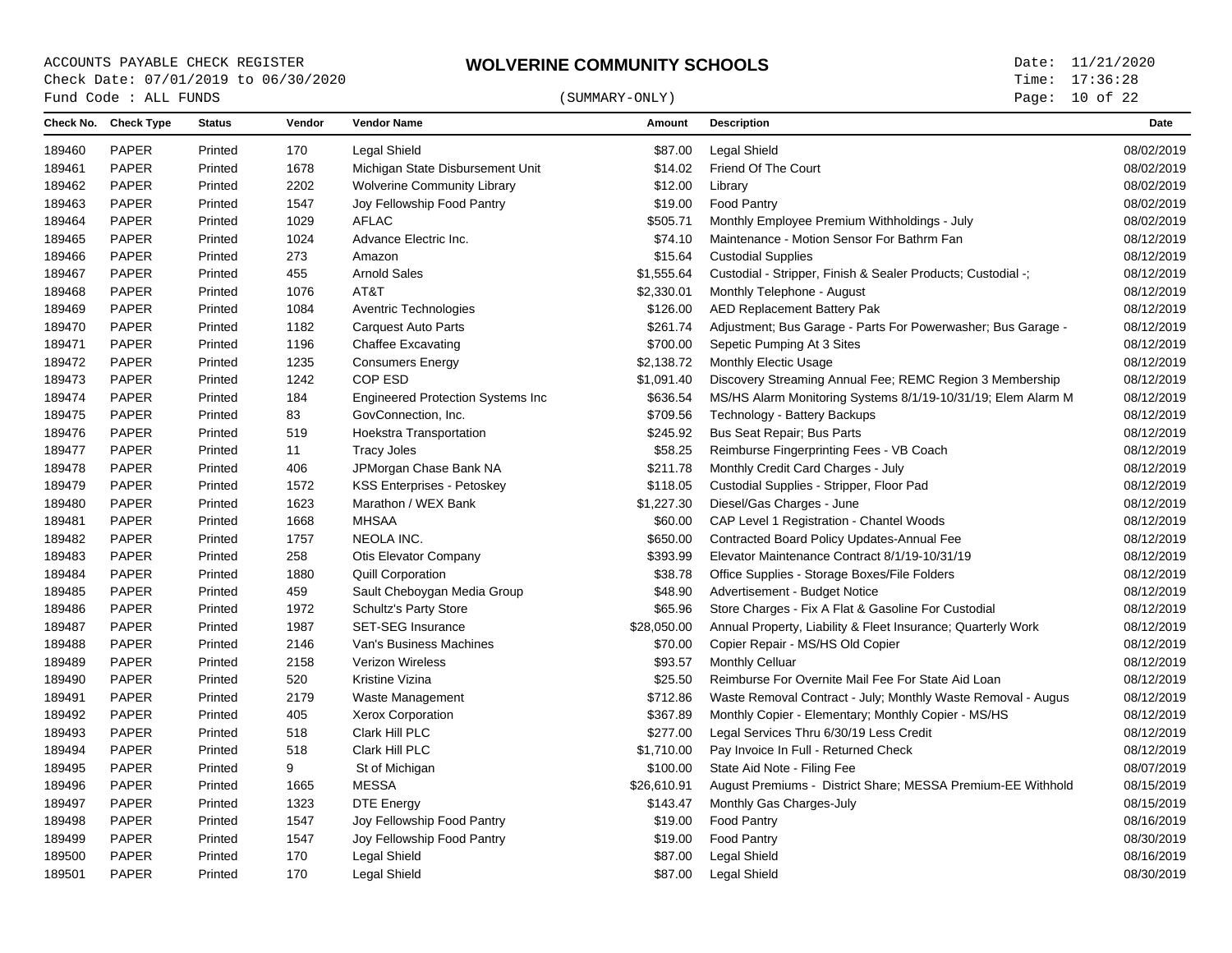# $\begin{array}{cccc}\n\text{Fund Code}: \text{ALL FUNDS}\n\end{array} \tag{SUMMARY-ONLY}$

Page: 11 of 22

|        | Check No. Check Type | <b>Status</b> | Vendor | <b>Vendor Name</b>                 | Amount     | <b>Description</b>                                           | Date       |
|--------|----------------------|---------------|--------|------------------------------------|------------|--------------------------------------------------------------|------------|
| 189502 | <b>PAPER</b>         | Printed       | 1623   | Marathon / WEX Bank                | \$285.82   | 60529723                                                     | 08/27/2019 |
| 189503 | <b>PAPER</b>         | Printed       | 1678   | Michigan State Disbursement Unit   | \$14.02    | Friend Of The Court                                          | 08/16/2019 |
| 189504 | <b>PAPER</b>         | Printed       | 1678   | Michigan State Disbursement Unit   | \$14.02    | Friend Of The Court                                          | 08/30/2019 |
| 189505 | <b>PAPER</b>         | Printed       | 2158   | Verizon Wireless                   | \$93.55    | 9835143521                                                   | 08/27/2019 |
| 189506 | <b>PAPER</b>         | Printed       | 2175   | Waldie, Lisa                       | \$300.00   | Gate Fee Start Up Money                                      | 08/29/2019 |
| 189507 | <b>PAPER</b>         | Printed       | 2202   | <b>Wolverine Community Library</b> | \$12.00    | Library                                                      | 08/16/2019 |
| 189508 | <b>PAPER</b>         | Printed       | 2202   | <b>Wolverine Community Library</b> | \$12.00    | Library                                                      | 08/30/2019 |
| 189510 | <b>PAPER</b>         | Printed       | 273    | Amazon                             | \$15.64    | Yellow Colored Chips For Bathroom Floor                      | 09/04/2019 |
| 189511 | <b>PAPER</b>         | Printed       | 455    | <b>Arnold Sales</b>                | \$2,644.67 | Custodial Supplies-Sanitizer; Custodial Supplies-Hand Soap;; | 09/04/2019 |
| 189512 | <b>PAPER</b>         | Printed       | 209    | Brian's Repair Inc.                | \$743.00   | Bus 14 - Broken Wire In Harness Dash And Control Panel: Bus  | 09/04/2019 |
| 189513 | <b>PAPER</b>         | Printed       | 1182   | <b>Carquest Auto Parts</b>         | \$753.27   | Bus 14 Lube & Lite Bulb Socket; Garage Supplies; Bus 14 Pain | 09/04/2019 |
| 189514 | <b>PAPER</b>         | Printed       | 88     | Cheboygan, City Of                 | \$36.00    | Water Testing - Elem & MSHS On 8-22-19                       | 09/04/2019 |
| 189515 | <b>PAPER</b>         | Printed       | 1235   | <b>Consumers Energy</b>            | \$1,854.64 | Monthly Electric - August                                    | 09/04/2019 |
| 189516 | <b>PAPER</b>         | Printed       | 1242   | COP ESD                            | \$1,538.32 | Annual Renewal - Powerschool Maintenance & Support           | 09/04/2019 |
| 189517 | <b>PAPER</b>         | Printed       | 25     | Jon Hart                           | \$214.00   | Water Testing Services 8-20-19 MSHS                          | 09/04/2019 |
| 189518 | <b>PAPER</b>         | Printed       | 1546   | Jostens                            | \$75.43    | <b>MSHS Academic Pins</b>                                    | 09/04/2019 |
| 189519 | <b>PAPER</b>         | Printed       | 1631   | <b>MASB</b>                        | \$1,219.00 | Annual Membership Renewal                                    | 09/04/2019 |
| 189520 | <b>PAPER</b>         | Printed       | 1880   | <b>Quill Corporation</b>           | \$1,022.15 | Supplies - Elementary Instructional & Elem Office; Supplies; | 09/04/2019 |
| 189521 | <b>PAPER</b>         | Printed       | 1887   | Jennifer Raber                     | \$438.00   | <b>Tuition Reimbursment</b>                                  | 09/04/2019 |
| 189522 | <b>PAPER</b>         | Printed       | 1972   | <b>Schultz's Party Store</b>       | \$636.02   | Purchase Of Diesel - August 17 & 19; Purchase Of Unleaded -  | 09/04/2019 |
| 189523 | <b>PAPER</b>         | Printed       | 1988   | SET-SEG                            | \$500.00   | Quarterly WC Premium - 2nd Q                                 | 09/04/2019 |
| 189524 | <b>PAPER</b>         | Printed       | 17     | <b>Standard Electric Company</b>   | \$471.62   | Mainteancen Repair Parts-Urinals, Vaccuum Breaker, O Rings   | 09/04/2019 |
| 189525 | <b>PAPER</b>         | Printed       | 520    | Kristine Vizina                    | \$25.50    | Reimburse Overnight Mail Fee - State Aid Borrowing           | 09/04/2019 |
| 189526 | <b>PAPER</b>         | Printed       | 2218   | Zaremba Equipment                  | \$38.26    | Bus 14 Rear Door Stop                                        | 09/04/2019 |
| 189527 | <b>PAPER</b>         | Printed       | 525    | <b>Michael Ratz</b>                | \$25.00    | Reimbursement - Ink Cartridge                                | 09/04/2019 |
| 189528 | <b>PAPER</b>         | Printed       | 1547   | Joy Fellowship Food Pantry         | \$19.00    | Food Pantry                                                  | 09/13/2019 |
| 189529 | <b>PAPER</b>         | Printed       | 170    | <b>Legal Shield</b>                | \$87.00    | Legal Shield                                                 | 09/13/2019 |
| 189530 | <b>PAPER</b>         | Printed       | 2202   | <b>Wolverine Community Library</b> | \$12.00    | Library                                                      | 09/13/2019 |
| 189531 | <b>PAPER</b>         | Printed       | 526    | First Western Equipment Finance    | \$304.10   | Lease Payment On Carpet/Floor Machine                        | 09/12/2019 |
| 189532 | <b>PAPER</b>         | Printed       | 1076   | AT&T                               | \$1,684.02 | Phone Bill                                                   | 09/12/2019 |
| 189533 | <b>PAPER</b>         | Printed       | 1323   | <b>DTE Energy</b>                  | \$112.03   | 910022574594; 910022573117; 910022575310                     | 09/12/2019 |
| 189535 | <b>PAPER</b>         | Printed       | 479    | Reserve Account                    | \$500.00   | Add Postage                                                  | 09/12/2019 |
| 189536 | <b>PAPER</b>         | Printed       | 2179   | Waste Management                   | \$364.04   | 57296602000                                                  | 09/12/2019 |
| 189538 | <b>PAPER</b>         | Printed       | 1903   | Reeb, David                        | \$75.00    | VB Vs Mackinac Island                                        | 09/13/2019 |
| 189539 | <b>PAPER</b>         | Printed       | 1407   | Ralph Galbrath                     | \$75.00    | Volleyball Vs Atlanta                                        | 09/13/2019 |
| 189540 | <b>PAPER</b>         | Printed       | 406    | JPMorgan Chase Bank NA             | \$32.15    | <b>Credit Card</b>                                           | 09/13/2019 |
| 189541 | <b>PAPER</b>         | Printed       | 1984   | <b>Rick Sehl</b>                   | \$75.00    | Volleyball Vs Atlanta                                        | 09/13/2019 |
| 189542 | <b>PAPER</b>         | Printed       | 480    | Daniel Wcisel                      | \$75.00    | VB Vs Mackinac Island                                        | 09/13/2019 |
| 189543 | <b>PAPER</b>         | Printed       | 1845   | <b>Pitney Bowes</b>                | \$307.32   | Postage Machine Lease                                        | 09/17/2019 |
| 189544 | <b>PAPER</b>         | Printed       | 1623   | Marathon / WEX Bank                | \$338.16   | <b>Fuel Charges</b>                                          | 09/17/2019 |
| 189545 | <b>PAPER</b>         | Printed       | 2158   | Verizon Wireless                   | \$93.57    | Sept Phone Charges                                           | 09/17/2019 |
| 189547 | <b>PAPER</b>         | Printed       | 1029   | <b>AFLAC</b>                       | \$253.51   | Credit For Steve Seelye For July-Sept; Monthly Employee Prem | 09/18/2019 |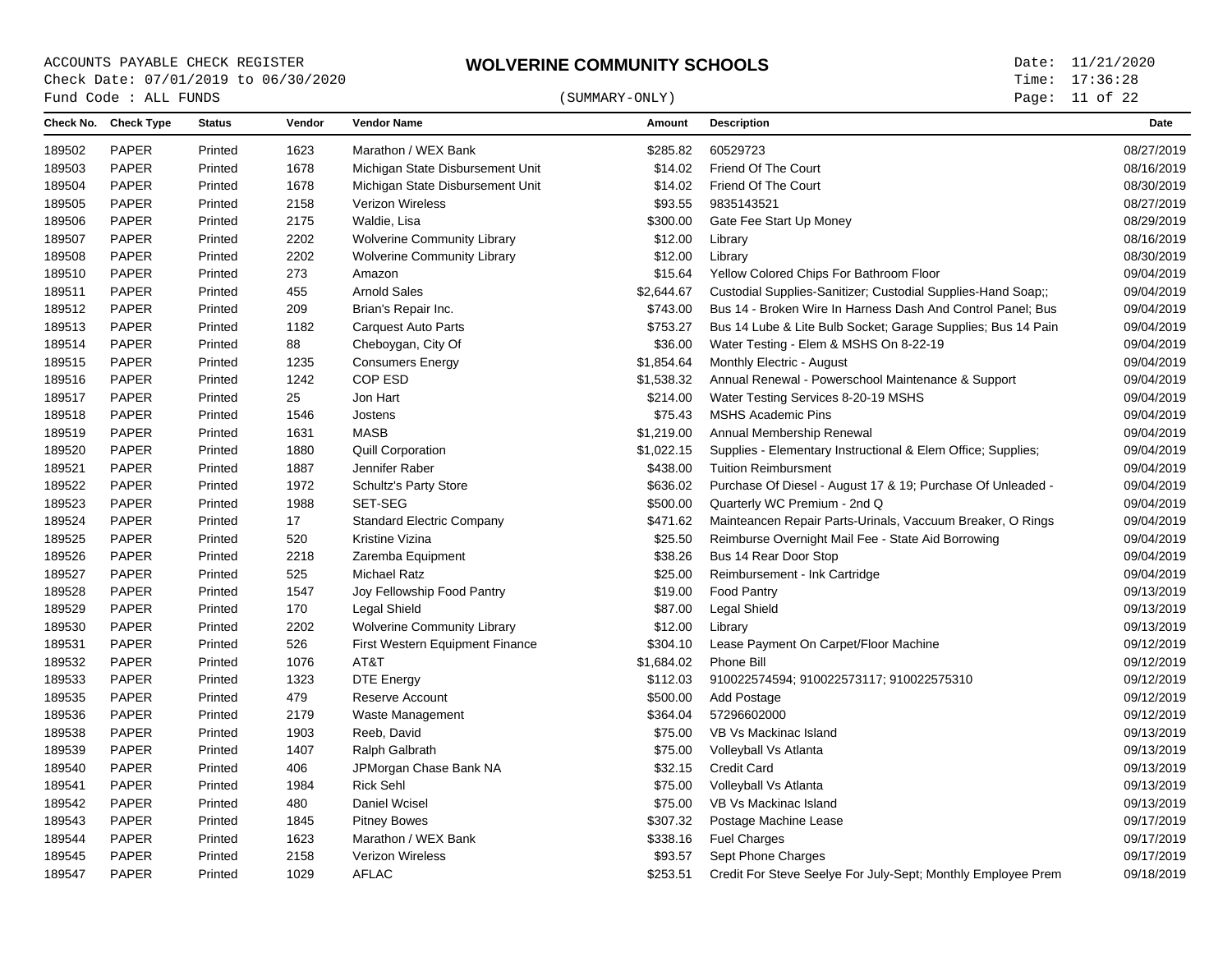## $\begin{array}{cccc}\n\text{Fund Code}: \text{ALL FUNDS}\n\end{array} \tag{SUMMARY-ONLY}$

Page: 12 of 22

| 189548 | <b>PAPER</b>           |         |      |                                         |             |                                                              |            |
|--------|------------------------|---------|------|-----------------------------------------|-------------|--------------------------------------------------------------|------------|
|        |                        | Printed | 1665 | <b>MESSA</b>                            | \$26,610.91 | MESSA Premium-EE Withholdings; September Premiums - Distric  | 09/18/2019 |
|        | <b>PAPER</b><br>189549 | Printed | 497  | <b>Byte Jumper LLC</b>                  | \$26,893.25 | Remaining Balance Of Saftey/Security Project                 | 09/01/2019 |
| 189550 | <b>PAPER</b>           | Printed | 305  | <b>Courtney Ashenfelter</b>             | \$100.00    | <b>VB TRI</b>                                                | 09/26/2019 |
| 189551 | PAPER                  | Printed | 1069 | Daniel Ashenfelter                      | \$100.00    | Vb                                                           | 09/26/2019 |
| 189552 | <b>PAPER</b>           | Printed | 1407 | Ralph Galbrath                          | \$100.00    | V VB TRI                                                     | 09/26/2019 |
| 189553 | <b>PAPER</b>           | Printed | 1538 | Steve Johnson                           | \$150.00    | JV/V VB Official 9/24; MS BB Official 9/18                   | 09/26/2019 |
| 189554 | <b>PAPER</b>           | Printed | 11   | <b>Tracy Joles</b>                      | \$30.00     | <b>CPR AED Training Joles</b>                                | 09/26/2019 |
| 189555 | <b>PAPER</b>           | Printed | 1547 | Joy Fellowship Food Pantry              | \$14.00     | <b>Food Pantry</b>                                           | 09/27/2019 |
|        | <b>PAPER</b><br>189556 | Printed | 170  | <b>Legal Shield</b>                     | \$71.35     | Legal Shield                                                 | 09/27/2019 |
| 189557 | <b>PAPER</b>           | Printed | 527  | Sackrider, Bryon                        | \$58.25     | Fingerprints                                                 | 09/26/2019 |
| 189558 | <b>PAPER</b>           | Printed | 1984 | <b>Rick Sehl</b>                        | \$100.00    | V VB TRI                                                     | 09/26/2019 |
| 189559 | <b>PAPER</b>           | Printed | 533  | Weltman, Weinberg Et Al                 | \$203.58    | Garnishment - Weltman Et Al                                  | 09/27/2019 |
| 189560 | <b>PAPER</b>           | Printed | 2202 | <b>Wolverine Community Library</b>      | \$10.00     | Library                                                      | 09/27/2019 |
| 189561 | <b>PAPER</b>           | Printed | 304  | <b>Steve Hines</b>                      | \$75.00     | JV/V VB Official 9/24                                        | 09/26/2019 |
| 189562 | <b>PAPER</b>           | Printed | 1005 | 24/7 Sewer & Drain Cleaning             | \$435.00    | <b>Bus Garage Drain</b>                                      | 10/03/2019 |
| 189564 | <b>PAPER</b>           | Printed | 157  | <b>Boyne City Athletics</b>             | \$200.00    | Boyne City Varsity Invitational; Coed Cross Country Invitati | 10/03/2019 |
| 189565 | <b>PAPER</b>           | Printed | 1145 | <b>Boyne Falls School</b>               | \$100.00    | 17th Annual Logger Invitation                                | 10/03/2019 |
| 189566 | <b>PAPER</b>           | Printed | 1182 | <b>Carquest Auto Parts</b>              | \$219.98    | Maintenance Repair Parts                                     | 10/03/2019 |
| 189567 | <b>PAPER</b>           | Printed | 1200 | Charlevoix Area Schools                 | \$150.00    | Charlevoix Mud Run                                           | 10/03/2019 |
| 189568 | <b>PAPER</b>           | Printed | 88   | Cheboygan, City Of                      | \$18.00     | <b>Water Testing Fees</b>                                    | 10/03/2019 |
| 189569 | <b>PAPER</b>           | Printed | 518  | Clark Hill PLC                          | \$1,430.00  | Monthly Legal Fees                                           | 10/03/2019 |
|        | 189570<br><b>PAPER</b> | Printed | 1235 | <b>Consumers Energy</b>                 | \$2,622.29  | 100000270668; 1000 4694 0662; 100011886106; 100011881586     | 10/03/2019 |
| 189571 | <b>PAPER</b>           | Printed | 1328 | East Jordan Public Schools              | \$125.00    | <b>Cross Country Invitational</b>                            | 10/03/2019 |
| 189572 | <b>PAPER</b>           | Printed | 1329 | Eastern UP/ISD                          | \$40.00     | 1107000359                                                   | 10/03/2019 |
|        | 189573<br><b>PAPER</b> | Printed | 530  | Fielder, Jackie                         | \$150.00    | <b>Classroom Supplies Reimbursement</b>                      | 10/03/2019 |
| 189574 | <b>PAPER</b>           | Printed | 1407 | Ralph Galbrath                          | \$75.00     | MS BB Vs Alsan CO-ED                                         | 10/03/2019 |
| 189575 | <b>PAPER</b>           | Printed | 25   | Jon Hart                                | \$242.85    | Water Testing For Elem New Well                              | 10/03/2019 |
|        | 189576<br><b>PAPER</b> | Printed | 1536 | Dave Johnson                            | \$75.00     | MS Basketball VS Boyne Falls                                 | 10/03/2019 |
| 189577 | <b>PAPER</b>           | Printed | 1538 | Steve Johnson                           | \$75.00     | MS BB Vs Alba                                                | 10/03/2019 |
| 189578 | <b>PAPER</b>           | Printed | 414  | Kurtz Bros Inc                          | \$55.55     | 09/09/19                                                     | 10/03/2019 |
| 189579 | <b>PAPER</b>           | Printed | 529  | Mack, Stephanie                         | \$58.25     | <b>Reimburse Fingerprinting Fees</b>                         | 10/03/2019 |
| 189580 | <b>PAPER</b>           | Printed | 371  | Mackinaw Area Sports Boosters           | \$100.00    | Mackinaw Club Invitational                                   | 10/03/2019 |
| 189581 | <b>PAPER</b>           | Printed | 372  | <b>MCDXCCA</b>                          | \$25.00     | Class D Cross Country Assoc                                  | 10/03/2019 |
| 189582 | <b>PAPER</b>           | Printed | 1665 | <b>MESSA</b>                            | \$16,961.53 | October Premiums - District Share                            | 10/02/2019 |
| 189583 | <b>PAPER</b>           | Printed | 1668 | <b>MHSAA</b>                            | \$50.00     | Athletic Director In Service                                 | 10/03/2019 |
| 189584 | <b>PAPER</b>           | Printed | 221  | MIAAA                                   | \$160.00    | Conference in TVC                                            | 10/03/2019 |
| 189585 | PAPER                  | Printed | 535  | Michigan Interscholastic Athletic Admin | \$155.00    | Regular MIAAA Membership Fee                                 | 10/03/2019 |
|        | 189586<br><b>PAPER</b> | Printed | 352  | Mr. T's Glass                           | \$175.87    | Maintenance Repair Parts                                     | 10/03/2019 |
| 189587 | <b>PAPER</b>           | Printed | 411  | Nelco                                   | \$170.00    | <b>Check Order</b>                                           | 10/03/2019 |
| 189588 | <b>PAPER</b>           | Printed | 1756 | <b>NEMCSA</b>                           | \$9,100.00  | 1st Payment Of 19-20 School Success Services                 | 10/03/2019 |
| 189589 | <b>PAPER</b>           | Printed | 1804 | <b>OMS Compliance Services</b>          | \$83.00     | Dot Pre-Employment Drug Test                                 | 10/03/2019 |
| 189590 | <b>PAPER</b>           | Printed | 258  | Otis Elevator Company                   | \$500.00    | Repairs On Elevator                                          | 10/03/2019 |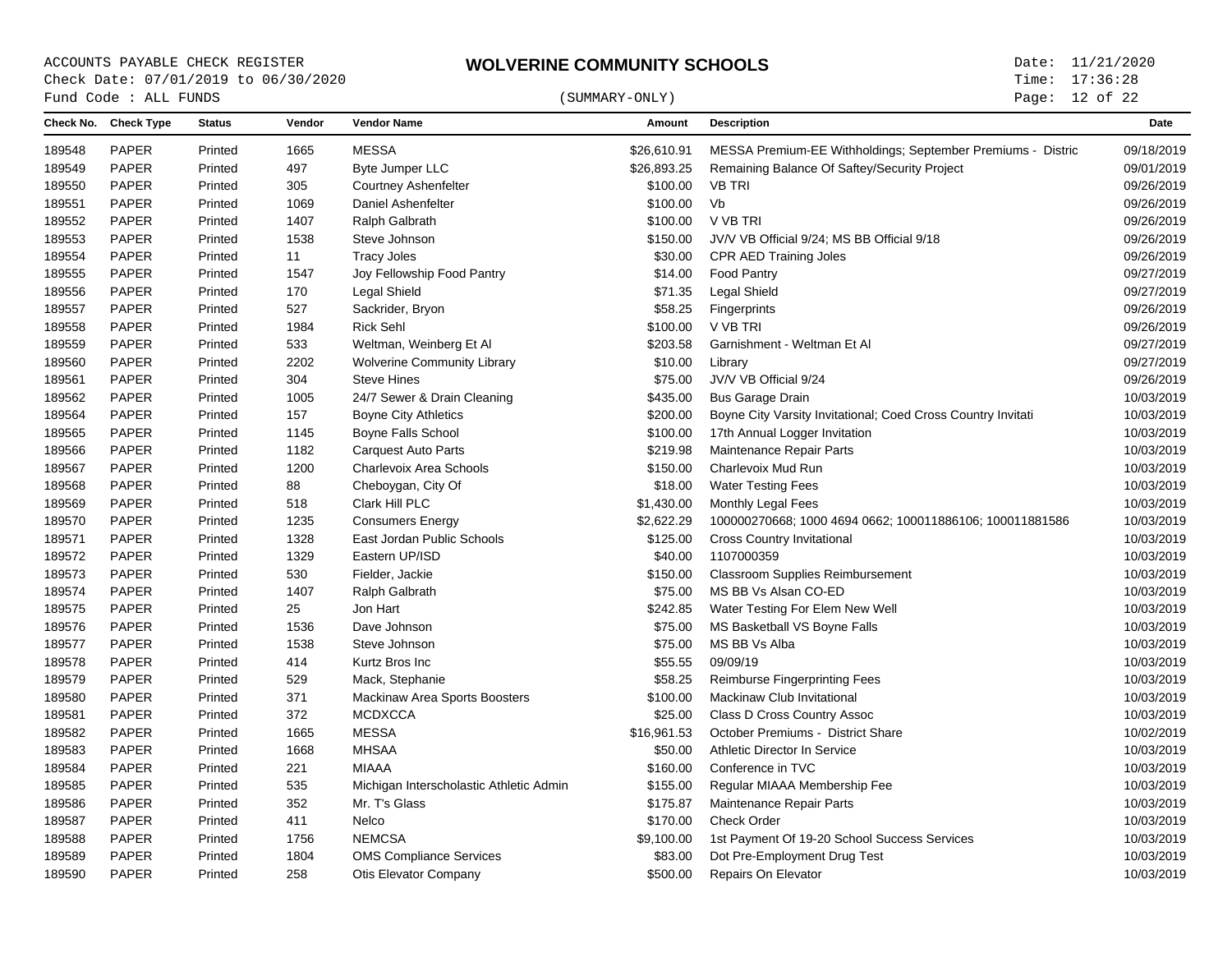## $\begin{array}{cccc}\n\text{Fund Code}: \text{ALL FUNDS}\n\end{array} \tag{SUMMARY-ONLY}$

Page: 13 of 22

|        | Check No. Check Type | <b>Status</b> | Vendor | <b>Vendor Name</b>                       | Amount      | <b>Description</b>                                           | Date       |
|--------|----------------------|---------------|--------|------------------------------------------|-------------|--------------------------------------------------------------|------------|
| 189591 | PAPER                | Printed       | 531    | Peck, Amy                                | \$58.25     | <b>Reimburse Fingerprinting Fees</b>                         | 10/03/2019 |
| 189592 | PAPER                | Printed       | 1880   | <b>Quill Corporation</b>                 | \$907.92    | 1487001; 1503501; Office Supplies-MS/HS, Business Office, Bu | 10/03/2019 |
| 189593 | <b>PAPER</b>         | Printed       | 1918   | Gordon Richardson                        | \$75.00     | VB Vs Alba                                                   | 10/03/2019 |
| 189594 | PAPER                | Printed       | 1929   | Rochester 100 Inc.                       | \$202.50    | <b>Elementary Folders</b>                                    | 10/03/2019 |
| 189595 | <b>PAPER</b>         | Printed       | 459    | Sault Cheboygan Media Group              | \$431.00    | Advertisements-Teacher Vacancies; Advertisements - Teacher V | 10/03/2019 |
| 189596 | PAPER                | Printed       | 1961   | Scholastic Inc                           | \$1,018.34  | <b>Elementary Instructional Supplies</b>                     | 10/03/2019 |
| 189597 | PAPER                | Printed       | 1968   | School Specialty Inc                     | \$105.72    | <b>Elementary Instructional Supplies</b>                     | 10/03/2019 |
| 189598 | <b>PAPER</b>         | Printed       | 1981   | Secrest, Wardle, Lynch,                  | \$22.85     | 1368057                                                      | 10/03/2019 |
| 189599 | PAPER                | Printed       | 1984   | <b>Rick Sehl</b>                         | \$75.00     | MS BB Vs Alanson                                             | 10/03/2019 |
| 189600 | PAPER                | Printed       | 10     | Shay Memorial Foundation                 | \$379.00    | HS/JR HighHot Dog Invitational; XC Invitational Fee          | 10/03/2019 |
| 189601 | PAPER                | Printed       | 2024   | <b>Holley St Amour</b>                   | \$121.56    | Reimburse Elementary Instructional Supplies                  | 10/03/2019 |
| 189602 | PAPER                | Printed       | 17     | <b>Standard Electric Company</b>         | \$57.21     | 22018716-00                                                  | 10/03/2019 |
| 189603 | <b>PAPER</b>         | Printed       | 534    | State Of Michigan Egle Cashiers Office   | \$1,171.00  | 761-10435500                                                 | 10/03/2019 |
| 189604 | PAPER                | Printed       | 448    | <b>Studies Weekly</b>                    | \$429.84    | <b>Elementary Instructional Supplies</b>                     | 10/03/2019 |
| 189605 | PAPER                | Printed       | 2083   | <b>TeleComp Solutions</b>                | \$124.95    | 2683                                                         | 10/03/2019 |
| 189606 | PAPER                | Printed       | 2103   | Thrun Law Firm, P.C.                     | \$1,500.00  | Legal Fees - Preperations And Procedures; 256693             | 10/03/2019 |
| 189607 | PAPER                | Printed       | 2122   | <b>Trophy Case</b>                       | \$357.00    | Athletics - Trophies; Board Name Plate                       | 10/03/2019 |
| 189608 | <b>PAPER</b>         | Printed       | 405    | <b>Xerox Corporation</b>                 | \$1,185.28  | <b>Copier Lease Agreements</b>                               | 10/03/2019 |
| 189609 | <b>PAPER</b>         | Printed       | 537    | Zachariah, Gilbert                       | \$75.00     | VB Vs Alba                                                   | 10/03/2019 |
| 189610 | PAPER                | Printed       | 1606   | Lovelace, Charles                        | \$75.00     | MS BB Vs Alba                                                | 10/03/2019 |
| 189611 | PAPER                | Printed       | 2202   | <b>Wolverine Community Library</b>       | \$103.29    | 11                                                           | 10/03/2019 |
| 189612 | PAPER                | Printed       | 526    | First Western Equipment Finance          | \$304.10    | 2964970                                                      | 10/09/2019 |
| 189613 | PAPER                | Printed       | 1024   | Advance Electric Inc.                    | \$38.79     | <b>Repair Parts</b>                                          | 10/09/2019 |
| 189614 | PAPER                | Printed       | 1547   | Joy Fellowship Food Pantry               | \$14.00     | <b>Food Pantry</b>                                           | 10/11/2019 |
| 189615 | PAPER                | Printed       | 170    | Legal Shield                             | \$71.35     | <b>Legal Shield</b>                                          | 10/11/2019 |
| 189616 | <b>PAPER</b>         | Printed       | 533    | Weltman, Weinberg Et Al                  | \$203.71    | Garnishment - Weltman Et Al                                  | 10/11/2019 |
| 189617 | <b>PAPER</b>         | Printed       | 2202   | <b>Wolverine Community Library</b>       | \$10.00     | Library                                                      | 10/11/2019 |
| 189618 | PAPER                | Printed       | 1076   | AT&T                                     | \$2,133.97  | Phone Bill                                                   | 10/14/2019 |
| 189619 | PAPER                | Printed       | 1145   | Boyne Falls School                       | \$90.00     | Logger Invitational 9/29/19                                  | 10/14/2019 |
| 189620 | PAPER                | Printed       | 518    | Clark Hill PLC                           | \$728.00    | Legal Services; School Operations                            | 10/14/2019 |
| 189621 | <b>PAPER</b>         | Printed       | 1323   | <b>DTE Energy</b>                        | \$303.81    | 910022573117; 910022574594; 910022575310                     | 10/14/2019 |
| 189622 | <b>PAPER</b>         | Printed       | 184    | <b>Engineered Protection Systems Inc</b> | \$423.33    | Hsigh School/MS; Elem Service                                | 10/14/2019 |
| 189623 | <b>PAPER</b>         | Printed       | 406    | JPMorgan Chase Bank NA                   | \$9.99      | <b>Credit Card Charges</b>                                   | 10/14/2019 |
| 189624 | PAPER                | Printed       | 1802   | OMH & Medcare Walk-in Clinic             | \$25.00     | Sackrider Byron Drug Test                                    | 10/14/2019 |
| 189625 | PAPER                | Printed       | 539    | Slater, Jessica                          | \$58.25     | Fingerprints                                                 | 10/14/2019 |
| 189626 | <b>PAPER</b>         | Printed       | 2179   | Waste Management                         | \$357.29    | Dumpsters                                                    | 10/14/2019 |
| 189627 | PAPER                | Printed       | 2206   | Wolverine Food Service Fund              | \$10,000.00 | <b>Transfer To Food Services</b>                             | 10/12/2019 |
| 189628 | PAPER                | Printed       | 1070   | David Ashenfelter                        | \$150.00    | MS BB Vs Ellsworth 1 Ref                                     | 10/14/2019 |
| 189629 | PAPER                | Printed       | 1536   | Dave Johnson                             | \$75.00     | MS BB Vs NMCA Coed                                           | 10/14/2019 |
| 189630 | PAPER                | Printed       | 1606   | Lovelace, Charles                        | \$75.00     | Ms BB Vs NMCA                                                | 10/14/2019 |
| 189631 | PAPER                | Printed       | 380    | Schulze Edwards & Oswald PC              | \$5,900.00  | Audit                                                        | 10/17/2019 |
| 189632 | PAPER                | Printed       | 405    | <b>Xerox Corporation</b>                 | \$176.84    | Sept Copier Lease - Elementary                               | 10/16/2019 |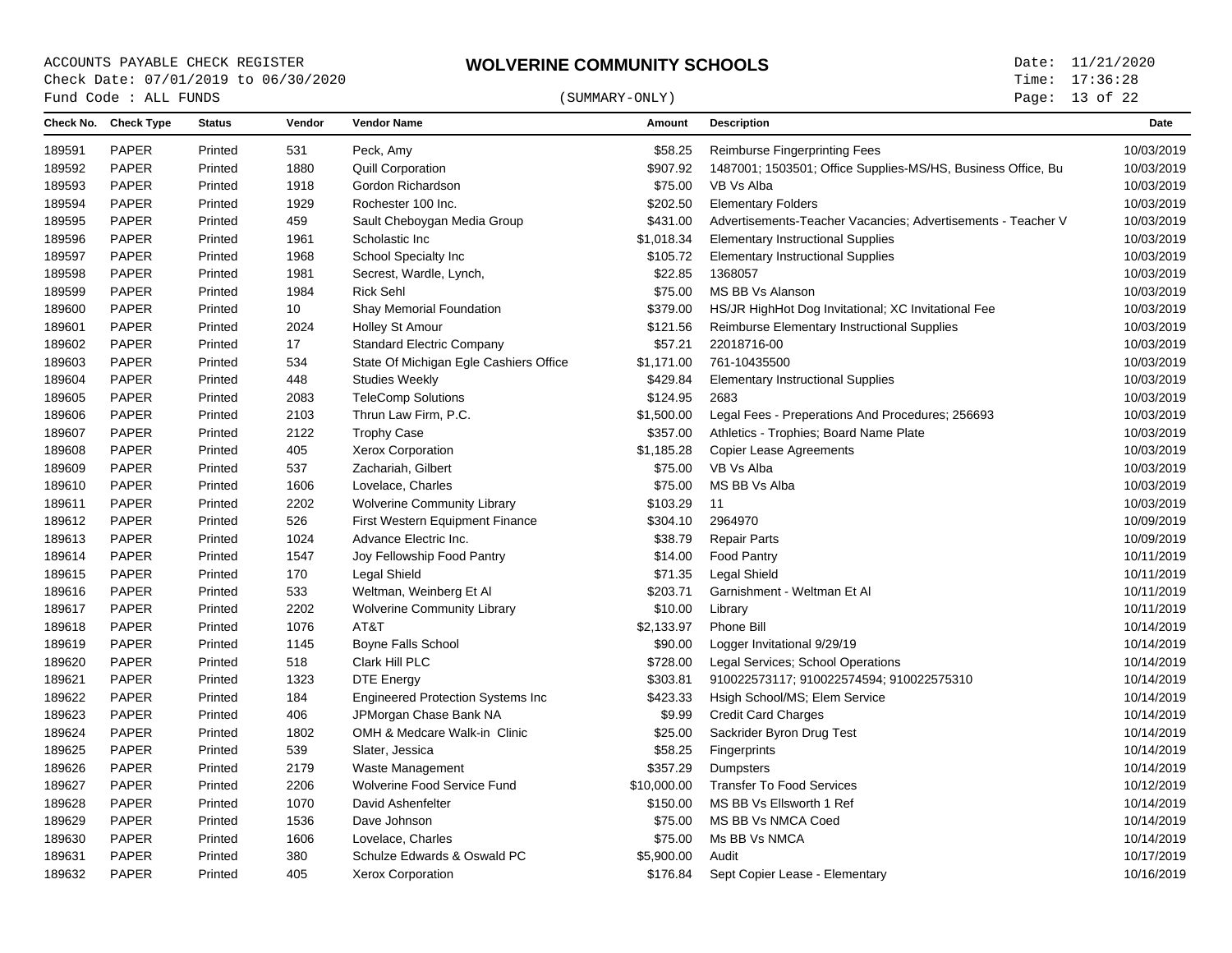# $\begin{array}{cccc}\n\text{Fund Code}: \text{ALL FUNDS}\n\end{array} \tag{SUMMARY-ONLY}$

Page: 14 of 22

|        | Check No. Check Type | <b>Status</b> | Vendor | <b>Vendor Name</b>                       | Amount      | <b>Description</b>                                         | Date       |
|--------|----------------------|---------------|--------|------------------------------------------|-------------|------------------------------------------------------------|------------|
| 189633 | PAPER                | Printed       | 1547   | Joy Fellowship Food Pantry               | \$14.00     | <b>Food Pantry</b>                                         | 10/25/2019 |
| 189634 | PAPER                | Printed       | 170    | Legal Shield                             | \$71.35     | <b>Legal Shield</b>                                        | 10/25/2019 |
| 189635 | PAPER                | Printed       | 533    | Weltman, Weinberg Et Al                  | \$190.23    | Garnishment - Weltman Et Al                                | 10/25/2019 |
| 189636 | PAPER                | Printed       | 2199   | <b>Wolverine Activity Fund</b>           | \$2,575.00  | Coaching Pay Amount To Boys Basketball Activity Account    | 10/23/2019 |
| 189637 | <b>PAPER</b>         | Printed       | 2202   | <b>Wolverine Community Library</b>       | \$10.00     | Library                                                    | 10/25/2019 |
| 189638 | <b>PAPER</b>         | Printed       | 435    | Glazier Lawn Care                        | \$400.00    | Fall Clean Up                                              | 10/24/2019 |
| 189639 | PAPER                | Printed       | 305    | <b>Courtney Ashenfelter</b>              | \$100.00    | JV VB NMCA And Alba                                        | 10/24/2019 |
| 189640 | PAPER                | Printed       | 1069   | Daniel Ashenfelter                       | \$100.00    | JV Tri VB Vs NMCA & Alba                                   | 10/24/2019 |
| 189641 | <b>PAPER</b>         | Printed       | 1407   | <b>Ralph Galbrath</b>                    | \$175.00    | V Tri VB Vs NMCA & Alba; JV/V VB VS Ellsworth              | 10/24/2019 |
| 189642 | <b>PAPER</b>         | Printed       | 1536   | Dave Johnson                             | \$75.00     | MS BB                                                      | 10/24/2019 |
| 189643 | <b>PAPER</b>         | Printed       | 1538   | Steve Johnson                            | \$75.00     | <b>MSBB</b>                                                | 10/24/2019 |
| 189644 | <b>PAPER</b>         | Printed       | 1984   | <b>Rick Sehl</b>                         | \$175.00    | VB Tri Vs Alba & NMCA; JV V VB Vs Ellsworth                | 10/24/2019 |
| 189645 | <b>PAPER</b>         | Printed       | 1536   | Dave Johnson                             | \$150.00    | Pink VB Game; Mack City                                    | 10/31/2019 |
| 189646 | PAPER                | Printed       | 1538   | Steve Johnson                            | \$150.00    | Pink VB 10/15; Mack City                                   | 10/31/2019 |
| 189647 | PAPER                | Printed       | 1029   | <b>AFLAC</b>                             | \$442.66    | Monthly Employee Withholdings - Oct                        | 11/02/2019 |
| 189648 | <b>PAPER</b>         | Printed       | 526    | First Western Equipment Finance          | \$304.10    | <b>Equipment Lease</b>                                     | 11/07/2019 |
| 189649 | <b>PAPER</b>         | Printed       | 1024   | Advance Electric Inc.                    | \$176.38    | 387809; 50173-01                                           | 11/07/2019 |
| 189650 | PAPER                | Printed       | 455    | <b>Arnold Sales</b>                      | \$447.58    | Trash Bags, Spray Supplies                                 | 11/07/2019 |
| 189651 | <b>PAPER</b>         | Printed       | 1076   | AT&T                                     | \$1,918.79  | 10/28                                                      | 11/07/2019 |
| 189652 | PAPER                | Printed       | 1093   | Ballard's Plumbing & Heating             | \$567.66    | 68251; 68252                                               | 11/07/2019 |
| 189653 | <b>PAPER</b>         | Printed       | 502    | Stephanie Barski                         | \$33.98     | <b>Batteries</b>                                           | 11/07/2019 |
| 189655 | PAPER                | Printed       | 142    | <b>Matthew Bolinger</b>                  | \$24.94     | Mileage Claim                                              | 11/07/2019 |
| 189656 | PAPER                | Printed       | 1182   | <b>Carquest Auto Parts</b>               | \$462.45    | Bus Supplies, Ford Fusion Brakes                           | 11/07/2019 |
| 189657 | PAPER                | Printed       | 1196   | <b>Chaffee Excavating</b>                | \$250.00    | Septic Pump                                                | 11/07/2019 |
| 189658 | <b>PAPER</b>         | Printed       | 88     | Cheboygan, City Of                       | \$36.00     | 19-0000536                                                 | 11/07/2019 |
| 189659 | <b>PAPER</b>         | Printed       | 1235   | <b>Consumers Energy</b>                  | \$3,483.71  | 100000270668; 100011881586; 100011886106; 100046940662     | 11/07/2019 |
| 189660 | <b>PAPER</b>         | Printed       | 1329   | Eastern UP/ISD                           | \$45.00     | <b>Bus Driving Training</b>                                | 11/07/2019 |
| 189661 | <b>PAPER</b>         | Printed       | 184    | <b>Engineered Protection Systems Inc</b> | \$213.21    | A828226; A828227                                           | 11/07/2019 |
| 189662 | <b>PAPER</b>         | Printed       | 530    | Fielder, Jackie                          | \$58.25     | <b>Fingerprint Reimbursement</b>                           | 11/07/2019 |
| 189663 | <b>PAPER</b>         | Printed       | 25     | Jon Hart                                 | \$165.00    | 10/24                                                      | 11/07/2019 |
| 189664 | <b>PAPER</b>         | Printed       | 1547   | Joy Fellowship Food Pantry               | \$14.00     | Food Pantry                                                | 11/08/2019 |
| 189665 | PAPER                | Printed       | 406    | JPMorgan Chase Bank NA                   | \$9.99      | 11/22                                                      | 11/07/2019 |
| 189666 | PAPER                | Printed       | 381    | <b>Kresa Print Center</b>                | \$254.17    | 36855                                                      | 11/07/2019 |
| 189667 | PAPER                | Printed       | 1572   | KSS Enterprises - Petoskey               | \$610.75    | 1176754; Disinfectant Spray                                | 11/07/2019 |
| 189668 | <b>PAPER</b>         | Printed       | 170    | Legal Shield                             | \$71.35     | Legal Shield                                               | 11/08/2019 |
| 189669 | <b>PAPER</b>         | Printed       | 96     | Leroy Maxie Memorial Fund                | \$130.00    | Invitational                                               | 11/07/2019 |
| 189670 | PAPER                | Printed       | 1638   | Mattson & Sons Well Drilling             | \$19,897.83 | <b>Eleementary Well</b>                                    | 11/07/2019 |
| 189671 | <b>PAPER</b>         | Printed       | 352    | Mr. T's Glass                            | \$732.15    | HS Hinge; Gym Hinge; F0038497; Glass; Security Keys; Locks | 11/07/2019 |
| 189672 | <b>PAPER</b>         | Printed       | 258    | Otis Elevator Company                    | \$393.99    | <b>Elevator Maint</b>                                      | 11/07/2019 |
| 189673 | PAPER                | Printed       | 364    | Rosetta Stone LTD                        | \$5,750.00  | 1 Year Silver Subscrip                                     | 11/07/2019 |
| 189674 | PAPER                | Printed       | 1968   | School Specialty Inc                     | \$25.61     | <b>Office Supplies</b>                                     | 11/07/2019 |
| 189676 | <b>PAPER</b>         | Printed       | 448    | <b>Studies Weekly</b>                    | \$572.40    | 273544                                                     | 11/07/2019 |
|        |                      |               |        |                                          |             |                                                            |            |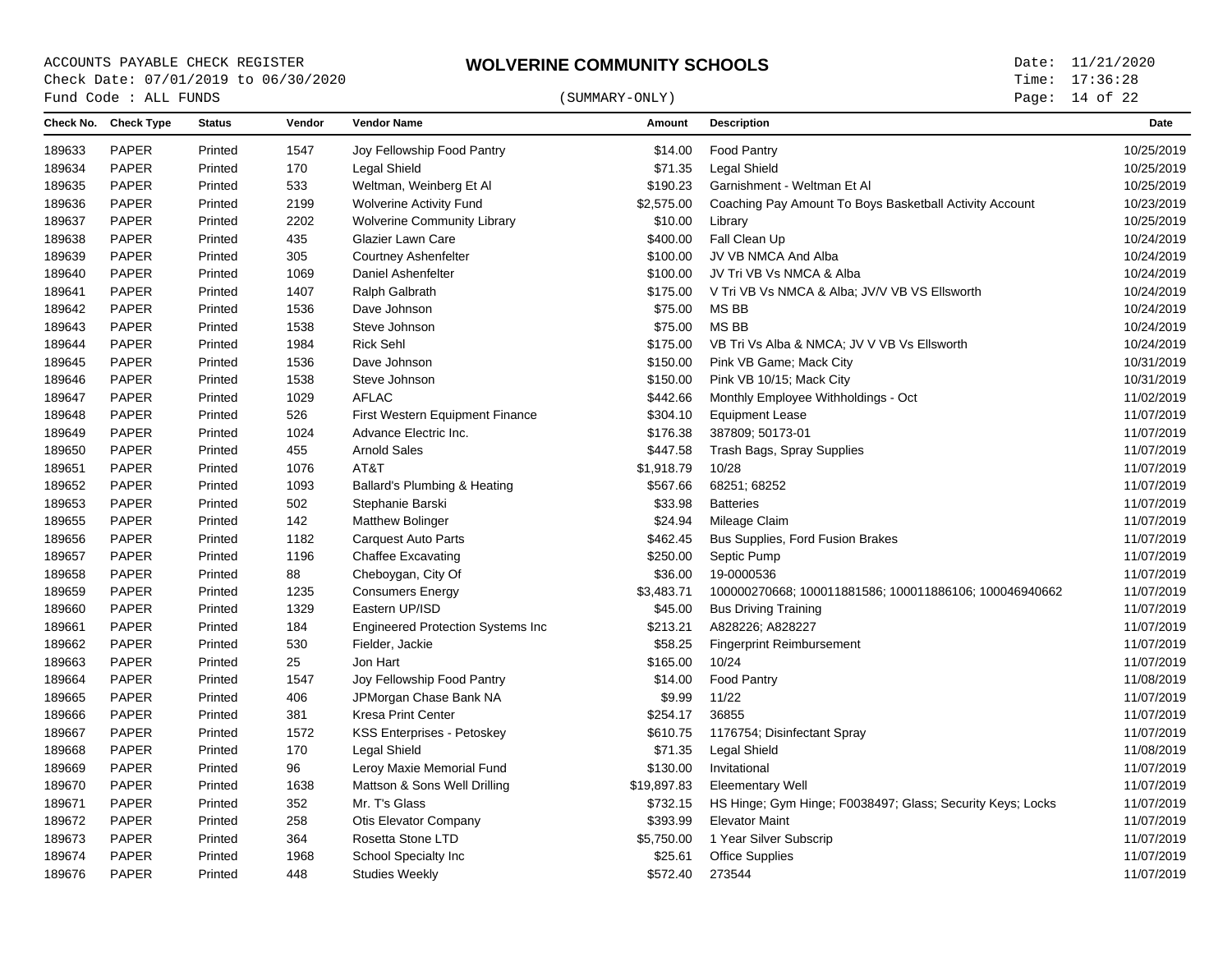Page: 15 of 22

|        | Fund Code : ALL FUNDS |               |        |                                        | (SUMMARY-ONLY) |                                                         | Page: 15 of 22 |
|--------|-----------------------|---------------|--------|----------------------------------------|----------------|---------------------------------------------------------|----------------|
|        | Check No. Check Type  | <b>Status</b> | Vendor | <b>Vendor Name</b>                     | Amount         | <b>Description</b>                                      | <b>Date</b>    |
| 189677 | PAPER                 | Printed       | 2082   | Techplex                               | \$168.94       | <b>USf ERATE</b>                                        | 11/07/2019     |
| 189678 | PAPER                 | Printed       | 2122   | <b>Trophy Case</b>                     | \$879.00       | 11/1                                                    | 11/07/2019     |
| 189679 | PAPER                 | Printed       | 2141   | <b>UPS</b>                             | \$285.44       | Go Math Return                                          | 11/07/2019     |
| 189680 | PAPER                 | Printed       | 2179   | Waste Management                       | \$361.46       | 7550249-1838-4                                          | 11/07/2019     |
| 189681 | PAPER                 | Printed       | 533    | Weltman, Weinberg Et Al                | \$211.64       | Garnishment - Weltman Et Al                             | 11/08/2019     |
| 189682 | PAPER                 | Printed       | 541    | <b>West Interactive Services</b>       | \$343.75       | 112864                                                  | 11/07/2019     |
| 189683 | PAPER                 | Printed       | 2202   | <b>Wolverine Community Library</b>     | \$10.00        | Library                                                 | 11/08/2019     |
| 189684 | PAPER                 | Printed       | 405    | Xerox Corporation                      | \$544.73       | 097936215; 098220332; 098516130                         | 11/07/2019     |
| 189685 | PAPER                 | Printed       | 1121   | <b>Heather Olds</b>                    | \$207.02       | Pizza Pop For PD Day                                    | 11/08/2019     |
| 189686 | PAPER                 | Printed       | 1202   | Cheboygan Area Schools                 | \$9,462.88     | Voc Ed Tuition - 1st Semester (7) Students              | 11/13/2019     |
| 189687 | PAPER                 | Printed       | 1665   | <b>MESSA</b>                           | \$17,916.16    | NOVEMBER HEALTH PREMIUMS                                | 11/13/2019     |
| 189688 | PAPER                 | Printed       | 1547   | Joy Fellowship Food Pantry             | \$14.00        | <b>Food Pantry</b>                                      | 11/22/2019     |
| 189689 | PAPER                 | Printed       | 170    | Legal Shield                           | \$71.35        | Legal Shield                                            | 11/22/2019     |
| 189690 | PAPER                 | Printed       | 533    | Weltman, Weinberg Et Al                | \$193.07       | Garnishment - Weltman Et Al                             | 11/22/2019     |
| 189691 | PAPER                 | Printed       | 2202   | <b>Wolverine Community Library</b>     | \$10.00        | Library                                                 | 11/22/2019     |
| 189692 | PAPER                 | Printed       | 1029   | <b>AFLAC</b>                           | \$505.71       | Monthly Employee Premium Withholding                    | 11/24/2019     |
| 189693 | PAPER                 | Printed       | 1029   | <b>AFLAC</b>                           | \$174.04       | Monthly Employee Premium Withholding                    | 11/24/2019     |
| 189694 | PAPER                 | Printed       | 1323   | <b>DTE Energy</b>                      | \$2,337.79     | MonthlLy Natural Gas Charges - Oct                      | 11/25/2019     |
| 189695 | PAPER                 | Printed       | 2158   | <b>Verizon Wireless</b>                | \$146.15       | Wireless Charges - Oct & Nov                            | 11/25/2019     |
| 189696 | PAPER                 | Printed       | 542    | Goral Window Washing                   | \$750.00       | 1 Time Snow Plowing                                     | 11/25/2019     |
| 189697 | PAPER                 | Printed       | 455    | <b>Arnold Sales</b>                    | \$395.60       | 1294167; 1294360; 1295960                               | 12/03/2019     |
| 189698 | PAPER                 | Printed       | 466    | CH & H Leasing LLC                     | \$35,034.00    | 19-W Bus & 19E                                          | 12/03/2019     |
| 189699 | PAPER                 | Printed       | 1774   | Northern Lakes Conference              | \$300.00       | Full League Membership                                  | 12/03/2019     |
| 189700 | PAPER                 | Printed       | 98     | State Of Michigan-DEQ                  | \$602.71       | <b>Eklem Building</b>                                   | 12/03/2019     |
| 189701 | PAPER                 | Printed       | 98     | State Of Michigan-DEQ                  | \$602.71       | HS                                                      | 12/03/2019     |
| 189702 | PAPER                 | Printed       | 388    | Eric Brado                             | \$450.00       | <b>MASB Summer Institute Registration Reimbursement</b> | 12/04/2019     |
| 189703 | PAPER                 | Printed       | 1547   | Joy Fellowship Food Pantry             | \$14.00        | <b>Food Pantry</b>                                      | 12/06/2019     |
| 189704 | PAPER                 | Printed       | 170    | Legal Shield                           | \$71.35        | <b>Legal Shield</b>                                     | 12/06/2019     |
| 189705 | PAPER                 | Printed       | 1665   | <b>MESSA</b>                           | \$21,007.96    | HEALTH INSURANCE PREIMIUMS - DECEMBER 2019              | 12/04/2019     |
| 189706 | PAPER                 | Printed       | 533    | Weltman, Weinberg Et Al                | \$194.61       | Garnishment - Weltman Et Al                             | 12/06/2019     |
| 189707 | PAPER                 | Printed       | 2202   | <b>Wolverine Community Library</b>     | \$10.00        | Library                                                 | 12/06/2019     |
| 189708 | PAPER                 | Printed       | 2206   | Wolverine Food Service Fund            | \$15,000.00    | Transfer Funds From Gen Fund To Food Svcs Fund          | 12/04/2019     |
| 189709 | PAPER                 | Printed       | 1005   | 24/7 Sewer & Drain Cleaning            | \$455.00       | <b>Contracted Services - MSHS</b>                       | 12/11/2019     |
| 189710 | PAPER                 | Printed       | 526    | <b>First Western Equipment Finance</b> | \$304.10       | Lease Payment - Floor Machines                          | 12/11/2019     |
| 189711 | PAPER                 | Printed       | 455    | <b>Arnold Sales</b>                    | \$453.28       | Ice Melt & Custodial Supplies                           | 12/11/2019     |
| 189712 | PAPER                 | Printed       | 1070   | David Ashenfelter                      | \$1,480.00     | 19-20 Board Pay                                         | 12/11/2019     |
| 189713 | PAPER                 | Printed       | 370    | Bank Of New York Mellon                | \$802.50       | Annual Agent Fee - 2005 Refund Bond                     | 12/11/2019     |
| 189714 | PAPER                 | Printed       | 388    | Eric Brado                             | \$1,580.00     | 19-20 Board Pay                                         | 12/11/2019     |
| 189715 | PAPER                 | Printed       | 1329   | Eastern UP/ISD                         | \$45.00        | Matt Bolinger-Bus Training                              | 12/11/2019     |
| 189716 | PAPER                 | Printed       | 424    | Enerco                                 | \$428.35       | Maintenance - Boiler Filters                            | 12/11/2019     |
| 189717 | PAPER                 | Printed       | 544    | Hill-Scheffler, Emily                  | \$360.00       | 19-20 Board Pay                                         | 12/11/2019     |
| 189718 | PAPER                 | Printed       | 1504   | <b>Houghton Mifflin Company</b>        | \$4,982.24     | <b>Elementary Go Math</b>                               | 12/11/2019     |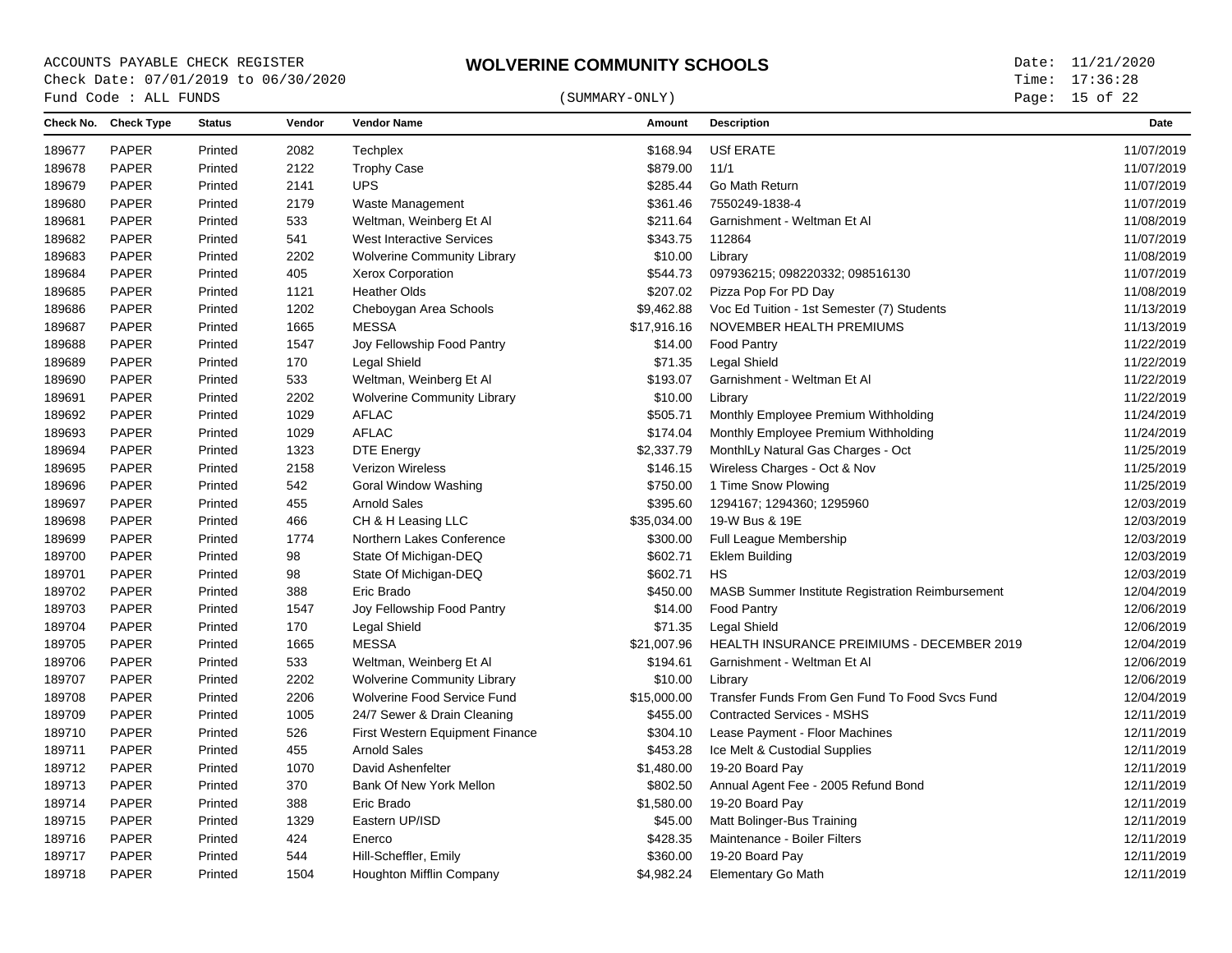Page: 16 of 22

|        | Fund Code : ALL FUNDS |               |        |                                    | (SUMMARY-ONLY) | Page: 16 of 22                                               |            |
|--------|-----------------------|---------------|--------|------------------------------------|----------------|--------------------------------------------------------------|------------|
|        | Check No. Check Type  | <b>Status</b> | Vendor | <b>Vendor Name</b>                 | Amount         | <b>Description</b>                                           | Date       |
| 189719 | <b>PAPER</b>          | Printed       | 1535   | <b>Johnson Controls</b>            | \$713.00       | <b>Pneumatic Thermostat Walter Filter</b>                    | 12/11/2019 |
| 189720 | <b>PAPER</b>          | Printed       | 263    | Marty Levernier                    | \$680.00       | 19-20 Board Pay                                              | 12/11/2019 |
| 189721 | <b>PAPER</b>          | Printed       | 352    | Mr. T's Glass                      | \$34.90        | Maintenance - Keys                                           | 12/11/2019 |
| 189722 | PAPER                 | Printed       | 1755   | Maggie Nelson                      | \$1,080.00     | Board Pay 19-20                                              | 12/11/2019 |
| 189723 | <b>PAPER</b>          | Printed       | 1756   | <b>NEMCSA</b>                      | \$9,100.00     | Contracted Success Coach-2nd Of 3 Payments                   | 12/11/2019 |
| 189724 | <b>PAPER</b>          | Printed       | 1860   | Linda Poznanski                    | \$2,060.00     | 19-20 Board Pay                                              | 12/11/2019 |
| 189725 | <b>PAPER</b>          | Printed       | 1880   | <b>Quill Corporation</b>           | \$884.52       | Copy Paper - Both Buildings                                  | 12/11/2019 |
| 189726 | PAPER                 | Printed       | 160    | <b>Read Naturally</b>              | \$690.00       | <b>Elementary - Grant Supplies</b>                           | 12/11/2019 |
| 189727 | <b>PAPER</b>          | Printed       | 1968   | School Specialty Inc               | \$46.84        | <b>Receipt Books</b>                                         | 12/11/2019 |
| 189728 | <b>PAPER</b>          | Printed       | 1987   | <b>SET-SEG Insurance</b>           | \$500.00       | 2019-20 3rd Quarter Workers' Comp Premium                    | 12/11/2019 |
| 189729 | <b>PAPER</b>          | Printed       | 261    | Garth Stafford II                  | \$1,270.00     | Board Pay                                                    | 12/11/2019 |
| 189730 | <b>PAPER</b>          | Printed       | 2056   | Jennifer Sumbera                   | \$150.00       | <b>Reimbursement For Clasrrom Supplies</b>                   | 12/11/2019 |
| 189731 | PAPER                 | Printed       | 2103   | Thrun Law Firm, P.C.               | \$51.00        | Monthly Legal Services                                       | 12/11/2019 |
| 189732 | <b>PAPER</b>          | Printed       | 2179   | Waste Management                   | \$361.68       | Contracted Waste Disposal                                    | 12/11/2019 |
| 189733 | <b>PAPER</b>          | Printed       | 76     | Whitcomb, Douglas                  | \$1,690.00     | 19-20 Board Pay                                              | 12/11/2019 |
| 189734 | <b>PAPER</b>          | Printed       | 2200   | <b>Wolverine Auto Care</b>         | \$243.32       | Blue Van Repairs Brake Shoes/Pads; Swap Snow Tires           | 12/11/2019 |
| 189735 | <b>PAPER</b>          | Printed       | 405    | <b>Xerox Corporation</b>           | \$749.99       | Monthly Copier Lease - Elementary; Copier - MSHS Annual Over | 12/11/2019 |
| 189736 | PAPER                 | Printed       | 1029   | <b>AFLAC</b>                       | \$307.72       | Employee Withholdings                                        | 12/19/2019 |
| 189737 | PAPER                 | Printed       | 455    | <b>Arnold Sales</b>                | \$25.09        | <b>Custodial Supplies</b>                                    | 12/19/2019 |
| 189738 | <b>PAPER</b>          | Printed       | 542    | Goral Window Washing               | \$750.00       | Full Snow Plowing                                            | 12/19/2019 |
| 189739 | <b>PAPER</b>          | Printed       | 1547   | Joy Fellowship Food Pantry         | \$14.00        | <b>Food Pantry</b>                                           | 12/20/2019 |
| 189740 | <b>PAPER</b>          | Printed       | 170    | Legal Shield                       | \$71.35        | Legal Shield                                                 | 12/20/2019 |
| 189741 | <b>PAPER</b>          | Printed       | 533    | Weltman, Weinberg Et Al            | \$204.71       | Garnishment - Weltman Et Al                                  | 12/20/2019 |
| 189742 | <b>PAPER</b>          | Printed       | 2202   | <b>Wolverine Community Library</b> | \$10.00        | Library                                                      | 12/20/2019 |
| 189743 | <b>PAPER</b>          | Printed       | 1076   | AT&T                               | \$1,931.76     | 23152582016957                                               | 12/19/2019 |
| 189744 | <b>PAPER</b>          | Printed       | 1323   | <b>DTE Energy</b>                  | \$3,907.12     | 910022573117; 910022574594; 910022575310                     | 12/19/2019 |
| 189745 | <b>PAPER</b>          | Printed       | 406    | JPMorgan Chase Bank NA             | \$9.99         | 5567087900109985                                             | 12/19/2019 |
| 189746 | <b>PAPER</b>          | Printed       | 1845   | <b>Pitney Bowes</b>                | \$307.32       | 3310119950; 3310157892                                       | 12/19/2019 |
| 189747 | PAPER                 | Printed       | 2158   | Verizon Wireless                   | \$57.38        | 442027176-00001                                              | 12/19/2019 |
| 189748 | <b>PAPER</b>          | Printed       | 305    | <b>Courtney Ashenfelter</b>        | \$75.00        | JV Girls Vs BC                                               | 12/30/2019 |
| 189749 | <b>PAPER</b>          | Printed       | 37     | John Bifoss                        | \$100.00       | Varsity Vs Boyne Falls                                       | 12/30/2019 |
| 189750 | <b>PAPER</b>          | Printed       | 1139   | Kent Bowen                         | \$100.00       | Varsity Vs Boyne Fall                                        | 12/30/2019 |
| 189751 | <b>PAPER</b>          | Printed       | 1406   | <b>Scott Gabriel</b>               | \$75.00        | JV Girls BBvs BC                                             | 12/30/2019 |
| 189752 | PAPER                 | Printed       | 1918   | Gordon Richardson                  | \$100.00       | Varsity Vs Boyne Falls                                       | 12/30/2019 |
| 189753 | PAPER                 | Printed       | 1524   | <b>IRS</b>                         | \$435.58       | 941 3rd Quarter Adjustment                                   | 12/31/2019 |
| 189754 | <b>PAPER</b>          | Printed       | 1547   | Joy Fellowship Food Pantry         | \$14.00        | <b>Food Pantry</b>                                           | 01/03/2020 |
| 189755 | <b>PAPER</b>          | Printed       | 170    | Legal Shield                       | \$71.35        | Legal Shield                                                 | 01/03/2020 |
| 189756 | <b>PAPER</b>          | Printed       | 533    | Weltman, Weinberg Et Al            | \$137.04       | Garnishment - Weltman Et Al                                  | 01/03/2020 |
| 189757 | <b>PAPER</b>          | Printed       | 2202   | <b>Wolverine Community Library</b> | \$10.00        | Library                                                      | 01/03/2020 |
| 189758 | PAPER                 | Printed       | 142    | <b>Matthew Bolinger</b>            | \$300.00       | Cash Box For Games                                           | 01/07/2020 |
| 189759 | <b>PAPER</b>          | Printed       | 1665   | <b>MESSA</b>                       | \$21,726.74    | HEALTH PREMIUMS - EE WITHHOLDINGS; JANUARY HEALTH PR         | 01/06/2020 |
| 189760 | <b>PAPER</b>          | Printed       | 548    | Adams, Joshua                      |                | \$100.00 V Girls BB Vs Alba                                  | 01/09/2020 |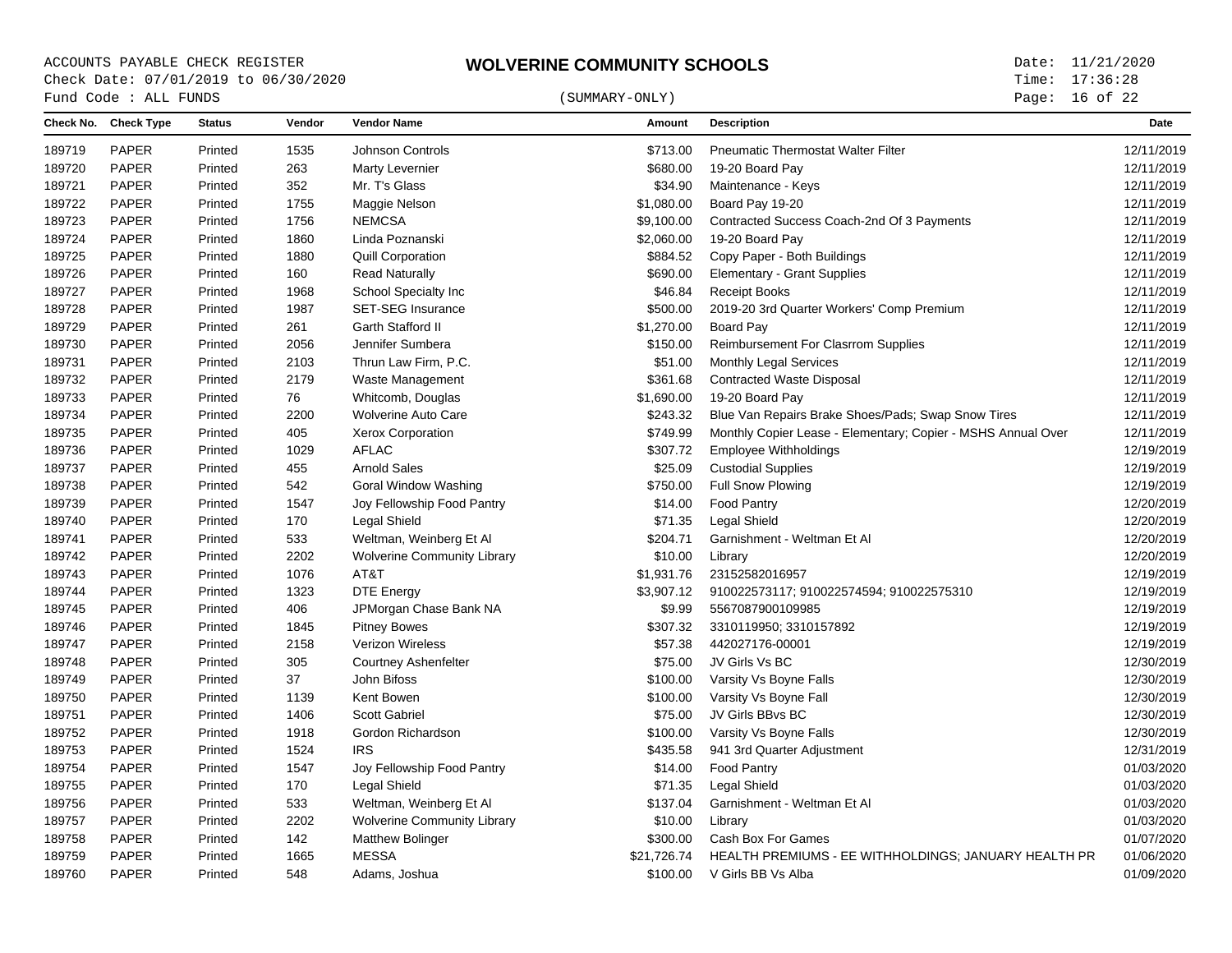# $\begin{array}{cccc}\n\text{Fund Code}: \text{ALL FUNDS}\n\end{array} \tag{SUMMARY-ONLY}$

Page: 17 of 22

|        | Check No. Check Type | <b>Status</b> | Vendor | <b>Vendor Name</b>                        | Amount      | <b>Description</b>                                 | Date       |
|--------|----------------------|---------------|--------|-------------------------------------------|-------------|----------------------------------------------------|------------|
| 189761 | <b>PAPER</b>         | Printed       | 526    | First Western Equipment Finance           | \$304.10    | 2984451                                            | 01/09/2020 |
| 189762 | <b>PAPER</b>         | Printed       | 1024   | Advance Electric Inc.                     | \$56.03     | 389049; 389051                                     | 01/09/2020 |
| 189763 | PAPER                | Printed       | 455    | Arnold Sales                              | \$293.03    | 1300490                                            | 01/09/2020 |
| 189764 | <b>PAPER</b>         | Printed       | 1076   | AT&T                                      | \$235.55    | 231525687512                                       | 01/09/2020 |
| 189765 | <b>PAPER</b>         | Printed       | 310    | <b>BSN Sports LLC</b>                     | \$3,885.78  | BB Adapter For Littles To Play; Athletic Supplies  | 01/09/2020 |
| 189766 | PAPER                | Printed       | 1182   | <b>Carquest Auto Parts</b>                | \$662.76    | 11/25                                              | 01/09/2020 |
| 189767 | <b>PAPER</b>         | Printed       | 518    | Clark Hill PLC                            | \$234.00    | 942003                                             | 01/09/2020 |
| 189768 | PAPER                | Printed       | 184    | <b>Engineered Protection Systems Inc.</b> | \$423.33    | 2/1/20-4/3/20                                      | 01/09/2020 |
| 189769 | <b>PAPER</b>         | Printed       | 149    | Marcie Florenski                          | \$14.05     | 12/16                                              | 01/09/2020 |
| 189770 | <b>PAPER</b>         | Printed       | 435    | Glazier Lawn Care                         | \$3,562.50  | 1st Of 4 Payments Dec Jan                          | 01/09/2020 |
| 189773 | <b>PAPER</b>         | Printed       | 391    | Nelson Alison                             | \$105.56    | Alpena College Tour                                | 01/09/2020 |
| 189774 | <b>PAPER</b>         | Printed       | 174    | Priskorn, Rod                             | \$100.00    | V Girls Bb Vs Alba                                 | 01/09/2020 |
| 189775 | <b>PAPER</b>         | Printed       | 1880   | <b>Quill Corporation</b>                  | \$108.57    | Office Supplies; 3296297                           | 01/09/2020 |
| 189777 | <b>PAPER</b>         | Printed       | 1972   | <b>Schultz's Party Store</b>              | \$336.87    | Repairs Supplies, Fuel                             | 01/09/2020 |
| 189778 | PAPER                | Printed       | 1981   | Secrest, Wardle, Lynch,                   | \$25.25     | 1373630                                            | 01/09/2020 |
| 189779 | <b>PAPER</b>         | Printed       | 520    | Kristine Vizina                           | \$151.00    | Reimbursement - W2, 1099 & Envelopes               | 01/09/2020 |
| 189780 | <b>PAPER</b>         | Printed       | 2179   | Waste Management                          | \$361.02    | 7555563-1838-3                                     | 01/09/2020 |
| 189781 | <b>PAPER</b>         | Printed       | 175    | Wilson, Steve                             | \$100.00    | Varsity Girls BB Vs Alba                           | 01/09/2020 |
| 189782 | PAPER                | Printed       | 2206   | Wolverine Food Service Fund               | \$20,000.00 | Transfer Money From Gen Fund To Food Services      | 01/09/2020 |
| 189783 | PAPER                | Printed       | 479    | Reserve Account                           | \$400.00    | Postage For Hs/Elem                                | 01/14/2020 |
| 189784 | <b>PAPER</b>         | Printed       | 471    | Mark Carson                               | \$100.00    | JV V Boys BB Vs Alanson                            | 01/16/2020 |
| 189785 | <b>PAPER</b>         | Printed       | 1274   | Doug Curtis                               | \$100.00    | V Girls Vs Alanson                                 | 01/16/2020 |
| 189786 | PAPER                | Printed       | 1407   | Ralph Galbrath                            | \$100.00    | <b>VGirls Vs Alanson</b>                           | 01/16/2020 |
| 189788 | <b>PAPER</b>         | Printed       | 1547   | Joy Fellowship Food Pantry                | \$14.00     | <b>Food Pantry</b>                                 | 01/17/2020 |
| 189789 | PAPER                | Printed       | 170    | Legal Shield                              | \$71.35     | <b>Legal Shield</b>                                | 01/17/2020 |
| 189790 | PAPER                | Printed       | 1984   | Rick Sehl                                 | \$100.00    | Varsity Girls Vs Alanson                           | 01/16/2020 |
| 189791 | <b>PAPER</b>         | Printed       | 533    | Weltman, Weinberg Et Al                   | \$106.71    | Garnishment - Weltman Et Al                        | 01/17/2020 |
| 189792 | PAPER                | Printed       | 2199   | <b>Wolverine Activity Fund</b>            | \$150.00    | Reimburse NHS For Teacher Supplies                 | 01/15/2020 |
| 189794 | <b>PAPER</b>         | Printed       | 2202   | <b>Wolverine Community Library</b>        | \$10.00     | Library                                            | 01/17/2020 |
| 189795 | PAPER                | Printed       | 71     | Dennis Hewitt                             | \$100.00    | JV V Boys Vs Alanson                               | 01/16/2020 |
| 189796 | <b>PAPER</b>         | Printed       | 1029   | <b>AFLAC</b>                              | \$307.72    | <b>Employee Withholdings for February Premiums</b> | 01/18/2020 |
| 189797 | <b>PAPER</b>         | Printed       | 1069   | Daniel Ashenfelter                        | \$100.00    | Girls JV /V BB Vs Detour                           | 01/24/2020 |
| 189798 | <b>PAPER</b>         | Printed       | 37     | John Bifoss                               | \$100.00    | V, Boys/Girls Vs NMCA                              | 01/24/2020 |
| 189799 | <b>PAPER</b>         | Printed       | 1139   | Kent Bowen                                | \$100.00    | V, Boys/Girls Vs NMCA                              | 01/24/2020 |
| 189800 | <b>PAPER</b>         | Printed       | 1228   | Vern Collins                              | \$100.00    | Girls JV /V BB Vs Detour                           | 01/24/2020 |
| 189801 | <b>PAPER</b>         | Printed       | 1274   | Doug Curtis                               | \$100.00    | V Girls BBvs Ellsworth                             | 01/24/2020 |
| 189802 | <b>PAPER</b>         | Printed       | 1407   | Ralph Galbrath                            | \$100.00    | V Girls BBvs Ellsworth                             | 01/24/2020 |
| 189803 | PAPER                | Printed       | 470    | Dennis Garrow                             | \$100.00    | Girls JV /V BB Vs Detour                           | 01/24/2020 |
| 189804 | <b>PAPER</b>         | Printed       | 1918   | Gordon Richardson                         | \$100.00    | V, Boys/Girls Vs NMCA                              | 01/24/2020 |
| 189805 | <b>PAPER</b>         | Printed       | 1984   | Rick Sehl                                 | \$100.00    | V Girls BBvs Ellsworth                             | 01/24/2020 |
| 189806 | PAPER                | Printed       | 551    | Andrew Kroll                              | \$100.00    | JV/V Vs Ellsworth                                  | 01/27/2020 |
| 189807 | <b>PAPER</b>         | Printed       | 550    | Bones, Christopher                        | \$100.00    | JV/V Boys Vs Ellsworth                             | 01/27/2020 |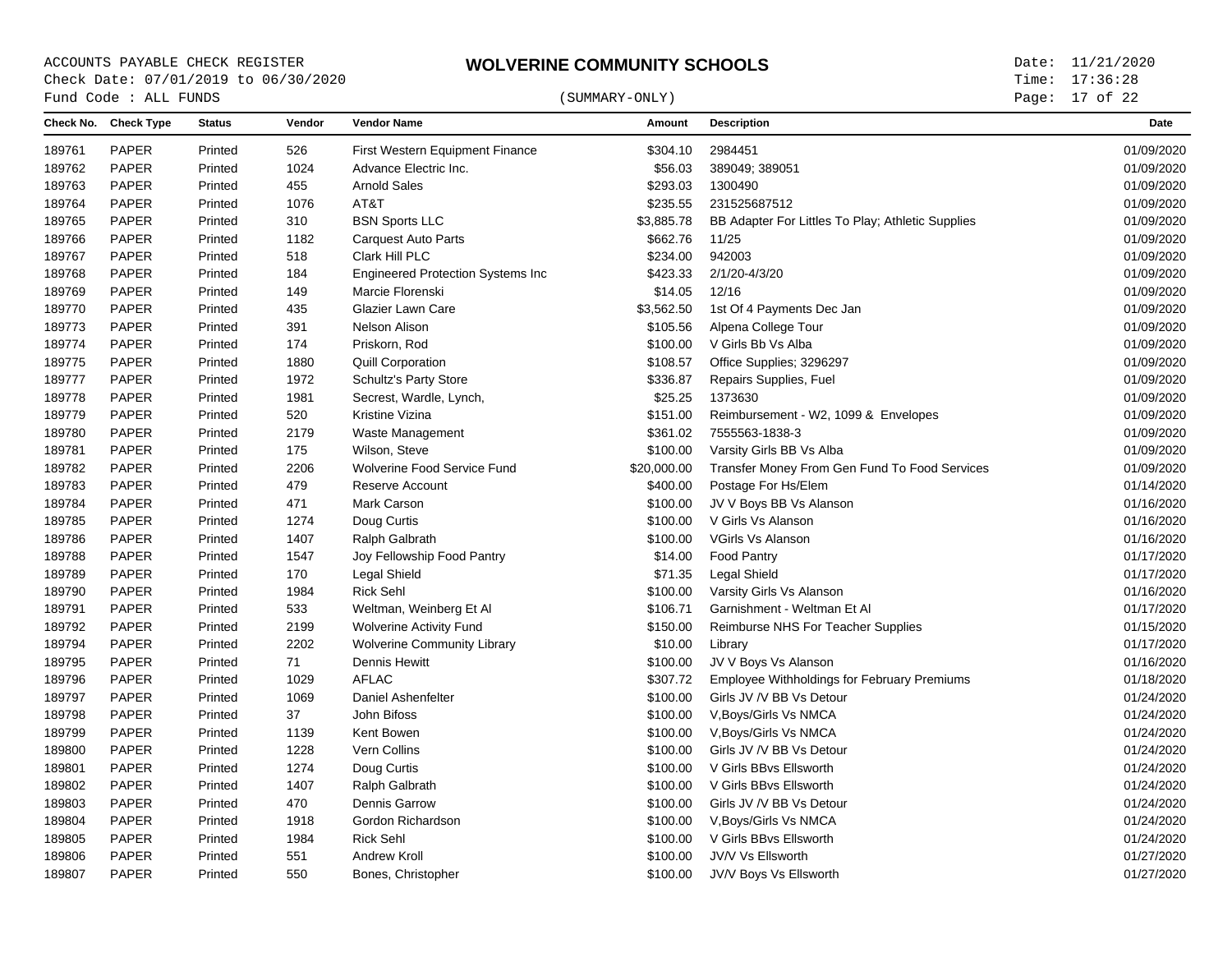## $\begin{array}{cccc}\n\text{Fund Code}: \text{ALL FUNDS}\n\end{array} \tag{SUMMARY-ONLY}$

Page: 18 of 22

| <b>PAPER</b><br>Printed<br>552<br>Kruskie, David<br>\$100.00<br>Boys Vs Ellsworth<br>189808<br><b>PAPER</b><br>553<br>\$100.00<br>189809<br>Printed<br>Vanderveer, James<br>JV Varsity VS Alanson<br><b>PAPER</b><br>\$14.00<br>189810<br>Printed<br>1547<br>Joy Fellowship Food Pantry<br><b>Food Pantry</b><br><b>Legal Shield</b><br>189811<br><b>PAPER</b><br>Printed<br>170<br>Legal Shield<br>\$55.70<br><b>PAPER</b><br>\$221.77<br>189812<br>Printed<br>533<br>Weltman, Weinberg Et Al<br>Garnishment - Weltman Et Al<br><b>PAPER</b><br>2202<br>\$10.00<br>189813<br>Printed<br><b>Wolverine Community Library</b><br>Library<br>189814<br><b>PAPER</b><br>435<br>Glazier Lawn Care<br>\$7,125.00<br>Contracted Snow Plow Svcs - 2nd Of 4 Payments; Contracted Sn<br>Printed<br><b>PAPER</b><br>2053<br><b>Brent Sturtevent</b><br>\$850.00<br><b>Tuition Reimbursement</b><br>189815<br>Printed<br>189816<br><b>PAPER</b><br>Printed<br>2056<br>Jennifer Sumbera<br>\$850.00<br><b>Tuition Reimbursement</b><br>189817<br><b>PAPER</b><br>1139<br>Kent Bowen<br>\$100.00<br>Girls JV/V Vs Mack City<br>Printed<br><b>PAPER</b><br>471<br>\$100.00<br>189818<br><b>Mark Carson</b><br>Boys BB Vs Mackinaw<br>Printed<br><b>PAPER</b><br>1539<br>189819<br>Printed<br>George Thomas Johnson<br>\$100.00<br>Girls JV/V Vs Mack City<br><b>PAPER</b><br>189820<br>Printed<br>278<br><b>Greg Miller</b><br>\$100.00<br>Boys Vs Mackinaw City<br>189821<br><b>PAPER</b><br>Printed<br>1918<br>Gordon Richardson<br>\$100.00<br>Girls JV.V Mack City<br><b>PAPER</b><br>189822<br>556<br>Ronald Borowiak<br>\$100.00<br>Boys JV/V Vs Mack City<br>Printed<br><b>PAPER</b><br>189823<br>Printed<br>526<br>\$304.10<br>2992829<br><b>First Western Equipment Finance</b><br><b>PAPER</b><br>1024<br>Advance Electric Inc.<br>\$53.58<br>Maint<br>189824<br>Printed<br><b>Arnold Sales</b><br>189825<br><b>PAPER</b><br>455<br>\$593.15<br>Supplies<br>Printed<br><b>PAPER</b><br>65846<br>Printed<br>1093<br>Ballard's Plumbing & Heating<br>\$180.00<br>189826<br><b>PAPER</b><br>189827<br>Printed<br>1182<br><b>Carquest Auto Parts</b><br>\$715.11<br>906015; Salt; 909342<br><b>PAPER</b><br>189828<br>134<br>Chuck's Electric Of Gayloyrd, Inc.<br>\$1,617.30<br>3096<br>Printed<br><b>PAPER</b><br>424<br>\$218.56<br>134020<br>189829<br>Printed<br>Enerco<br><b>PAPER</b><br>1442<br>Great Lakes Fire & Safety<br>Semi Annual Maint<br>189830<br>Printed<br>\$85.00<br><b>PAPER</b><br>1647<br>McGraw-Hill<br>\$326.76<br>111367621001<br>189831<br>Printed<br><b>PAPER</b><br>258<br><b>Otis Elevator Company</b><br>\$406.92<br>$2/1 - 4/30$<br>189832<br>Printed<br><b>PAPER</b><br>189833<br>Printed<br>1880<br><b>Quill Corporation</b><br>\$105.17<br><b>Office Supplies</b><br>189834<br><b>PAPER</b><br>1972<br><b>Schultz's Party Store</b><br>\$234.43<br>Fuel<br>Printed<br><b>PAPER</b><br>17<br><b>Standard Electric Company</b><br>\$58.22<br>189835<br>Printed<br><b>Maint Repairs</b><br><b>PAPER</b><br>Printed<br>547<br>Telephone Support A Heritage Company<br>\$854.96<br>43055; Labor<br>189836<br>189837<br><b>PAPER</b><br>Printed<br>2103<br>Thrun Law Firm, P.C.<br>\$2,502.00<br>Legal Fees; Annual Retainer Fee<br><b>PAPER</b><br><b>Verizon Wireless</b><br>\$57.34<br>9845339945<br>189838<br>Printed<br>2158<br><b>PAPER</b><br>2220053<br>189839<br>Printed<br>300<br>Voyager Sopris Learning<br>\$109.29<br><b>PAPER</b><br>189840<br>Printed<br>1274<br>Doug Curtis<br>\$100.00<br>Jv Boys Vs St Michael V Boys Vs Alba<br><b>PAPER</b><br>1407<br>\$100.00<br>189841<br>Printed<br>Ralph Galbrath<br>JV Boys Vs St Michael V Boys Vs Alba<br><b>PAPER</b><br><b>Rick Sehl</b><br>1984<br>\$100.00<br>JV Vs St Michael V Boys Vs Alba<br>189842<br>Printed<br><b>PAPER</b><br>1072<br>\$202.04<br>Garnishment - Assett Acceptance LLC<br>189843<br>Printed<br>Asset Acceptance LLC<br><b>PAPER</b><br>209<br><b>BUS 14 - AIR TEMP NOT WORKING</b><br>189844<br>Printed<br>Brian's Repair Inc.<br>\$180.00<br><b>PAPER</b><br>1182<br><b>Carquest Auto Parts</b><br>\$42.31<br>MAINTENANCE AND TRANSPORTATION PARTS<br>189845<br>Printed<br><b>PAPER</b><br>88<br><b>WATER TESTING FEES</b><br>Printed<br>Cheboygan, City Of<br>\$36.00<br>189846<br>189847<br><b>PAPER</b><br>1547<br>Joy Fellowship Food Pantry<br>\$14.00<br><b>Food Pantry</b><br>Printed<br>189848<br><b>PAPER</b><br>538<br>JP Morgan<br>\$19.98<br>CRASH PLAN PRO - FINAL INVOICE<br>Printed |        | Check No. Check Type | <b>Status</b> | Vendor | <b>Vendor Name</b> | Amount  | <b>Description</b> | <b>Date</b> |
|-----------------------------------------------------------------------------------------------------------------------------------------------------------------------------------------------------------------------------------------------------------------------------------------------------------------------------------------------------------------------------------------------------------------------------------------------------------------------------------------------------------------------------------------------------------------------------------------------------------------------------------------------------------------------------------------------------------------------------------------------------------------------------------------------------------------------------------------------------------------------------------------------------------------------------------------------------------------------------------------------------------------------------------------------------------------------------------------------------------------------------------------------------------------------------------------------------------------------------------------------------------------------------------------------------------------------------------------------------------------------------------------------------------------------------------------------------------------------------------------------------------------------------------------------------------------------------------------------------------------------------------------------------------------------------------------------------------------------------------------------------------------------------------------------------------------------------------------------------------------------------------------------------------------------------------------------------------------------------------------------------------------------------------------------------------------------------------------------------------------------------------------------------------------------------------------------------------------------------------------------------------------------------------------------------------------------------------------------------------------------------------------------------------------------------------------------------------------------------------------------------------------------------------------------------------------------------------------------------------------------------------------------------------------------------------------------------------------------------------------------------------------------------------------------------------------------------------------------------------------------------------------------------------------------------------------------------------------------------------------------------------------------------------------------------------------------------------------------------------------------------------------------------------------------------------------------------------------------------------------------------------------------------------------------------------------------------------------------------------------------------------------------------------------------------------------------------------------------------------------------------------------------------------------------------------------------------------------------------------------------------------------------------------------------------------------------------------------------------------------------------------------------------------------------------------------------------------------------------------------------------------------------------------------------------------------------------------------------------------------------------------------------------------------------------------------------------------------------------------------------------------------------------------------------------------------------------------------------------------------------------------------------------------------------------------------------------------------------------------------------------------------------------------------------------------------------------------------------------------------------------------------|--------|----------------------|---------------|--------|--------------------|---------|--------------------|-------------|
|                                                                                                                                                                                                                                                                                                                                                                                                                                                                                                                                                                                                                                                                                                                                                                                                                                                                                                                                                                                                                                                                                                                                                                                                                                                                                                                                                                                                                                                                                                                                                                                                                                                                                                                                                                                                                                                                                                                                                                                                                                                                                                                                                                                                                                                                                                                                                                                                                                                                                                                                                                                                                                                                                                                                                                                                                                                                                                                                                                                                                                                                                                                                                                                                                                                                                                                                                                                                                                                                                                                                                                                                                                                                                                                                                                                                                                                                                                                                                                                                                                                                                                                                                                                                                                                                                                                                                                                                                                                                                                                 |        |                      |               |        |                    |         |                    | 01/27/2020  |
|                                                                                                                                                                                                                                                                                                                                                                                                                                                                                                                                                                                                                                                                                                                                                                                                                                                                                                                                                                                                                                                                                                                                                                                                                                                                                                                                                                                                                                                                                                                                                                                                                                                                                                                                                                                                                                                                                                                                                                                                                                                                                                                                                                                                                                                                                                                                                                                                                                                                                                                                                                                                                                                                                                                                                                                                                                                                                                                                                                                                                                                                                                                                                                                                                                                                                                                                                                                                                                                                                                                                                                                                                                                                                                                                                                                                                                                                                                                                                                                                                                                                                                                                                                                                                                                                                                                                                                                                                                                                                                                 |        |                      |               |        |                    |         |                    | 01/27/2020  |
|                                                                                                                                                                                                                                                                                                                                                                                                                                                                                                                                                                                                                                                                                                                                                                                                                                                                                                                                                                                                                                                                                                                                                                                                                                                                                                                                                                                                                                                                                                                                                                                                                                                                                                                                                                                                                                                                                                                                                                                                                                                                                                                                                                                                                                                                                                                                                                                                                                                                                                                                                                                                                                                                                                                                                                                                                                                                                                                                                                                                                                                                                                                                                                                                                                                                                                                                                                                                                                                                                                                                                                                                                                                                                                                                                                                                                                                                                                                                                                                                                                                                                                                                                                                                                                                                                                                                                                                                                                                                                                                 |        |                      |               |        |                    |         |                    | 01/31/2020  |
|                                                                                                                                                                                                                                                                                                                                                                                                                                                                                                                                                                                                                                                                                                                                                                                                                                                                                                                                                                                                                                                                                                                                                                                                                                                                                                                                                                                                                                                                                                                                                                                                                                                                                                                                                                                                                                                                                                                                                                                                                                                                                                                                                                                                                                                                                                                                                                                                                                                                                                                                                                                                                                                                                                                                                                                                                                                                                                                                                                                                                                                                                                                                                                                                                                                                                                                                                                                                                                                                                                                                                                                                                                                                                                                                                                                                                                                                                                                                                                                                                                                                                                                                                                                                                                                                                                                                                                                                                                                                                                                 |        |                      |               |        |                    |         |                    | 01/31/2020  |
|                                                                                                                                                                                                                                                                                                                                                                                                                                                                                                                                                                                                                                                                                                                                                                                                                                                                                                                                                                                                                                                                                                                                                                                                                                                                                                                                                                                                                                                                                                                                                                                                                                                                                                                                                                                                                                                                                                                                                                                                                                                                                                                                                                                                                                                                                                                                                                                                                                                                                                                                                                                                                                                                                                                                                                                                                                                                                                                                                                                                                                                                                                                                                                                                                                                                                                                                                                                                                                                                                                                                                                                                                                                                                                                                                                                                                                                                                                                                                                                                                                                                                                                                                                                                                                                                                                                                                                                                                                                                                                                 |        |                      |               |        |                    |         |                    | 01/31/2020  |
|                                                                                                                                                                                                                                                                                                                                                                                                                                                                                                                                                                                                                                                                                                                                                                                                                                                                                                                                                                                                                                                                                                                                                                                                                                                                                                                                                                                                                                                                                                                                                                                                                                                                                                                                                                                                                                                                                                                                                                                                                                                                                                                                                                                                                                                                                                                                                                                                                                                                                                                                                                                                                                                                                                                                                                                                                                                                                                                                                                                                                                                                                                                                                                                                                                                                                                                                                                                                                                                                                                                                                                                                                                                                                                                                                                                                                                                                                                                                                                                                                                                                                                                                                                                                                                                                                                                                                                                                                                                                                                                 |        |                      |               |        |                    |         |                    | 01/31/2020  |
|                                                                                                                                                                                                                                                                                                                                                                                                                                                                                                                                                                                                                                                                                                                                                                                                                                                                                                                                                                                                                                                                                                                                                                                                                                                                                                                                                                                                                                                                                                                                                                                                                                                                                                                                                                                                                                                                                                                                                                                                                                                                                                                                                                                                                                                                                                                                                                                                                                                                                                                                                                                                                                                                                                                                                                                                                                                                                                                                                                                                                                                                                                                                                                                                                                                                                                                                                                                                                                                                                                                                                                                                                                                                                                                                                                                                                                                                                                                                                                                                                                                                                                                                                                                                                                                                                                                                                                                                                                                                                                                 |        |                      |               |        |                    |         |                    | 01/30/2020  |
|                                                                                                                                                                                                                                                                                                                                                                                                                                                                                                                                                                                                                                                                                                                                                                                                                                                                                                                                                                                                                                                                                                                                                                                                                                                                                                                                                                                                                                                                                                                                                                                                                                                                                                                                                                                                                                                                                                                                                                                                                                                                                                                                                                                                                                                                                                                                                                                                                                                                                                                                                                                                                                                                                                                                                                                                                                                                                                                                                                                                                                                                                                                                                                                                                                                                                                                                                                                                                                                                                                                                                                                                                                                                                                                                                                                                                                                                                                                                                                                                                                                                                                                                                                                                                                                                                                                                                                                                                                                                                                                 |        |                      |               |        |                    |         |                    | 01/30/2020  |
|                                                                                                                                                                                                                                                                                                                                                                                                                                                                                                                                                                                                                                                                                                                                                                                                                                                                                                                                                                                                                                                                                                                                                                                                                                                                                                                                                                                                                                                                                                                                                                                                                                                                                                                                                                                                                                                                                                                                                                                                                                                                                                                                                                                                                                                                                                                                                                                                                                                                                                                                                                                                                                                                                                                                                                                                                                                                                                                                                                                                                                                                                                                                                                                                                                                                                                                                                                                                                                                                                                                                                                                                                                                                                                                                                                                                                                                                                                                                                                                                                                                                                                                                                                                                                                                                                                                                                                                                                                                                                                                 |        |                      |               |        |                    |         |                    | 01/30/2020  |
|                                                                                                                                                                                                                                                                                                                                                                                                                                                                                                                                                                                                                                                                                                                                                                                                                                                                                                                                                                                                                                                                                                                                                                                                                                                                                                                                                                                                                                                                                                                                                                                                                                                                                                                                                                                                                                                                                                                                                                                                                                                                                                                                                                                                                                                                                                                                                                                                                                                                                                                                                                                                                                                                                                                                                                                                                                                                                                                                                                                                                                                                                                                                                                                                                                                                                                                                                                                                                                                                                                                                                                                                                                                                                                                                                                                                                                                                                                                                                                                                                                                                                                                                                                                                                                                                                                                                                                                                                                                                                                                 |        |                      |               |        |                    |         |                    | 02/03/2020  |
|                                                                                                                                                                                                                                                                                                                                                                                                                                                                                                                                                                                                                                                                                                                                                                                                                                                                                                                                                                                                                                                                                                                                                                                                                                                                                                                                                                                                                                                                                                                                                                                                                                                                                                                                                                                                                                                                                                                                                                                                                                                                                                                                                                                                                                                                                                                                                                                                                                                                                                                                                                                                                                                                                                                                                                                                                                                                                                                                                                                                                                                                                                                                                                                                                                                                                                                                                                                                                                                                                                                                                                                                                                                                                                                                                                                                                                                                                                                                                                                                                                                                                                                                                                                                                                                                                                                                                                                                                                                                                                                 |        |                      |               |        |                    |         |                    | 02/03/2020  |
|                                                                                                                                                                                                                                                                                                                                                                                                                                                                                                                                                                                                                                                                                                                                                                                                                                                                                                                                                                                                                                                                                                                                                                                                                                                                                                                                                                                                                                                                                                                                                                                                                                                                                                                                                                                                                                                                                                                                                                                                                                                                                                                                                                                                                                                                                                                                                                                                                                                                                                                                                                                                                                                                                                                                                                                                                                                                                                                                                                                                                                                                                                                                                                                                                                                                                                                                                                                                                                                                                                                                                                                                                                                                                                                                                                                                                                                                                                                                                                                                                                                                                                                                                                                                                                                                                                                                                                                                                                                                                                                 |        |                      |               |        |                    |         |                    | 02/03/2020  |
|                                                                                                                                                                                                                                                                                                                                                                                                                                                                                                                                                                                                                                                                                                                                                                                                                                                                                                                                                                                                                                                                                                                                                                                                                                                                                                                                                                                                                                                                                                                                                                                                                                                                                                                                                                                                                                                                                                                                                                                                                                                                                                                                                                                                                                                                                                                                                                                                                                                                                                                                                                                                                                                                                                                                                                                                                                                                                                                                                                                                                                                                                                                                                                                                                                                                                                                                                                                                                                                                                                                                                                                                                                                                                                                                                                                                                                                                                                                                                                                                                                                                                                                                                                                                                                                                                                                                                                                                                                                                                                                 |        |                      |               |        |                    |         |                    | 02/03/2020  |
|                                                                                                                                                                                                                                                                                                                                                                                                                                                                                                                                                                                                                                                                                                                                                                                                                                                                                                                                                                                                                                                                                                                                                                                                                                                                                                                                                                                                                                                                                                                                                                                                                                                                                                                                                                                                                                                                                                                                                                                                                                                                                                                                                                                                                                                                                                                                                                                                                                                                                                                                                                                                                                                                                                                                                                                                                                                                                                                                                                                                                                                                                                                                                                                                                                                                                                                                                                                                                                                                                                                                                                                                                                                                                                                                                                                                                                                                                                                                                                                                                                                                                                                                                                                                                                                                                                                                                                                                                                                                                                                 |        |                      |               |        |                    |         |                    | 02/03/2020  |
|                                                                                                                                                                                                                                                                                                                                                                                                                                                                                                                                                                                                                                                                                                                                                                                                                                                                                                                                                                                                                                                                                                                                                                                                                                                                                                                                                                                                                                                                                                                                                                                                                                                                                                                                                                                                                                                                                                                                                                                                                                                                                                                                                                                                                                                                                                                                                                                                                                                                                                                                                                                                                                                                                                                                                                                                                                                                                                                                                                                                                                                                                                                                                                                                                                                                                                                                                                                                                                                                                                                                                                                                                                                                                                                                                                                                                                                                                                                                                                                                                                                                                                                                                                                                                                                                                                                                                                                                                                                                                                                 |        |                      |               |        |                    |         |                    | 02/03/2020  |
|                                                                                                                                                                                                                                                                                                                                                                                                                                                                                                                                                                                                                                                                                                                                                                                                                                                                                                                                                                                                                                                                                                                                                                                                                                                                                                                                                                                                                                                                                                                                                                                                                                                                                                                                                                                                                                                                                                                                                                                                                                                                                                                                                                                                                                                                                                                                                                                                                                                                                                                                                                                                                                                                                                                                                                                                                                                                                                                                                                                                                                                                                                                                                                                                                                                                                                                                                                                                                                                                                                                                                                                                                                                                                                                                                                                                                                                                                                                                                                                                                                                                                                                                                                                                                                                                                                                                                                                                                                                                                                                 |        |                      |               |        |                    |         |                    | 02/05/2020  |
|                                                                                                                                                                                                                                                                                                                                                                                                                                                                                                                                                                                                                                                                                                                                                                                                                                                                                                                                                                                                                                                                                                                                                                                                                                                                                                                                                                                                                                                                                                                                                                                                                                                                                                                                                                                                                                                                                                                                                                                                                                                                                                                                                                                                                                                                                                                                                                                                                                                                                                                                                                                                                                                                                                                                                                                                                                                                                                                                                                                                                                                                                                                                                                                                                                                                                                                                                                                                                                                                                                                                                                                                                                                                                                                                                                                                                                                                                                                                                                                                                                                                                                                                                                                                                                                                                                                                                                                                                                                                                                                 |        |                      |               |        |                    |         |                    | 02/05/2020  |
|                                                                                                                                                                                                                                                                                                                                                                                                                                                                                                                                                                                                                                                                                                                                                                                                                                                                                                                                                                                                                                                                                                                                                                                                                                                                                                                                                                                                                                                                                                                                                                                                                                                                                                                                                                                                                                                                                                                                                                                                                                                                                                                                                                                                                                                                                                                                                                                                                                                                                                                                                                                                                                                                                                                                                                                                                                                                                                                                                                                                                                                                                                                                                                                                                                                                                                                                                                                                                                                                                                                                                                                                                                                                                                                                                                                                                                                                                                                                                                                                                                                                                                                                                                                                                                                                                                                                                                                                                                                                                                                 |        |                      |               |        |                    |         |                    | 02/05/2020  |
|                                                                                                                                                                                                                                                                                                                                                                                                                                                                                                                                                                                                                                                                                                                                                                                                                                                                                                                                                                                                                                                                                                                                                                                                                                                                                                                                                                                                                                                                                                                                                                                                                                                                                                                                                                                                                                                                                                                                                                                                                                                                                                                                                                                                                                                                                                                                                                                                                                                                                                                                                                                                                                                                                                                                                                                                                                                                                                                                                                                                                                                                                                                                                                                                                                                                                                                                                                                                                                                                                                                                                                                                                                                                                                                                                                                                                                                                                                                                                                                                                                                                                                                                                                                                                                                                                                                                                                                                                                                                                                                 |        |                      |               |        |                    |         |                    | 02/05/2020  |
|                                                                                                                                                                                                                                                                                                                                                                                                                                                                                                                                                                                                                                                                                                                                                                                                                                                                                                                                                                                                                                                                                                                                                                                                                                                                                                                                                                                                                                                                                                                                                                                                                                                                                                                                                                                                                                                                                                                                                                                                                                                                                                                                                                                                                                                                                                                                                                                                                                                                                                                                                                                                                                                                                                                                                                                                                                                                                                                                                                                                                                                                                                                                                                                                                                                                                                                                                                                                                                                                                                                                                                                                                                                                                                                                                                                                                                                                                                                                                                                                                                                                                                                                                                                                                                                                                                                                                                                                                                                                                                                 |        |                      |               |        |                    |         |                    | 02/05/2020  |
|                                                                                                                                                                                                                                                                                                                                                                                                                                                                                                                                                                                                                                                                                                                                                                                                                                                                                                                                                                                                                                                                                                                                                                                                                                                                                                                                                                                                                                                                                                                                                                                                                                                                                                                                                                                                                                                                                                                                                                                                                                                                                                                                                                                                                                                                                                                                                                                                                                                                                                                                                                                                                                                                                                                                                                                                                                                                                                                                                                                                                                                                                                                                                                                                                                                                                                                                                                                                                                                                                                                                                                                                                                                                                                                                                                                                                                                                                                                                                                                                                                                                                                                                                                                                                                                                                                                                                                                                                                                                                                                 |        |                      |               |        |                    |         |                    | 02/05/2020  |
|                                                                                                                                                                                                                                                                                                                                                                                                                                                                                                                                                                                                                                                                                                                                                                                                                                                                                                                                                                                                                                                                                                                                                                                                                                                                                                                                                                                                                                                                                                                                                                                                                                                                                                                                                                                                                                                                                                                                                                                                                                                                                                                                                                                                                                                                                                                                                                                                                                                                                                                                                                                                                                                                                                                                                                                                                                                                                                                                                                                                                                                                                                                                                                                                                                                                                                                                                                                                                                                                                                                                                                                                                                                                                                                                                                                                                                                                                                                                                                                                                                                                                                                                                                                                                                                                                                                                                                                                                                                                                                                 |        |                      |               |        |                    |         |                    | 02/05/2020  |
|                                                                                                                                                                                                                                                                                                                                                                                                                                                                                                                                                                                                                                                                                                                                                                                                                                                                                                                                                                                                                                                                                                                                                                                                                                                                                                                                                                                                                                                                                                                                                                                                                                                                                                                                                                                                                                                                                                                                                                                                                                                                                                                                                                                                                                                                                                                                                                                                                                                                                                                                                                                                                                                                                                                                                                                                                                                                                                                                                                                                                                                                                                                                                                                                                                                                                                                                                                                                                                                                                                                                                                                                                                                                                                                                                                                                                                                                                                                                                                                                                                                                                                                                                                                                                                                                                                                                                                                                                                                                                                                 |        |                      |               |        |                    |         |                    | 02/05/2020  |
|                                                                                                                                                                                                                                                                                                                                                                                                                                                                                                                                                                                                                                                                                                                                                                                                                                                                                                                                                                                                                                                                                                                                                                                                                                                                                                                                                                                                                                                                                                                                                                                                                                                                                                                                                                                                                                                                                                                                                                                                                                                                                                                                                                                                                                                                                                                                                                                                                                                                                                                                                                                                                                                                                                                                                                                                                                                                                                                                                                                                                                                                                                                                                                                                                                                                                                                                                                                                                                                                                                                                                                                                                                                                                                                                                                                                                                                                                                                                                                                                                                                                                                                                                                                                                                                                                                                                                                                                                                                                                                                 |        |                      |               |        |                    |         |                    | 02/05/2020  |
|                                                                                                                                                                                                                                                                                                                                                                                                                                                                                                                                                                                                                                                                                                                                                                                                                                                                                                                                                                                                                                                                                                                                                                                                                                                                                                                                                                                                                                                                                                                                                                                                                                                                                                                                                                                                                                                                                                                                                                                                                                                                                                                                                                                                                                                                                                                                                                                                                                                                                                                                                                                                                                                                                                                                                                                                                                                                                                                                                                                                                                                                                                                                                                                                                                                                                                                                                                                                                                                                                                                                                                                                                                                                                                                                                                                                                                                                                                                                                                                                                                                                                                                                                                                                                                                                                                                                                                                                                                                                                                                 |        |                      |               |        |                    |         |                    | 02/05/2020  |
|                                                                                                                                                                                                                                                                                                                                                                                                                                                                                                                                                                                                                                                                                                                                                                                                                                                                                                                                                                                                                                                                                                                                                                                                                                                                                                                                                                                                                                                                                                                                                                                                                                                                                                                                                                                                                                                                                                                                                                                                                                                                                                                                                                                                                                                                                                                                                                                                                                                                                                                                                                                                                                                                                                                                                                                                                                                                                                                                                                                                                                                                                                                                                                                                                                                                                                                                                                                                                                                                                                                                                                                                                                                                                                                                                                                                                                                                                                                                                                                                                                                                                                                                                                                                                                                                                                                                                                                                                                                                                                                 |        |                      |               |        |                    |         |                    | 02/05/2020  |
|                                                                                                                                                                                                                                                                                                                                                                                                                                                                                                                                                                                                                                                                                                                                                                                                                                                                                                                                                                                                                                                                                                                                                                                                                                                                                                                                                                                                                                                                                                                                                                                                                                                                                                                                                                                                                                                                                                                                                                                                                                                                                                                                                                                                                                                                                                                                                                                                                                                                                                                                                                                                                                                                                                                                                                                                                                                                                                                                                                                                                                                                                                                                                                                                                                                                                                                                                                                                                                                                                                                                                                                                                                                                                                                                                                                                                                                                                                                                                                                                                                                                                                                                                                                                                                                                                                                                                                                                                                                                                                                 |        |                      |               |        |                    |         |                    | 02/05/2020  |
|                                                                                                                                                                                                                                                                                                                                                                                                                                                                                                                                                                                                                                                                                                                                                                                                                                                                                                                                                                                                                                                                                                                                                                                                                                                                                                                                                                                                                                                                                                                                                                                                                                                                                                                                                                                                                                                                                                                                                                                                                                                                                                                                                                                                                                                                                                                                                                                                                                                                                                                                                                                                                                                                                                                                                                                                                                                                                                                                                                                                                                                                                                                                                                                                                                                                                                                                                                                                                                                                                                                                                                                                                                                                                                                                                                                                                                                                                                                                                                                                                                                                                                                                                                                                                                                                                                                                                                                                                                                                                                                 |        |                      |               |        |                    |         |                    | 02/05/2020  |
|                                                                                                                                                                                                                                                                                                                                                                                                                                                                                                                                                                                                                                                                                                                                                                                                                                                                                                                                                                                                                                                                                                                                                                                                                                                                                                                                                                                                                                                                                                                                                                                                                                                                                                                                                                                                                                                                                                                                                                                                                                                                                                                                                                                                                                                                                                                                                                                                                                                                                                                                                                                                                                                                                                                                                                                                                                                                                                                                                                                                                                                                                                                                                                                                                                                                                                                                                                                                                                                                                                                                                                                                                                                                                                                                                                                                                                                                                                                                                                                                                                                                                                                                                                                                                                                                                                                                                                                                                                                                                                                 |        |                      |               |        |                    |         |                    | 02/05/2020  |
|                                                                                                                                                                                                                                                                                                                                                                                                                                                                                                                                                                                                                                                                                                                                                                                                                                                                                                                                                                                                                                                                                                                                                                                                                                                                                                                                                                                                                                                                                                                                                                                                                                                                                                                                                                                                                                                                                                                                                                                                                                                                                                                                                                                                                                                                                                                                                                                                                                                                                                                                                                                                                                                                                                                                                                                                                                                                                                                                                                                                                                                                                                                                                                                                                                                                                                                                                                                                                                                                                                                                                                                                                                                                                                                                                                                                                                                                                                                                                                                                                                                                                                                                                                                                                                                                                                                                                                                                                                                                                                                 |        |                      |               |        |                    |         |                    | 02/05/2020  |
|                                                                                                                                                                                                                                                                                                                                                                                                                                                                                                                                                                                                                                                                                                                                                                                                                                                                                                                                                                                                                                                                                                                                                                                                                                                                                                                                                                                                                                                                                                                                                                                                                                                                                                                                                                                                                                                                                                                                                                                                                                                                                                                                                                                                                                                                                                                                                                                                                                                                                                                                                                                                                                                                                                                                                                                                                                                                                                                                                                                                                                                                                                                                                                                                                                                                                                                                                                                                                                                                                                                                                                                                                                                                                                                                                                                                                                                                                                                                                                                                                                                                                                                                                                                                                                                                                                                                                                                                                                                                                                                 |        |                      |               |        |                    |         |                    | 02/05/2020  |
|                                                                                                                                                                                                                                                                                                                                                                                                                                                                                                                                                                                                                                                                                                                                                                                                                                                                                                                                                                                                                                                                                                                                                                                                                                                                                                                                                                                                                                                                                                                                                                                                                                                                                                                                                                                                                                                                                                                                                                                                                                                                                                                                                                                                                                                                                                                                                                                                                                                                                                                                                                                                                                                                                                                                                                                                                                                                                                                                                                                                                                                                                                                                                                                                                                                                                                                                                                                                                                                                                                                                                                                                                                                                                                                                                                                                                                                                                                                                                                                                                                                                                                                                                                                                                                                                                                                                                                                                                                                                                                                 |        |                      |               |        |                    |         |                    | 02/05/2020  |
|                                                                                                                                                                                                                                                                                                                                                                                                                                                                                                                                                                                                                                                                                                                                                                                                                                                                                                                                                                                                                                                                                                                                                                                                                                                                                                                                                                                                                                                                                                                                                                                                                                                                                                                                                                                                                                                                                                                                                                                                                                                                                                                                                                                                                                                                                                                                                                                                                                                                                                                                                                                                                                                                                                                                                                                                                                                                                                                                                                                                                                                                                                                                                                                                                                                                                                                                                                                                                                                                                                                                                                                                                                                                                                                                                                                                                                                                                                                                                                                                                                                                                                                                                                                                                                                                                                                                                                                                                                                                                                                 |        |                      |               |        |                    |         |                    | 02/12/2020  |
|                                                                                                                                                                                                                                                                                                                                                                                                                                                                                                                                                                                                                                                                                                                                                                                                                                                                                                                                                                                                                                                                                                                                                                                                                                                                                                                                                                                                                                                                                                                                                                                                                                                                                                                                                                                                                                                                                                                                                                                                                                                                                                                                                                                                                                                                                                                                                                                                                                                                                                                                                                                                                                                                                                                                                                                                                                                                                                                                                                                                                                                                                                                                                                                                                                                                                                                                                                                                                                                                                                                                                                                                                                                                                                                                                                                                                                                                                                                                                                                                                                                                                                                                                                                                                                                                                                                                                                                                                                                                                                                 |        |                      |               |        |                    |         |                    | 02/12/2020  |
|                                                                                                                                                                                                                                                                                                                                                                                                                                                                                                                                                                                                                                                                                                                                                                                                                                                                                                                                                                                                                                                                                                                                                                                                                                                                                                                                                                                                                                                                                                                                                                                                                                                                                                                                                                                                                                                                                                                                                                                                                                                                                                                                                                                                                                                                                                                                                                                                                                                                                                                                                                                                                                                                                                                                                                                                                                                                                                                                                                                                                                                                                                                                                                                                                                                                                                                                                                                                                                                                                                                                                                                                                                                                                                                                                                                                                                                                                                                                                                                                                                                                                                                                                                                                                                                                                                                                                                                                                                                                                                                 |        |                      |               |        |                    |         |                    | 02/12/2020  |
|                                                                                                                                                                                                                                                                                                                                                                                                                                                                                                                                                                                                                                                                                                                                                                                                                                                                                                                                                                                                                                                                                                                                                                                                                                                                                                                                                                                                                                                                                                                                                                                                                                                                                                                                                                                                                                                                                                                                                                                                                                                                                                                                                                                                                                                                                                                                                                                                                                                                                                                                                                                                                                                                                                                                                                                                                                                                                                                                                                                                                                                                                                                                                                                                                                                                                                                                                                                                                                                                                                                                                                                                                                                                                                                                                                                                                                                                                                                                                                                                                                                                                                                                                                                                                                                                                                                                                                                                                                                                                                                 |        |                      |               |        |                    |         |                    | 02/14/2020  |
|                                                                                                                                                                                                                                                                                                                                                                                                                                                                                                                                                                                                                                                                                                                                                                                                                                                                                                                                                                                                                                                                                                                                                                                                                                                                                                                                                                                                                                                                                                                                                                                                                                                                                                                                                                                                                                                                                                                                                                                                                                                                                                                                                                                                                                                                                                                                                                                                                                                                                                                                                                                                                                                                                                                                                                                                                                                                                                                                                                                                                                                                                                                                                                                                                                                                                                                                                                                                                                                                                                                                                                                                                                                                                                                                                                                                                                                                                                                                                                                                                                                                                                                                                                                                                                                                                                                                                                                                                                                                                                                 |        |                      |               |        |                    |         |                    | 02/12/2020  |
|                                                                                                                                                                                                                                                                                                                                                                                                                                                                                                                                                                                                                                                                                                                                                                                                                                                                                                                                                                                                                                                                                                                                                                                                                                                                                                                                                                                                                                                                                                                                                                                                                                                                                                                                                                                                                                                                                                                                                                                                                                                                                                                                                                                                                                                                                                                                                                                                                                                                                                                                                                                                                                                                                                                                                                                                                                                                                                                                                                                                                                                                                                                                                                                                                                                                                                                                                                                                                                                                                                                                                                                                                                                                                                                                                                                                                                                                                                                                                                                                                                                                                                                                                                                                                                                                                                                                                                                                                                                                                                                 |        |                      |               |        |                    |         |                    | 02/12/2020  |
|                                                                                                                                                                                                                                                                                                                                                                                                                                                                                                                                                                                                                                                                                                                                                                                                                                                                                                                                                                                                                                                                                                                                                                                                                                                                                                                                                                                                                                                                                                                                                                                                                                                                                                                                                                                                                                                                                                                                                                                                                                                                                                                                                                                                                                                                                                                                                                                                                                                                                                                                                                                                                                                                                                                                                                                                                                                                                                                                                                                                                                                                                                                                                                                                                                                                                                                                                                                                                                                                                                                                                                                                                                                                                                                                                                                                                                                                                                                                                                                                                                                                                                                                                                                                                                                                                                                                                                                                                                                                                                                 |        |                      |               |        |                    |         |                    | 02/12/2020  |
|                                                                                                                                                                                                                                                                                                                                                                                                                                                                                                                                                                                                                                                                                                                                                                                                                                                                                                                                                                                                                                                                                                                                                                                                                                                                                                                                                                                                                                                                                                                                                                                                                                                                                                                                                                                                                                                                                                                                                                                                                                                                                                                                                                                                                                                                                                                                                                                                                                                                                                                                                                                                                                                                                                                                                                                                                                                                                                                                                                                                                                                                                                                                                                                                                                                                                                                                                                                                                                                                                                                                                                                                                                                                                                                                                                                                                                                                                                                                                                                                                                                                                                                                                                                                                                                                                                                                                                                                                                                                                                                 |        |                      |               |        |                    |         |                    | 02/14/2020  |
|                                                                                                                                                                                                                                                                                                                                                                                                                                                                                                                                                                                                                                                                                                                                                                                                                                                                                                                                                                                                                                                                                                                                                                                                                                                                                                                                                                                                                                                                                                                                                                                                                                                                                                                                                                                                                                                                                                                                                                                                                                                                                                                                                                                                                                                                                                                                                                                                                                                                                                                                                                                                                                                                                                                                                                                                                                                                                                                                                                                                                                                                                                                                                                                                                                                                                                                                                                                                                                                                                                                                                                                                                                                                                                                                                                                                                                                                                                                                                                                                                                                                                                                                                                                                                                                                                                                                                                                                                                                                                                                 |        |                      |               |        |                    |         |                    | 02/12/2020  |
|                                                                                                                                                                                                                                                                                                                                                                                                                                                                                                                                                                                                                                                                                                                                                                                                                                                                                                                                                                                                                                                                                                                                                                                                                                                                                                                                                                                                                                                                                                                                                                                                                                                                                                                                                                                                                                                                                                                                                                                                                                                                                                                                                                                                                                                                                                                                                                                                                                                                                                                                                                                                                                                                                                                                                                                                                                                                                                                                                                                                                                                                                                                                                                                                                                                                                                                                                                                                                                                                                                                                                                                                                                                                                                                                                                                                                                                                                                                                                                                                                                                                                                                                                                                                                                                                                                                                                                                                                                                                                                                 | 189849 | <b>PAPER</b>         | Printed       | 170    | Legal Shield       | \$55.70 | Legal Shield       | 02/14/2020  |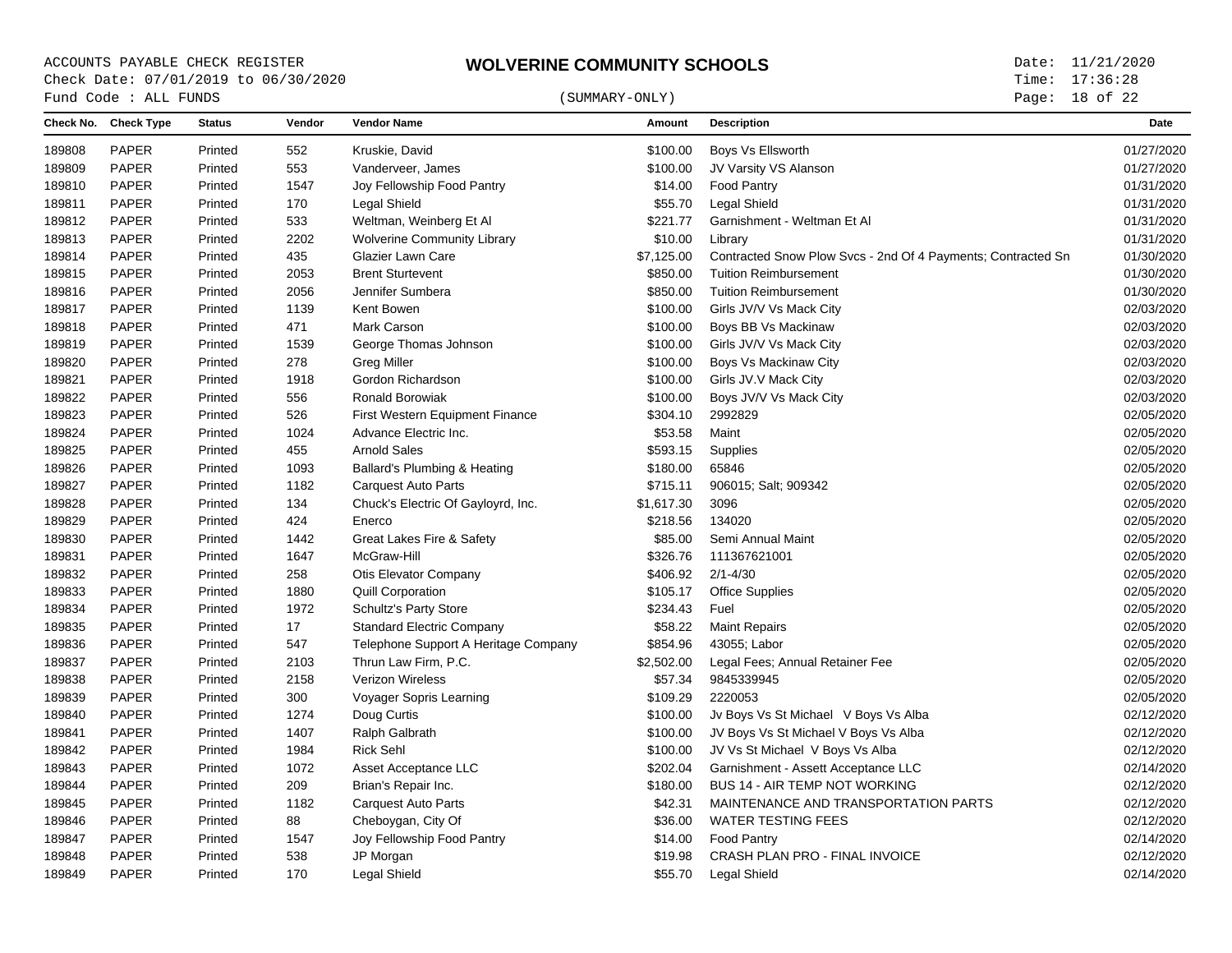# $\begin{array}{cccc}\n\text{Fund Code}: \text{ALL FUNDS}\n\end{array} \tag{SUMMARY-ONLY}$

Page: 19 of 22

| PAPER<br>NEOLA INC.<br>Printed<br>1757<br>\$1,225.00<br><b>BOARD POLICIES UPDATE SERVICES</b><br>189850<br><b>PAPER</b><br>1880<br>\$536.35<br>COPY PAPER; OFFICE SUPPLIES<br>189851<br>Printed<br><b>Quill Corporation</b><br><b>PAPER</b><br>\$342.00<br>189852<br>Printed<br>2103<br>Thrun Law Firm, P.C.<br>LEGAL SERVICES - JANUARY<br>189854<br><b>PAPER</b><br>Printed<br>533<br>Weltman, Weinberg Et Al<br>\$202.04<br>Garnishment - Weltman Et Al<br><b>PAPER</b><br>2202<br>\$10.00<br>189855<br>Printed<br><b>Wolverine Community Library</b><br>Library<br><b>PAPER</b><br>\$48.88<br><b>BUS 14 - MUFFLER GASKET</b><br>189856<br>Printed<br>2218<br>Zaremba Equipment<br>189857<br>PAPER<br>71<br><b>Dennis Hewitt</b><br>\$100.00<br>Printed<br>Varsity Boys Vs Vanderbilt<br>PAPER<br>1620<br>\$100.00<br>189858<br>Printed<br>Joseph Malec<br>Varsity Boys Vs Vanderbilt<br><b>PAPER</b><br>278<br>\$100.00<br>Varsity Boys Vs Vanderbilt<br>189859<br>Printed<br><b>Greg Miller</b><br><b>PAPER</b><br>25<br>Jon Hart<br>\$192.55<br>Water Testing On 2/4/20<br>189861<br>Printed<br><b>PAPER</b><br>559<br>\$105.00<br>BUS DRIVER DOT PHYSICAL<br>189862<br>Printed<br>Northern Michigan MedCenter-South<br>PAPER<br>\$20.29<br>189863<br>1880<br><b>Quill Corporation</b><br><b>Elementary Office Supplies</b><br>Printed<br>$\overline{7}$<br>189864<br><b>PAPER</b><br>Printed<br>ST Of MI-Bureau Of Construction Codes<br>\$130.00<br>Boiler - Inspection And Certificate<br>189877<br><b>PAPER</b><br>1072<br>Asset Acceptance LLC<br>\$202.04<br>Garnishment - Assett Acceptance LLC<br>Printed<br>189878<br><b>PAPER</b><br>556<br>Ronald Borowiak<br>\$100.00<br>ATHLETIC OFFICIAL - BBB 2/18/20<br>Printed<br>PAPER<br>189879<br>Printed<br>1228<br>Vern Collins<br>\$100.00<br>ATHLETIC OFFICIAL - BBB 2/18/20<br>PAPER<br>189880<br>Printed<br>1274<br>Doug Curtis<br>\$100.00<br>ATHLETIC OFFICIAL - GBB 2//17/20<br>PAPER<br>\$100.00<br>ATHLETIC OFFICIAL - GBB 2//17/20<br>189881<br>Printed<br>1407<br>Ralph Galbrath |            |
|---------------------------------------------------------------------------------------------------------------------------------------------------------------------------------------------------------------------------------------------------------------------------------------------------------------------------------------------------------------------------------------------------------------------------------------------------------------------------------------------------------------------------------------------------------------------------------------------------------------------------------------------------------------------------------------------------------------------------------------------------------------------------------------------------------------------------------------------------------------------------------------------------------------------------------------------------------------------------------------------------------------------------------------------------------------------------------------------------------------------------------------------------------------------------------------------------------------------------------------------------------------------------------------------------------------------------------------------------------------------------------------------------------------------------------------------------------------------------------------------------------------------------------------------------------------------------------------------------------------------------------------------------------------------------------------------------------------------------------------------------------------------------------------------------------------------------------------------------------------------------------------------------------------------------------------------------------------------------------------------------------------------------------------------------------|------------|
|                                                                                                                                                                                                                                                                                                                                                                                                                                                                                                                                                                                                                                                                                                                                                                                                                                                                                                                                                                                                                                                                                                                                                                                                                                                                                                                                                                                                                                                                                                                                                                                                                                                                                                                                                                                                                                                                                                                                                                                                                                                         | 02/12/2020 |
|                                                                                                                                                                                                                                                                                                                                                                                                                                                                                                                                                                                                                                                                                                                                                                                                                                                                                                                                                                                                                                                                                                                                                                                                                                                                                                                                                                                                                                                                                                                                                                                                                                                                                                                                                                                                                                                                                                                                                                                                                                                         | 02/12/2020 |
|                                                                                                                                                                                                                                                                                                                                                                                                                                                                                                                                                                                                                                                                                                                                                                                                                                                                                                                                                                                                                                                                                                                                                                                                                                                                                                                                                                                                                                                                                                                                                                                                                                                                                                                                                                                                                                                                                                                                                                                                                                                         | 02/12/2020 |
|                                                                                                                                                                                                                                                                                                                                                                                                                                                                                                                                                                                                                                                                                                                                                                                                                                                                                                                                                                                                                                                                                                                                                                                                                                                                                                                                                                                                                                                                                                                                                                                                                                                                                                                                                                                                                                                                                                                                                                                                                                                         | 02/14/2020 |
|                                                                                                                                                                                                                                                                                                                                                                                                                                                                                                                                                                                                                                                                                                                                                                                                                                                                                                                                                                                                                                                                                                                                                                                                                                                                                                                                                                                                                                                                                                                                                                                                                                                                                                                                                                                                                                                                                                                                                                                                                                                         | 02/14/2020 |
|                                                                                                                                                                                                                                                                                                                                                                                                                                                                                                                                                                                                                                                                                                                                                                                                                                                                                                                                                                                                                                                                                                                                                                                                                                                                                                                                                                                                                                                                                                                                                                                                                                                                                                                                                                                                                                                                                                                                                                                                                                                         | 02/12/2020 |
|                                                                                                                                                                                                                                                                                                                                                                                                                                                                                                                                                                                                                                                                                                                                                                                                                                                                                                                                                                                                                                                                                                                                                                                                                                                                                                                                                                                                                                                                                                                                                                                                                                                                                                                                                                                                                                                                                                                                                                                                                                                         | 02/14/2020 |
|                                                                                                                                                                                                                                                                                                                                                                                                                                                                                                                                                                                                                                                                                                                                                                                                                                                                                                                                                                                                                                                                                                                                                                                                                                                                                                                                                                                                                                                                                                                                                                                                                                                                                                                                                                                                                                                                                                                                                                                                                                                         | 02/14/2020 |
|                                                                                                                                                                                                                                                                                                                                                                                                                                                                                                                                                                                                                                                                                                                                                                                                                                                                                                                                                                                                                                                                                                                                                                                                                                                                                                                                                                                                                                                                                                                                                                                                                                                                                                                                                                                                                                                                                                                                                                                                                                                         | 02/14/2020 |
|                                                                                                                                                                                                                                                                                                                                                                                                                                                                                                                                                                                                                                                                                                                                                                                                                                                                                                                                                                                                                                                                                                                                                                                                                                                                                                                                                                                                                                                                                                                                                                                                                                                                                                                                                                                                                                                                                                                                                                                                                                                         | 02/19/2020 |
|                                                                                                                                                                                                                                                                                                                                                                                                                                                                                                                                                                                                                                                                                                                                                                                                                                                                                                                                                                                                                                                                                                                                                                                                                                                                                                                                                                                                                                                                                                                                                                                                                                                                                                                                                                                                                                                                                                                                                                                                                                                         | 02/19/2020 |
|                                                                                                                                                                                                                                                                                                                                                                                                                                                                                                                                                                                                                                                                                                                                                                                                                                                                                                                                                                                                                                                                                                                                                                                                                                                                                                                                                                                                                                                                                                                                                                                                                                                                                                                                                                                                                                                                                                                                                                                                                                                         | 02/19/2020 |
|                                                                                                                                                                                                                                                                                                                                                                                                                                                                                                                                                                                                                                                                                                                                                                                                                                                                                                                                                                                                                                                                                                                                                                                                                                                                                                                                                                                                                                                                                                                                                                                                                                                                                                                                                                                                                                                                                                                                                                                                                                                         | 02/19/2020 |
|                                                                                                                                                                                                                                                                                                                                                                                                                                                                                                                                                                                                                                                                                                                                                                                                                                                                                                                                                                                                                                                                                                                                                                                                                                                                                                                                                                                                                                                                                                                                                                                                                                                                                                                                                                                                                                                                                                                                                                                                                                                         | 02/28/2020 |
|                                                                                                                                                                                                                                                                                                                                                                                                                                                                                                                                                                                                                                                                                                                                                                                                                                                                                                                                                                                                                                                                                                                                                                                                                                                                                                                                                                                                                                                                                                                                                                                                                                                                                                                                                                                                                                                                                                                                                                                                                                                         | 02/26/2020 |
|                                                                                                                                                                                                                                                                                                                                                                                                                                                                                                                                                                                                                                                                                                                                                                                                                                                                                                                                                                                                                                                                                                                                                                                                                                                                                                                                                                                                                                                                                                                                                                                                                                                                                                                                                                                                                                                                                                                                                                                                                                                         | 02/26/2020 |
|                                                                                                                                                                                                                                                                                                                                                                                                                                                                                                                                                                                                                                                                                                                                                                                                                                                                                                                                                                                                                                                                                                                                                                                                                                                                                                                                                                                                                                                                                                                                                                                                                                                                                                                                                                                                                                                                                                                                                                                                                                                         | 02/26/2020 |
|                                                                                                                                                                                                                                                                                                                                                                                                                                                                                                                                                                                                                                                                                                                                                                                                                                                                                                                                                                                                                                                                                                                                                                                                                                                                                                                                                                                                                                                                                                                                                                                                                                                                                                                                                                                                                                                                                                                                                                                                                                                         | 02/26/2020 |
| PAPER<br>189882<br>Printed<br>1547<br>Joy Fellowship Food Pantry<br>\$14.00<br><b>Food Pantry</b>                                                                                                                                                                                                                                                                                                                                                                                                                                                                                                                                                                                                                                                                                                                                                                                                                                                                                                                                                                                                                                                                                                                                                                                                                                                                                                                                                                                                                                                                                                                                                                                                                                                                                                                                                                                                                                                                                                                                                       | 02/28/2020 |
| 551<br>\$100.00<br>ATHLETIC OFFICIAL - BBB 2//18/20<br>189883<br><b>PAPER</b><br>Printed<br>Andrew Kroll                                                                                                                                                                                                                                                                                                                                                                                                                                                                                                                                                                                                                                                                                                                                                                                                                                                                                                                                                                                                                                                                                                                                                                                                                                                                                                                                                                                                                                                                                                                                                                                                                                                                                                                                                                                                                                                                                                                                                | 02/26/2020 |
| PAPER<br>\$55.70<br>189884<br>Printed<br>170<br>Legal Shield<br>Legal Shield                                                                                                                                                                                                                                                                                                                                                                                                                                                                                                                                                                                                                                                                                                                                                                                                                                                                                                                                                                                                                                                                                                                                                                                                                                                                                                                                                                                                                                                                                                                                                                                                                                                                                                                                                                                                                                                                                                                                                                            | 02/28/2020 |
| <b>PAPER</b><br>189885<br>1984<br><b>Rick Sehl</b><br>\$100.00<br>ATHLETIC OFFICIAL - GBB 2//17/20<br>Printed                                                                                                                                                                                                                                                                                                                                                                                                                                                                                                                                                                                                                                                                                                                                                                                                                                                                                                                                                                                                                                                                                                                                                                                                                                                                                                                                                                                                                                                                                                                                                                                                                                                                                                                                                                                                                                                                                                                                           | 02/26/2020 |
| <b>PAPER</b><br><b>Wolverine Community Library</b><br>\$10.00<br>189887<br>Printed<br>2202<br>Library                                                                                                                                                                                                                                                                                                                                                                                                                                                                                                                                                                                                                                                                                                                                                                                                                                                                                                                                                                                                                                                                                                                                                                                                                                                                                                                                                                                                                                                                                                                                                                                                                                                                                                                                                                                                                                                                                                                                                   | 02/28/2020 |
| <b>PAPER</b><br>189888<br>Printed<br>1024<br>Advance Electric Inc.<br>\$40.96<br><b>MAINTENANCE PARTS</b>                                                                                                                                                                                                                                                                                                                                                                                                                                                                                                                                                                                                                                                                                                                                                                                                                                                                                                                                                                                                                                                                                                                                                                                                                                                                                                                                                                                                                                                                                                                                                                                                                                                                                                                                                                                                                                                                                                                                               | 02/27/2020 |
| <b>PAPER</b><br>502<br>\$850.00<br>189889<br>Printed<br>Stephanie Barski<br><b>Tuition Reimbursement Per Contract</b>                                                                                                                                                                                                                                                                                                                                                                                                                                                                                                                                                                                                                                                                                                                                                                                                                                                                                                                                                                                                                                                                                                                                                                                                                                                                                                                                                                                                                                                                                                                                                                                                                                                                                                                                                                                                                                                                                                                                   | 02/27/2020 |
| PAPER<br>561<br>\$135.00<br><b>BUS DRIVER - DRUG TESTING FEES</b><br>189890<br>Printed<br>Manistee ISD                                                                                                                                                                                                                                                                                                                                                                                                                                                                                                                                                                                                                                                                                                                                                                                                                                                                                                                                                                                                                                                                                                                                                                                                                                                                                                                                                                                                                                                                                                                                                                                                                                                                                                                                                                                                                                                                                                                                                  | 02/27/2020 |
| 189891<br><b>PAPER</b><br>2122<br>\$12.00<br>Name Plate<br>Printed<br><b>Trophy Case</b>                                                                                                                                                                                                                                                                                                                                                                                                                                                                                                                                                                                                                                                                                                                                                                                                                                                                                                                                                                                                                                                                                                                                                                                                                                                                                                                                                                                                                                                                                                                                                                                                                                                                                                                                                                                                                                                                                                                                                                | 02/27/2020 |
| <b>PAPER</b><br>2199<br><b>Wolverine Activity Fund</b><br>\$163.27<br>Reimburse Art Activity Fund For Art Instructional Supplies<br>189892<br>Printed                                                                                                                                                                                                                                                                                                                                                                                                                                                                                                                                                                                                                                                                                                                                                                                                                                                                                                                                                                                                                                                                                                                                                                                                                                                                                                                                                                                                                                                                                                                                                                                                                                                                                                                                                                                                                                                                                                   | 02/27/2020 |
| <b>PAPER</b><br>562<br>\$58.25<br>189894<br>Printed<br>Kylea Shankleton<br>Reimbursement - Fingerprinting Fees                                                                                                                                                                                                                                                                                                                                                                                                                                                                                                                                                                                                                                                                                                                                                                                                                                                                                                                                                                                                                                                                                                                                                                                                                                                                                                                                                                                                                                                                                                                                                                                                                                                                                                                                                                                                                                                                                                                                          | 02/27/2020 |
| PAPER<br>189895<br>1536<br>Dave Johnson<br>\$100.00<br>ATHLETIC OFFICIAL - GBB 2/26/20<br>Printed                                                                                                                                                                                                                                                                                                                                                                                                                                                                                                                                                                                                                                                                                                                                                                                                                                                                                                                                                                                                                                                                                                                                                                                                                                                                                                                                                                                                                                                                                                                                                                                                                                                                                                                                                                                                                                                                                                                                                       | 02/27/2020 |
| PAPER<br>1538<br>189896<br>\$100.00<br>ATHLETIC OFFICIAL - GBB 2/26/20<br>Printed<br>Steve Johnson                                                                                                                                                                                                                                                                                                                                                                                                                                                                                                                                                                                                                                                                                                                                                                                                                                                                                                                                                                                                                                                                                                                                                                                                                                                                                                                                                                                                                                                                                                                                                                                                                                                                                                                                                                                                                                                                                                                                                      | 02/27/2020 |
| PAPER<br>189897<br>Printed<br>1539<br>\$100.00<br>ATHLETIC OFFICIAL - GBB 2/26/20<br>George Thomas Johnson                                                                                                                                                                                                                                                                                                                                                                                                                                                                                                                                                                                                                                                                                                                                                                                                                                                                                                                                                                                                                                                                                                                                                                                                                                                                                                                                                                                                                                                                                                                                                                                                                                                                                                                                                                                                                                                                                                                                              | 02/27/2020 |
| 189898<br><b>PAPER</b><br>Printed<br>1005<br>24/7 Sewer & Drain Cleaning<br>\$455.00<br>MAINTENANCE - REPAIR OF CLOGGED DRAINS                                                                                                                                                                                                                                                                                                                                                                                                                                                                                                                                                                                                                                                                                                                                                                                                                                                                                                                                                                                                                                                                                                                                                                                                                                                                                                                                                                                                                                                                                                                                                                                                                                                                                                                                                                                                                                                                                                                          | 03/04/2020 |
| <b>PAPER</b><br>526<br>First Western Equipment Finance<br>\$304.10<br>189899<br>Printed<br>MONTHLY LEASE PAYMENT - SCRUBBER                                                                                                                                                                                                                                                                                                                                                                                                                                                                                                                                                                                                                                                                                                                                                                                                                                                                                                                                                                                                                                                                                                                                                                                                                                                                                                                                                                                                                                                                                                                                                                                                                                                                                                                                                                                                                                                                                                                             | 03/04/2020 |
| PAPER<br>1122<br>\$82.52<br>MHSH ART SUPPLIES<br><b>Blick Art material</b><br>189900<br>Printed                                                                                                                                                                                                                                                                                                                                                                                                                                                                                                                                                                                                                                                                                                                                                                                                                                                                                                                                                                                                                                                                                                                                                                                                                                                                                                                                                                                                                                                                                                                                                                                                                                                                                                                                                                                                                                                                                                                                                         | 03/04/2020 |
| <b>PAPER</b><br>189901<br>Printed<br>1496<br><b>Holland Bus Company</b><br>\$219.09<br>BUS PARTS - PIPE, EXH RR AXLE CLER, SPRING                                                                                                                                                                                                                                                                                                                                                                                                                                                                                                                                                                                                                                                                                                                                                                                                                                                                                                                                                                                                                                                                                                                                                                                                                                                                                                                                                                                                                                                                                                                                                                                                                                                                                                                                                                                                                                                                                                                       | 03/04/2020 |
| PAPER<br>189902<br>Printed<br>1546<br>\$197.21<br><b>GRADUATION SUPPLIES-DIPLOMAS, CORDS</b><br>Jostens                                                                                                                                                                                                                                                                                                                                                                                                                                                                                                                                                                                                                                                                                                                                                                                                                                                                                                                                                                                                                                                                                                                                                                                                                                                                                                                                                                                                                                                                                                                                                                                                                                                                                                                                                                                                                                                                                                                                                 | 03/04/2020 |
| PAPER<br>352<br>Mr. T's Glass<br>189903<br>Printed<br>\$20.72<br><b>MAINTENANCE - KEYS</b>                                                                                                                                                                                                                                                                                                                                                                                                                                                                                                                                                                                                                                                                                                                                                                                                                                                                                                                                                                                                                                                                                                                                                                                                                                                                                                                                                                                                                                                                                                                                                                                                                                                                                                                                                                                                                                                                                                                                                              | 03/04/2020 |
| PAPER<br><b>NCMC</b><br>189904<br>Printed<br>1747<br>\$19,355.25<br>DUAL ENROLLMENT TUITION - WINTER FAB LAB; DUAL ENROLL                                                                                                                                                                                                                                                                                                                                                                                                                                                                                                                                                                                                                                                                                                                                                                                                                                                                                                                                                                                                                                                                                                                                                                                                                                                                                                                                                                                                                                                                                                                                                                                                                                                                                                                                                                                                                                                                                                                               | 03/04/2020 |
| PSAT 8/9<br>\$336.60<br><b>PSAT TESTING FEES</b><br>189905<br><b>PAPER</b><br>Printed<br>295                                                                                                                                                                                                                                                                                                                                                                                                                                                                                                                                                                                                                                                                                                                                                                                                                                                                                                                                                                                                                                                                                                                                                                                                                                                                                                                                                                                                                                                                                                                                                                                                                                                                                                                                                                                                                                                                                                                                                            | 03/04/2020 |
| <b>PAPER</b><br>534<br>WATER SAMPLES 2/5/20<br>189906<br>Printed<br>State Of Michigan Egle Cashiers Office<br>\$36.00                                                                                                                                                                                                                                                                                                                                                                                                                                                                                                                                                                                                                                                                                                                                                                                                                                                                                                                                                                                                                                                                                                                                                                                                                                                                                                                                                                                                                                                                                                                                                                                                                                                                                                                                                                                                                                                                                                                                   | 03/04/2020 |
| <b>PAPER</b><br>2103<br>\$663.00<br>LEGAL SERVICES - FEBRUARY<br>189907<br>Printed<br>Thrun Law Firm, P.C.                                                                                                                                                                                                                                                                                                                                                                                                                                                                                                                                                                                                                                                                                                                                                                                                                                                                                                                                                                                                                                                                                                                                                                                                                                                                                                                                                                                                                                                                                                                                                                                                                                                                                                                                                                                                                                                                                                                                              |            |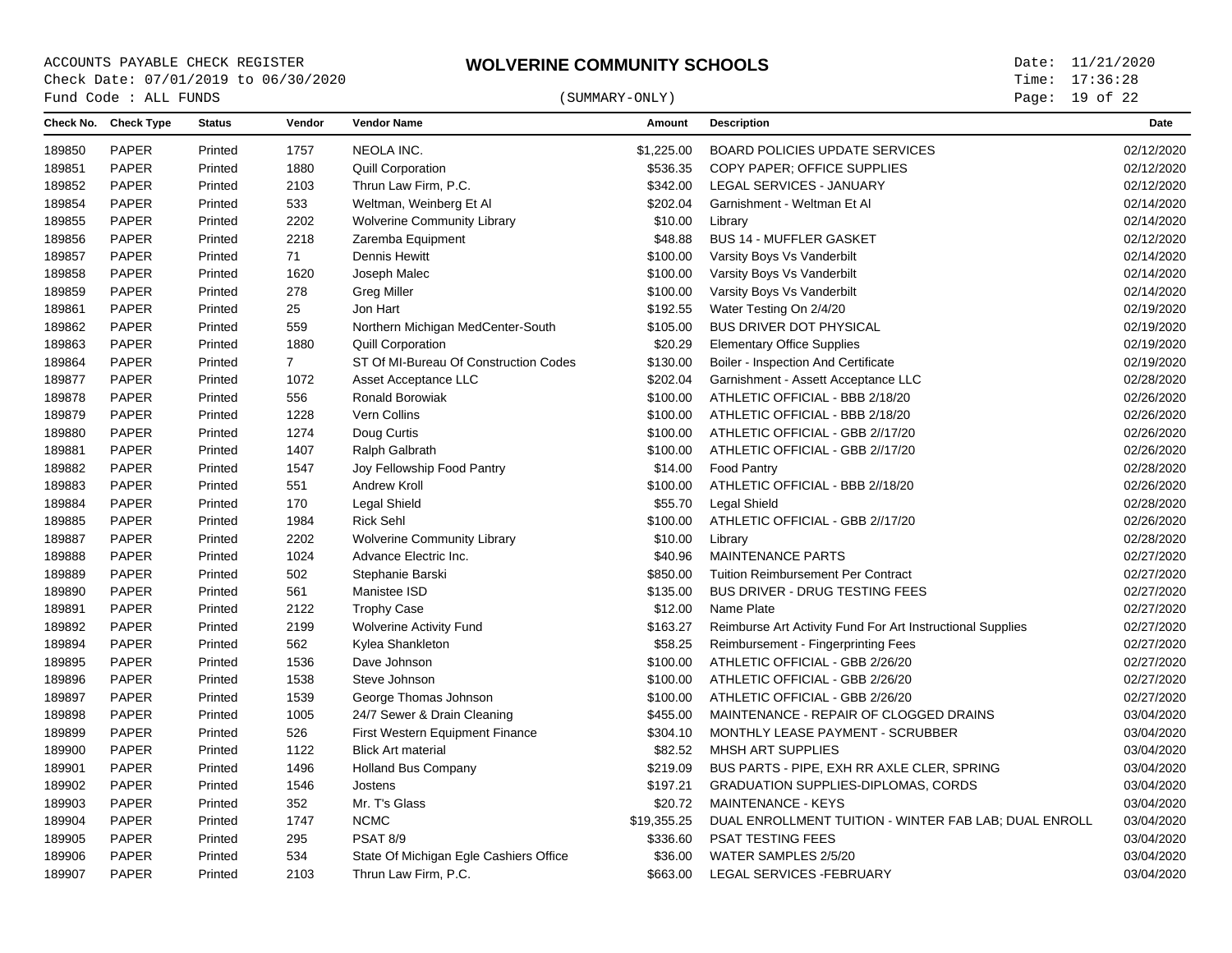Page: 20 of 22

| Check No. Check Type<br><b>Status</b><br>Vendor<br><b>Vendor Name</b><br>Amount<br><b>Description</b><br>Date<br>GEN FUND TRANSFER TO FOOD SERVICES<br><b>PAPER</b><br>Printed<br>2206<br>Wolverine Food Service Fund<br>\$15,000.00<br>PAPER<br>1072<br>Printed<br>Asset Acceptance LLC<br>\$152.05<br>Garnishment - Assett Acceptance LLC<br>PAPER<br>1547<br>\$14.00<br>Printed<br>Joy Fellowship Food Pantry<br><b>Food Pantry</b><br><b>PAPER</b><br>Printed<br>170<br>Legal Shield<br>\$55.70<br>Legal Shield<br>2202<br><b>PAPER</b><br><b>Wolverine Community Library</b><br>\$10.00<br>Printed<br>Library<br>PAPER<br>1182<br>\$145.19<br>PARTS - BUS GARAGE<br>Printed<br><b>Carquest Auto Parts</b><br><b>PAPER</b><br>Printed<br>544<br>Hill-Scheffler, Emily<br>\$104.99<br>REIMBURSE FOR DUAL ENROLLMENT BOOK<br><b>PAPER</b><br>1572<br>\$498.67<br><b>CUSTODIAL SUPPLIES</b><br>Printed<br><b>KSS Enterprises - Petoskey</b><br>PAPER<br>1845<br>\$307.32<br>POSTAGE METER RENTALI 12/31/29-3/29/20; POSTAGE METER R<br>Printed<br><b>Pitney Bowes</b><br><b>PAPER</b><br>Printed<br>1987<br><b>SET-SEG Insurance</b><br>\$500.00<br><b>WORKERS COMP PREMIUM - 4th Quarter</b><br><b>PAPER</b><br>547<br>Telephone Support A Heritage Company<br>\$133.00<br>2/21/20 SERVICES WITH NETWORK<br>Printed<br>PAPER<br>Printed<br>2158<br><b>Verizon Wireless</b><br>\$114.57<br>MONTHLY CELLULAR<br>PAPER<br>Printed<br>521<br>Genesee Intermediate School Distsrict<br>\$1,666.00<br>MI LEADERSHIP INSTITUTE - 1ST INSTALLMENT<br>PAPER<br>494<br>Village Of Wolverine<br>\$100.00<br>ROOM RENTAL FOR SAT & ACT<br>Printed<br>PAPER<br>Printed<br>1072<br>Asset Acceptance LLC<br>\$202.05<br>Garnishment - Assett Acceptance LLC<br>PAPER<br>Printed<br>1547<br>\$14.00<br><b>Food Pantry</b><br>Joy Fellowship Food Pantry<br><b>PAPER</b><br>\$55.70<br><b>Legal Shield</b><br>Printed<br>170<br>Legal Shield<br>PAPER<br>Printed<br>2202<br><b>Wolverine Community Library</b><br>\$10.00<br>Library<br><b>PAPER</b><br>Printed<br>455<br><b>Arnold Sales</b><br>\$800.04<br><b>Custodial Supplies</b><br><b>PAPER</b><br>209<br>Brian's Repair Inc.<br>\$430.00<br><b>BUS 9 - REPLACE RUSTED EXHAUST SYSTEM</b><br>Printed<br>PAPER<br>1182<br>\$30.00<br>09 Bus Part<br>Printed<br><b>Carquest Auto Parts</b><br><b>PAPER</b><br>1202<br>\$9,462.88<br>VOC ED TUITION - 2ND SEMESTER 7 STUDENTS<br>Printed<br>Cheboygan Area Schools<br><b>PAPER</b><br>1546<br><b>GRADUATION SUPPLIES - GOWNS</b><br>Printed<br>Jostens<br>\$154.00<br><b>PAPER</b><br>1880<br>\$120.58<br><b>PRINTER CARTRIDGES</b><br><b>Quill Corporation</b><br>Printed<br>PAPER<br>Printed<br>1961<br>Scholastic Inc<br>\$58.84<br><b>Elementary Early Lit Materials</b><br><b>PAPER</b><br>1981<br>\$27.38<br>LEGAL - ADAIR ET AL<br>Printed<br>Secrest, Wardle, Lynch,<br>PAPER<br>\$130.00<br>NET PAY - 3/27/20<br>562<br>Kylea Shankleton<br>Printed<br><b>PAPER</b><br>Printed<br>1665<br><b>MESSA</b><br>\$17,084.20<br><b>HEALTH PREMIUMS - FEBRUARY</b><br>PAPER<br><b>MESSA</b><br>Printed<br>1665<br>\$4,607.77<br>MESSA EMPLOYEE PREMIUM AND OPTION WITHHOLDINGS<br>PAPER<br>\$133.00<br>547<br>Telephone Support A Heritage Company<br>TELEPHONE SUPPORT - ADD BUS GARAGE; CHANGE AUTO ATT<br>Printed<br>PAPER<br>Printed<br>527<br>Sackrider, Bryon<br>\$330.00<br>NET Pay 3-27-20<br>PAPER<br>1112<br>Printed<br>Beyers, David<br>\$1,000.00<br>GOOGLE CLASSROOM TRAINING<br><b>PAPER</b><br><b>Arnold Sales</b><br>\$68.92<br>CUSTODIAL SUPPLIES - SANITIZER, WHIPS, T-BAR<br>455<br>Printed<br>PAPER<br>435<br>Glazier Lawn Care<br>\$4,012.50<br>Final Payment Of Contract; February Sand (2) & Between Schoo<br>Printed<br>PAPER<br>REPLENISH POSTAGE ACCOUNT<br>Printed<br>479<br><b>Reserve Account</b><br>\$1,000.00<br><b>PAPER</b><br>1547<br>Joy Fellowship Food Pantry<br>\$14.00<br><b>Food Pantry</b><br>Printed<br>PAPER<br>2202<br><b>Wolverine Community Library</b><br>\$10.00<br>Printed<br>Library<br>PAPER<br>170<br>Legal Shield<br>\$55.70<br><b>Legal Shield</b><br>Printed<br><b>PAPER</b><br>MONTHLY LEASE PAYMENT - SCRUBBERS<br>526<br>First Western Equipment Finance<br>\$304.10<br>Printed<br>PAPER<br>411<br>\$239.60<br>CHECK RE-ORDER - GENERAL FUND<br>Printed<br>Nelco<br>370<br>PAPER<br>Bank Of New York Mellon<br>2005 REFUNDED BOND PAYMENT - PRINCIPAL & INTEREST<br>Printed<br>\$88,655.00<br><b>PAPER</b><br>2158<br><b>Verizon Wireless</b><br>\$57.07<br><b>MONTHLY CELLULAR</b><br>Printed |        | Fund Code : ALL FUNDS |  | (SUMMARY-ONLY) | Page: 20 of 22 |            |
|------------------------------------------------------------------------------------------------------------------------------------------------------------------------------------------------------------------------------------------------------------------------------------------------------------------------------------------------------------------------------------------------------------------------------------------------------------------------------------------------------------------------------------------------------------------------------------------------------------------------------------------------------------------------------------------------------------------------------------------------------------------------------------------------------------------------------------------------------------------------------------------------------------------------------------------------------------------------------------------------------------------------------------------------------------------------------------------------------------------------------------------------------------------------------------------------------------------------------------------------------------------------------------------------------------------------------------------------------------------------------------------------------------------------------------------------------------------------------------------------------------------------------------------------------------------------------------------------------------------------------------------------------------------------------------------------------------------------------------------------------------------------------------------------------------------------------------------------------------------------------------------------------------------------------------------------------------------------------------------------------------------------------------------------------------------------------------------------------------------------------------------------------------------------------------------------------------------------------------------------------------------------------------------------------------------------------------------------------------------------------------------------------------------------------------------------------------------------------------------------------------------------------------------------------------------------------------------------------------------------------------------------------------------------------------------------------------------------------------------------------------------------------------------------------------------------------------------------------------------------------------------------------------------------------------------------------------------------------------------------------------------------------------------------------------------------------------------------------------------------------------------------------------------------------------------------------------------------------------------------------------------------------------------------------------------------------------------------------------------------------------------------------------------------------------------------------------------------------------------------------------------------------------------------------------------------------------------------------------------------------------------------------------------------------------------------------------------------------------------------------------------------------------------------------------------------------------------------------------------------------------------------------------------------------------------------------------------------------------------------------------------------------------------------------------------------------------------------------------------------------------------------------------------------------------------------------------------------------------------------------------------------------------------------------------------------------------------------------------------------------------------------------------------------------------------------------------------------------------------------------------------------------------------------|--------|-----------------------|--|----------------|----------------|------------|
|                                                                                                                                                                                                                                                                                                                                                                                                                                                                                                                                                                                                                                                                                                                                                                                                                                                                                                                                                                                                                                                                                                                                                                                                                                                                                                                                                                                                                                                                                                                                                                                                                                                                                                                                                                                                                                                                                                                                                                                                                                                                                                                                                                                                                                                                                                                                                                                                                                                                                                                                                                                                                                                                                                                                                                                                                                                                                                                                                                                                                                                                                                                                                                                                                                                                                                                                                                                                                                                                                                                                                                                                                                                                                                                                                                                                                                                                                                                                                                                                                                                                                                                                                                                                                                                                                                                                                                                                                                                                                                                                                |        |                       |  |                |                |            |
|                                                                                                                                                                                                                                                                                                                                                                                                                                                                                                                                                                                                                                                                                                                                                                                                                                                                                                                                                                                                                                                                                                                                                                                                                                                                                                                                                                                                                                                                                                                                                                                                                                                                                                                                                                                                                                                                                                                                                                                                                                                                                                                                                                                                                                                                                                                                                                                                                                                                                                                                                                                                                                                                                                                                                                                                                                                                                                                                                                                                                                                                                                                                                                                                                                                                                                                                                                                                                                                                                                                                                                                                                                                                                                                                                                                                                                                                                                                                                                                                                                                                                                                                                                                                                                                                                                                                                                                                                                                                                                                                                | 189908 |                       |  |                |                | 03/06/2020 |
|                                                                                                                                                                                                                                                                                                                                                                                                                                                                                                                                                                                                                                                                                                                                                                                                                                                                                                                                                                                                                                                                                                                                                                                                                                                                                                                                                                                                                                                                                                                                                                                                                                                                                                                                                                                                                                                                                                                                                                                                                                                                                                                                                                                                                                                                                                                                                                                                                                                                                                                                                                                                                                                                                                                                                                                                                                                                                                                                                                                                                                                                                                                                                                                                                                                                                                                                                                                                                                                                                                                                                                                                                                                                                                                                                                                                                                                                                                                                                                                                                                                                                                                                                                                                                                                                                                                                                                                                                                                                                                                                                | 189909 |                       |  |                |                | 03/13/2020 |
|                                                                                                                                                                                                                                                                                                                                                                                                                                                                                                                                                                                                                                                                                                                                                                                                                                                                                                                                                                                                                                                                                                                                                                                                                                                                                                                                                                                                                                                                                                                                                                                                                                                                                                                                                                                                                                                                                                                                                                                                                                                                                                                                                                                                                                                                                                                                                                                                                                                                                                                                                                                                                                                                                                                                                                                                                                                                                                                                                                                                                                                                                                                                                                                                                                                                                                                                                                                                                                                                                                                                                                                                                                                                                                                                                                                                                                                                                                                                                                                                                                                                                                                                                                                                                                                                                                                                                                                                                                                                                                                                                | 189910 |                       |  |                |                | 03/13/2020 |
|                                                                                                                                                                                                                                                                                                                                                                                                                                                                                                                                                                                                                                                                                                                                                                                                                                                                                                                                                                                                                                                                                                                                                                                                                                                                                                                                                                                                                                                                                                                                                                                                                                                                                                                                                                                                                                                                                                                                                                                                                                                                                                                                                                                                                                                                                                                                                                                                                                                                                                                                                                                                                                                                                                                                                                                                                                                                                                                                                                                                                                                                                                                                                                                                                                                                                                                                                                                                                                                                                                                                                                                                                                                                                                                                                                                                                                                                                                                                                                                                                                                                                                                                                                                                                                                                                                                                                                                                                                                                                                                                                | 189911 |                       |  |                |                | 03/13/2020 |
|                                                                                                                                                                                                                                                                                                                                                                                                                                                                                                                                                                                                                                                                                                                                                                                                                                                                                                                                                                                                                                                                                                                                                                                                                                                                                                                                                                                                                                                                                                                                                                                                                                                                                                                                                                                                                                                                                                                                                                                                                                                                                                                                                                                                                                                                                                                                                                                                                                                                                                                                                                                                                                                                                                                                                                                                                                                                                                                                                                                                                                                                                                                                                                                                                                                                                                                                                                                                                                                                                                                                                                                                                                                                                                                                                                                                                                                                                                                                                                                                                                                                                                                                                                                                                                                                                                                                                                                                                                                                                                                                                | 189912 |                       |  |                |                | 03/13/2020 |
|                                                                                                                                                                                                                                                                                                                                                                                                                                                                                                                                                                                                                                                                                                                                                                                                                                                                                                                                                                                                                                                                                                                                                                                                                                                                                                                                                                                                                                                                                                                                                                                                                                                                                                                                                                                                                                                                                                                                                                                                                                                                                                                                                                                                                                                                                                                                                                                                                                                                                                                                                                                                                                                                                                                                                                                                                                                                                                                                                                                                                                                                                                                                                                                                                                                                                                                                                                                                                                                                                                                                                                                                                                                                                                                                                                                                                                                                                                                                                                                                                                                                                                                                                                                                                                                                                                                                                                                                                                                                                                                                                | 189915 |                       |  |                |                | 03/11/2020 |
|                                                                                                                                                                                                                                                                                                                                                                                                                                                                                                                                                                                                                                                                                                                                                                                                                                                                                                                                                                                                                                                                                                                                                                                                                                                                                                                                                                                                                                                                                                                                                                                                                                                                                                                                                                                                                                                                                                                                                                                                                                                                                                                                                                                                                                                                                                                                                                                                                                                                                                                                                                                                                                                                                                                                                                                                                                                                                                                                                                                                                                                                                                                                                                                                                                                                                                                                                                                                                                                                                                                                                                                                                                                                                                                                                                                                                                                                                                                                                                                                                                                                                                                                                                                                                                                                                                                                                                                                                                                                                                                                                | 189916 |                       |  |                |                | 03/11/2020 |
|                                                                                                                                                                                                                                                                                                                                                                                                                                                                                                                                                                                                                                                                                                                                                                                                                                                                                                                                                                                                                                                                                                                                                                                                                                                                                                                                                                                                                                                                                                                                                                                                                                                                                                                                                                                                                                                                                                                                                                                                                                                                                                                                                                                                                                                                                                                                                                                                                                                                                                                                                                                                                                                                                                                                                                                                                                                                                                                                                                                                                                                                                                                                                                                                                                                                                                                                                                                                                                                                                                                                                                                                                                                                                                                                                                                                                                                                                                                                                                                                                                                                                                                                                                                                                                                                                                                                                                                                                                                                                                                                                | 189917 |                       |  |                |                | 03/11/2020 |
|                                                                                                                                                                                                                                                                                                                                                                                                                                                                                                                                                                                                                                                                                                                                                                                                                                                                                                                                                                                                                                                                                                                                                                                                                                                                                                                                                                                                                                                                                                                                                                                                                                                                                                                                                                                                                                                                                                                                                                                                                                                                                                                                                                                                                                                                                                                                                                                                                                                                                                                                                                                                                                                                                                                                                                                                                                                                                                                                                                                                                                                                                                                                                                                                                                                                                                                                                                                                                                                                                                                                                                                                                                                                                                                                                                                                                                                                                                                                                                                                                                                                                                                                                                                                                                                                                                                                                                                                                                                                                                                                                | 189918 |                       |  |                |                | 03/11/2020 |
|                                                                                                                                                                                                                                                                                                                                                                                                                                                                                                                                                                                                                                                                                                                                                                                                                                                                                                                                                                                                                                                                                                                                                                                                                                                                                                                                                                                                                                                                                                                                                                                                                                                                                                                                                                                                                                                                                                                                                                                                                                                                                                                                                                                                                                                                                                                                                                                                                                                                                                                                                                                                                                                                                                                                                                                                                                                                                                                                                                                                                                                                                                                                                                                                                                                                                                                                                                                                                                                                                                                                                                                                                                                                                                                                                                                                                                                                                                                                                                                                                                                                                                                                                                                                                                                                                                                                                                                                                                                                                                                                                | 189919 |                       |  |                |                | 03/11/2020 |
|                                                                                                                                                                                                                                                                                                                                                                                                                                                                                                                                                                                                                                                                                                                                                                                                                                                                                                                                                                                                                                                                                                                                                                                                                                                                                                                                                                                                                                                                                                                                                                                                                                                                                                                                                                                                                                                                                                                                                                                                                                                                                                                                                                                                                                                                                                                                                                                                                                                                                                                                                                                                                                                                                                                                                                                                                                                                                                                                                                                                                                                                                                                                                                                                                                                                                                                                                                                                                                                                                                                                                                                                                                                                                                                                                                                                                                                                                                                                                                                                                                                                                                                                                                                                                                                                                                                                                                                                                                                                                                                                                | 189920 |                       |  |                |                | 03/11/2020 |
|                                                                                                                                                                                                                                                                                                                                                                                                                                                                                                                                                                                                                                                                                                                                                                                                                                                                                                                                                                                                                                                                                                                                                                                                                                                                                                                                                                                                                                                                                                                                                                                                                                                                                                                                                                                                                                                                                                                                                                                                                                                                                                                                                                                                                                                                                                                                                                                                                                                                                                                                                                                                                                                                                                                                                                                                                                                                                                                                                                                                                                                                                                                                                                                                                                                                                                                                                                                                                                                                                                                                                                                                                                                                                                                                                                                                                                                                                                                                                                                                                                                                                                                                                                                                                                                                                                                                                                                                                                                                                                                                                | 189921 |                       |  |                |                | 03/11/2020 |
|                                                                                                                                                                                                                                                                                                                                                                                                                                                                                                                                                                                                                                                                                                                                                                                                                                                                                                                                                                                                                                                                                                                                                                                                                                                                                                                                                                                                                                                                                                                                                                                                                                                                                                                                                                                                                                                                                                                                                                                                                                                                                                                                                                                                                                                                                                                                                                                                                                                                                                                                                                                                                                                                                                                                                                                                                                                                                                                                                                                                                                                                                                                                                                                                                                                                                                                                                                                                                                                                                                                                                                                                                                                                                                                                                                                                                                                                                                                                                                                                                                                                                                                                                                                                                                                                                                                                                                                                                                                                                                                                                | 189922 |                       |  |                |                | 03/11/2020 |
|                                                                                                                                                                                                                                                                                                                                                                                                                                                                                                                                                                                                                                                                                                                                                                                                                                                                                                                                                                                                                                                                                                                                                                                                                                                                                                                                                                                                                                                                                                                                                                                                                                                                                                                                                                                                                                                                                                                                                                                                                                                                                                                                                                                                                                                                                                                                                                                                                                                                                                                                                                                                                                                                                                                                                                                                                                                                                                                                                                                                                                                                                                                                                                                                                                                                                                                                                                                                                                                                                                                                                                                                                                                                                                                                                                                                                                                                                                                                                                                                                                                                                                                                                                                                                                                                                                                                                                                                                                                                                                                                                | 189924 |                       |  |                |                | 03/11/2020 |
|                                                                                                                                                                                                                                                                                                                                                                                                                                                                                                                                                                                                                                                                                                                                                                                                                                                                                                                                                                                                                                                                                                                                                                                                                                                                                                                                                                                                                                                                                                                                                                                                                                                                                                                                                                                                                                                                                                                                                                                                                                                                                                                                                                                                                                                                                                                                                                                                                                                                                                                                                                                                                                                                                                                                                                                                                                                                                                                                                                                                                                                                                                                                                                                                                                                                                                                                                                                                                                                                                                                                                                                                                                                                                                                                                                                                                                                                                                                                                                                                                                                                                                                                                                                                                                                                                                                                                                                                                                                                                                                                                | 189925 |                       |  |                |                | 03/27/2020 |
|                                                                                                                                                                                                                                                                                                                                                                                                                                                                                                                                                                                                                                                                                                                                                                                                                                                                                                                                                                                                                                                                                                                                                                                                                                                                                                                                                                                                                                                                                                                                                                                                                                                                                                                                                                                                                                                                                                                                                                                                                                                                                                                                                                                                                                                                                                                                                                                                                                                                                                                                                                                                                                                                                                                                                                                                                                                                                                                                                                                                                                                                                                                                                                                                                                                                                                                                                                                                                                                                                                                                                                                                                                                                                                                                                                                                                                                                                                                                                                                                                                                                                                                                                                                                                                                                                                                                                                                                                                                                                                                                                | 189926 |                       |  |                |                | 03/27/2020 |
|                                                                                                                                                                                                                                                                                                                                                                                                                                                                                                                                                                                                                                                                                                                                                                                                                                                                                                                                                                                                                                                                                                                                                                                                                                                                                                                                                                                                                                                                                                                                                                                                                                                                                                                                                                                                                                                                                                                                                                                                                                                                                                                                                                                                                                                                                                                                                                                                                                                                                                                                                                                                                                                                                                                                                                                                                                                                                                                                                                                                                                                                                                                                                                                                                                                                                                                                                                                                                                                                                                                                                                                                                                                                                                                                                                                                                                                                                                                                                                                                                                                                                                                                                                                                                                                                                                                                                                                                                                                                                                                                                | 189927 |                       |  |                |                | 03/27/2020 |
|                                                                                                                                                                                                                                                                                                                                                                                                                                                                                                                                                                                                                                                                                                                                                                                                                                                                                                                                                                                                                                                                                                                                                                                                                                                                                                                                                                                                                                                                                                                                                                                                                                                                                                                                                                                                                                                                                                                                                                                                                                                                                                                                                                                                                                                                                                                                                                                                                                                                                                                                                                                                                                                                                                                                                                                                                                                                                                                                                                                                                                                                                                                                                                                                                                                                                                                                                                                                                                                                                                                                                                                                                                                                                                                                                                                                                                                                                                                                                                                                                                                                                                                                                                                                                                                                                                                                                                                                                                                                                                                                                | 189928 |                       |  |                |                | 03/27/2020 |
|                                                                                                                                                                                                                                                                                                                                                                                                                                                                                                                                                                                                                                                                                                                                                                                                                                                                                                                                                                                                                                                                                                                                                                                                                                                                                                                                                                                                                                                                                                                                                                                                                                                                                                                                                                                                                                                                                                                                                                                                                                                                                                                                                                                                                                                                                                                                                                                                                                                                                                                                                                                                                                                                                                                                                                                                                                                                                                                                                                                                                                                                                                                                                                                                                                                                                                                                                                                                                                                                                                                                                                                                                                                                                                                                                                                                                                                                                                                                                                                                                                                                                                                                                                                                                                                                                                                                                                                                                                                                                                                                                | 189937 |                       |  |                |                | 03/26/2020 |
|                                                                                                                                                                                                                                                                                                                                                                                                                                                                                                                                                                                                                                                                                                                                                                                                                                                                                                                                                                                                                                                                                                                                                                                                                                                                                                                                                                                                                                                                                                                                                                                                                                                                                                                                                                                                                                                                                                                                                                                                                                                                                                                                                                                                                                                                                                                                                                                                                                                                                                                                                                                                                                                                                                                                                                                                                                                                                                                                                                                                                                                                                                                                                                                                                                                                                                                                                                                                                                                                                                                                                                                                                                                                                                                                                                                                                                                                                                                                                                                                                                                                                                                                                                                                                                                                                                                                                                                                                                                                                                                                                | 189938 |                       |  |                |                | 03/26/2020 |
|                                                                                                                                                                                                                                                                                                                                                                                                                                                                                                                                                                                                                                                                                                                                                                                                                                                                                                                                                                                                                                                                                                                                                                                                                                                                                                                                                                                                                                                                                                                                                                                                                                                                                                                                                                                                                                                                                                                                                                                                                                                                                                                                                                                                                                                                                                                                                                                                                                                                                                                                                                                                                                                                                                                                                                                                                                                                                                                                                                                                                                                                                                                                                                                                                                                                                                                                                                                                                                                                                                                                                                                                                                                                                                                                                                                                                                                                                                                                                                                                                                                                                                                                                                                                                                                                                                                                                                                                                                                                                                                                                | 189939 |                       |  |                |                | 03/26/2020 |
|                                                                                                                                                                                                                                                                                                                                                                                                                                                                                                                                                                                                                                                                                                                                                                                                                                                                                                                                                                                                                                                                                                                                                                                                                                                                                                                                                                                                                                                                                                                                                                                                                                                                                                                                                                                                                                                                                                                                                                                                                                                                                                                                                                                                                                                                                                                                                                                                                                                                                                                                                                                                                                                                                                                                                                                                                                                                                                                                                                                                                                                                                                                                                                                                                                                                                                                                                                                                                                                                                                                                                                                                                                                                                                                                                                                                                                                                                                                                                                                                                                                                                                                                                                                                                                                                                                                                                                                                                                                                                                                                                | 189940 |                       |  |                |                | 03/26/2020 |
|                                                                                                                                                                                                                                                                                                                                                                                                                                                                                                                                                                                                                                                                                                                                                                                                                                                                                                                                                                                                                                                                                                                                                                                                                                                                                                                                                                                                                                                                                                                                                                                                                                                                                                                                                                                                                                                                                                                                                                                                                                                                                                                                                                                                                                                                                                                                                                                                                                                                                                                                                                                                                                                                                                                                                                                                                                                                                                                                                                                                                                                                                                                                                                                                                                                                                                                                                                                                                                                                                                                                                                                                                                                                                                                                                                                                                                                                                                                                                                                                                                                                                                                                                                                                                                                                                                                                                                                                                                                                                                                                                | 189941 |                       |  |                |                | 03/26/2020 |
|                                                                                                                                                                                                                                                                                                                                                                                                                                                                                                                                                                                                                                                                                                                                                                                                                                                                                                                                                                                                                                                                                                                                                                                                                                                                                                                                                                                                                                                                                                                                                                                                                                                                                                                                                                                                                                                                                                                                                                                                                                                                                                                                                                                                                                                                                                                                                                                                                                                                                                                                                                                                                                                                                                                                                                                                                                                                                                                                                                                                                                                                                                                                                                                                                                                                                                                                                                                                                                                                                                                                                                                                                                                                                                                                                                                                                                                                                                                                                                                                                                                                                                                                                                                                                                                                                                                                                                                                                                                                                                                                                | 189942 |                       |  |                |                | 03/26/2020 |
|                                                                                                                                                                                                                                                                                                                                                                                                                                                                                                                                                                                                                                                                                                                                                                                                                                                                                                                                                                                                                                                                                                                                                                                                                                                                                                                                                                                                                                                                                                                                                                                                                                                                                                                                                                                                                                                                                                                                                                                                                                                                                                                                                                                                                                                                                                                                                                                                                                                                                                                                                                                                                                                                                                                                                                                                                                                                                                                                                                                                                                                                                                                                                                                                                                                                                                                                                                                                                                                                                                                                                                                                                                                                                                                                                                                                                                                                                                                                                                                                                                                                                                                                                                                                                                                                                                                                                                                                                                                                                                                                                | 189943 |                       |  |                |                | 03/26/2020 |
|                                                                                                                                                                                                                                                                                                                                                                                                                                                                                                                                                                                                                                                                                                                                                                                                                                                                                                                                                                                                                                                                                                                                                                                                                                                                                                                                                                                                                                                                                                                                                                                                                                                                                                                                                                                                                                                                                                                                                                                                                                                                                                                                                                                                                                                                                                                                                                                                                                                                                                                                                                                                                                                                                                                                                                                                                                                                                                                                                                                                                                                                                                                                                                                                                                                                                                                                                                                                                                                                                                                                                                                                                                                                                                                                                                                                                                                                                                                                                                                                                                                                                                                                                                                                                                                                                                                                                                                                                                                                                                                                                | 189944 |                       |  |                |                | 03/26/2020 |
|                                                                                                                                                                                                                                                                                                                                                                                                                                                                                                                                                                                                                                                                                                                                                                                                                                                                                                                                                                                                                                                                                                                                                                                                                                                                                                                                                                                                                                                                                                                                                                                                                                                                                                                                                                                                                                                                                                                                                                                                                                                                                                                                                                                                                                                                                                                                                                                                                                                                                                                                                                                                                                                                                                                                                                                                                                                                                                                                                                                                                                                                                                                                                                                                                                                                                                                                                                                                                                                                                                                                                                                                                                                                                                                                                                                                                                                                                                                                                                                                                                                                                                                                                                                                                                                                                                                                                                                                                                                                                                                                                | 189945 |                       |  |                |                | 03/29/2020 |
|                                                                                                                                                                                                                                                                                                                                                                                                                                                                                                                                                                                                                                                                                                                                                                                                                                                                                                                                                                                                                                                                                                                                                                                                                                                                                                                                                                                                                                                                                                                                                                                                                                                                                                                                                                                                                                                                                                                                                                                                                                                                                                                                                                                                                                                                                                                                                                                                                                                                                                                                                                                                                                                                                                                                                                                                                                                                                                                                                                                                                                                                                                                                                                                                                                                                                                                                                                                                                                                                                                                                                                                                                                                                                                                                                                                                                                                                                                                                                                                                                                                                                                                                                                                                                                                                                                                                                                                                                                                                                                                                                | 189946 |                       |  |                |                | 03/29/2020 |
|                                                                                                                                                                                                                                                                                                                                                                                                                                                                                                                                                                                                                                                                                                                                                                                                                                                                                                                                                                                                                                                                                                                                                                                                                                                                                                                                                                                                                                                                                                                                                                                                                                                                                                                                                                                                                                                                                                                                                                                                                                                                                                                                                                                                                                                                                                                                                                                                                                                                                                                                                                                                                                                                                                                                                                                                                                                                                                                                                                                                                                                                                                                                                                                                                                                                                                                                                                                                                                                                                                                                                                                                                                                                                                                                                                                                                                                                                                                                                                                                                                                                                                                                                                                                                                                                                                                                                                                                                                                                                                                                                | 189947 |                       |  |                |                | 03/29/2020 |
|                                                                                                                                                                                                                                                                                                                                                                                                                                                                                                                                                                                                                                                                                                                                                                                                                                                                                                                                                                                                                                                                                                                                                                                                                                                                                                                                                                                                                                                                                                                                                                                                                                                                                                                                                                                                                                                                                                                                                                                                                                                                                                                                                                                                                                                                                                                                                                                                                                                                                                                                                                                                                                                                                                                                                                                                                                                                                                                                                                                                                                                                                                                                                                                                                                                                                                                                                                                                                                                                                                                                                                                                                                                                                                                                                                                                                                                                                                                                                                                                                                                                                                                                                                                                                                                                                                                                                                                                                                                                                                                                                | 189948 |                       |  |                |                | 03/30/2020 |
|                                                                                                                                                                                                                                                                                                                                                                                                                                                                                                                                                                                                                                                                                                                                                                                                                                                                                                                                                                                                                                                                                                                                                                                                                                                                                                                                                                                                                                                                                                                                                                                                                                                                                                                                                                                                                                                                                                                                                                                                                                                                                                                                                                                                                                                                                                                                                                                                                                                                                                                                                                                                                                                                                                                                                                                                                                                                                                                                                                                                                                                                                                                                                                                                                                                                                                                                                                                                                                                                                                                                                                                                                                                                                                                                                                                                                                                                                                                                                                                                                                                                                                                                                                                                                                                                                                                                                                                                                                                                                                                                                | 189950 |                       |  |                |                | 03/27/2020 |
|                                                                                                                                                                                                                                                                                                                                                                                                                                                                                                                                                                                                                                                                                                                                                                                                                                                                                                                                                                                                                                                                                                                                                                                                                                                                                                                                                                                                                                                                                                                                                                                                                                                                                                                                                                                                                                                                                                                                                                                                                                                                                                                                                                                                                                                                                                                                                                                                                                                                                                                                                                                                                                                                                                                                                                                                                                                                                                                                                                                                                                                                                                                                                                                                                                                                                                                                                                                                                                                                                                                                                                                                                                                                                                                                                                                                                                                                                                                                                                                                                                                                                                                                                                                                                                                                                                                                                                                                                                                                                                                                                | 189951 |                       |  |                |                | 04/02/2020 |
|                                                                                                                                                                                                                                                                                                                                                                                                                                                                                                                                                                                                                                                                                                                                                                                                                                                                                                                                                                                                                                                                                                                                                                                                                                                                                                                                                                                                                                                                                                                                                                                                                                                                                                                                                                                                                                                                                                                                                                                                                                                                                                                                                                                                                                                                                                                                                                                                                                                                                                                                                                                                                                                                                                                                                                                                                                                                                                                                                                                                                                                                                                                                                                                                                                                                                                                                                                                                                                                                                                                                                                                                                                                                                                                                                                                                                                                                                                                                                                                                                                                                                                                                                                                                                                                                                                                                                                                                                                                                                                                                                | 189952 |                       |  |                |                | 04/02/2020 |
|                                                                                                                                                                                                                                                                                                                                                                                                                                                                                                                                                                                                                                                                                                                                                                                                                                                                                                                                                                                                                                                                                                                                                                                                                                                                                                                                                                                                                                                                                                                                                                                                                                                                                                                                                                                                                                                                                                                                                                                                                                                                                                                                                                                                                                                                                                                                                                                                                                                                                                                                                                                                                                                                                                                                                                                                                                                                                                                                                                                                                                                                                                                                                                                                                                                                                                                                                                                                                                                                                                                                                                                                                                                                                                                                                                                                                                                                                                                                                                                                                                                                                                                                                                                                                                                                                                                                                                                                                                                                                                                                                | 189953 |                       |  |                |                | 04/06/2020 |
|                                                                                                                                                                                                                                                                                                                                                                                                                                                                                                                                                                                                                                                                                                                                                                                                                                                                                                                                                                                                                                                                                                                                                                                                                                                                                                                                                                                                                                                                                                                                                                                                                                                                                                                                                                                                                                                                                                                                                                                                                                                                                                                                                                                                                                                                                                                                                                                                                                                                                                                                                                                                                                                                                                                                                                                                                                                                                                                                                                                                                                                                                                                                                                                                                                                                                                                                                                                                                                                                                                                                                                                                                                                                                                                                                                                                                                                                                                                                                                                                                                                                                                                                                                                                                                                                                                                                                                                                                                                                                                                                                | 189954 |                       |  |                |                | 04/07/2020 |
|                                                                                                                                                                                                                                                                                                                                                                                                                                                                                                                                                                                                                                                                                                                                                                                                                                                                                                                                                                                                                                                                                                                                                                                                                                                                                                                                                                                                                                                                                                                                                                                                                                                                                                                                                                                                                                                                                                                                                                                                                                                                                                                                                                                                                                                                                                                                                                                                                                                                                                                                                                                                                                                                                                                                                                                                                                                                                                                                                                                                                                                                                                                                                                                                                                                                                                                                                                                                                                                                                                                                                                                                                                                                                                                                                                                                                                                                                                                                                                                                                                                                                                                                                                                                                                                                                                                                                                                                                                                                                                                                                | 189955 |                       |  |                |                | 04/10/2020 |
|                                                                                                                                                                                                                                                                                                                                                                                                                                                                                                                                                                                                                                                                                                                                                                                                                                                                                                                                                                                                                                                                                                                                                                                                                                                                                                                                                                                                                                                                                                                                                                                                                                                                                                                                                                                                                                                                                                                                                                                                                                                                                                                                                                                                                                                                                                                                                                                                                                                                                                                                                                                                                                                                                                                                                                                                                                                                                                                                                                                                                                                                                                                                                                                                                                                                                                                                                                                                                                                                                                                                                                                                                                                                                                                                                                                                                                                                                                                                                                                                                                                                                                                                                                                                                                                                                                                                                                                                                                                                                                                                                | 189956 |                       |  |                |                | 04/10/2020 |
|                                                                                                                                                                                                                                                                                                                                                                                                                                                                                                                                                                                                                                                                                                                                                                                                                                                                                                                                                                                                                                                                                                                                                                                                                                                                                                                                                                                                                                                                                                                                                                                                                                                                                                                                                                                                                                                                                                                                                                                                                                                                                                                                                                                                                                                                                                                                                                                                                                                                                                                                                                                                                                                                                                                                                                                                                                                                                                                                                                                                                                                                                                                                                                                                                                                                                                                                                                                                                                                                                                                                                                                                                                                                                                                                                                                                                                                                                                                                                                                                                                                                                                                                                                                                                                                                                                                                                                                                                                                                                                                                                | 189957 |                       |  |                |                | 04/10/2020 |
|                                                                                                                                                                                                                                                                                                                                                                                                                                                                                                                                                                                                                                                                                                                                                                                                                                                                                                                                                                                                                                                                                                                                                                                                                                                                                                                                                                                                                                                                                                                                                                                                                                                                                                                                                                                                                                                                                                                                                                                                                                                                                                                                                                                                                                                                                                                                                                                                                                                                                                                                                                                                                                                                                                                                                                                                                                                                                                                                                                                                                                                                                                                                                                                                                                                                                                                                                                                                                                                                                                                                                                                                                                                                                                                                                                                                                                                                                                                                                                                                                                                                                                                                                                                                                                                                                                                                                                                                                                                                                                                                                | 189958 |                       |  |                |                | 04/09/2020 |
|                                                                                                                                                                                                                                                                                                                                                                                                                                                                                                                                                                                                                                                                                                                                                                                                                                                                                                                                                                                                                                                                                                                                                                                                                                                                                                                                                                                                                                                                                                                                                                                                                                                                                                                                                                                                                                                                                                                                                                                                                                                                                                                                                                                                                                                                                                                                                                                                                                                                                                                                                                                                                                                                                                                                                                                                                                                                                                                                                                                                                                                                                                                                                                                                                                                                                                                                                                                                                                                                                                                                                                                                                                                                                                                                                                                                                                                                                                                                                                                                                                                                                                                                                                                                                                                                                                                                                                                                                                                                                                                                                | 189959 |                       |  |                |                | 04/09/2020 |
|                                                                                                                                                                                                                                                                                                                                                                                                                                                                                                                                                                                                                                                                                                                                                                                                                                                                                                                                                                                                                                                                                                                                                                                                                                                                                                                                                                                                                                                                                                                                                                                                                                                                                                                                                                                                                                                                                                                                                                                                                                                                                                                                                                                                                                                                                                                                                                                                                                                                                                                                                                                                                                                                                                                                                                                                                                                                                                                                                                                                                                                                                                                                                                                                                                                                                                                                                                                                                                                                                                                                                                                                                                                                                                                                                                                                                                                                                                                                                                                                                                                                                                                                                                                                                                                                                                                                                                                                                                                                                                                                                | 189961 |                       |  |                |                | 04/14/2020 |
|                                                                                                                                                                                                                                                                                                                                                                                                                                                                                                                                                                                                                                                                                                                                                                                                                                                                                                                                                                                                                                                                                                                                                                                                                                                                                                                                                                                                                                                                                                                                                                                                                                                                                                                                                                                                                                                                                                                                                                                                                                                                                                                                                                                                                                                                                                                                                                                                                                                                                                                                                                                                                                                                                                                                                                                                                                                                                                                                                                                                                                                                                                                                                                                                                                                                                                                                                                                                                                                                                                                                                                                                                                                                                                                                                                                                                                                                                                                                                                                                                                                                                                                                                                                                                                                                                                                                                                                                                                                                                                                                                | 189962 |                       |  |                |                | 04/15/2020 |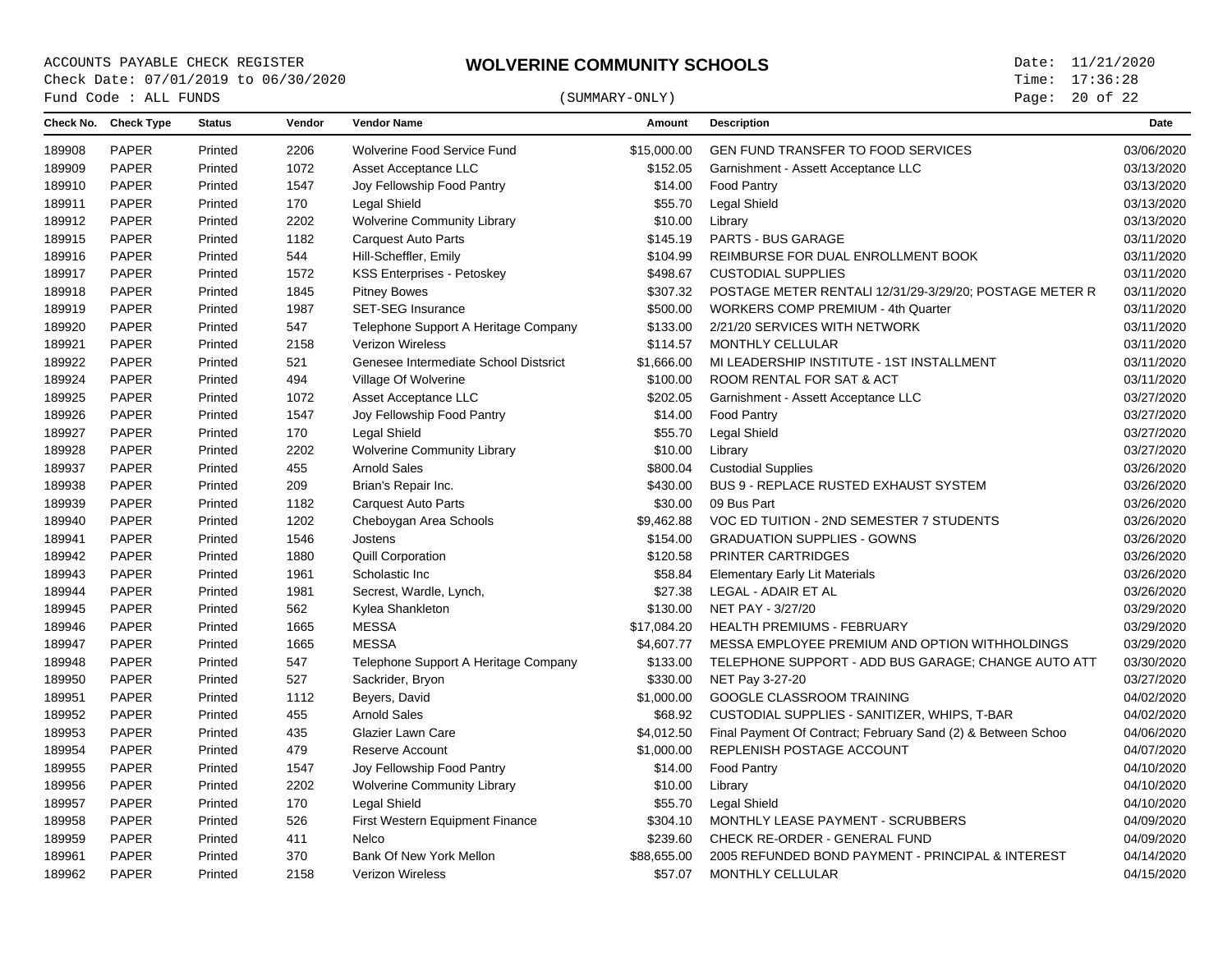Page: 21 of 22

|        | Fund Code : ALL FUNDS |               |        |                                           | (SUMMARY-ONLY) |                                                            | Page: 21 of 22 |
|--------|-----------------------|---------------|--------|-------------------------------------------|----------------|------------------------------------------------------------|----------------|
|        | Check No. Check Type  | <b>Status</b> | Vendor | <b>Vendor Name</b>                        | Amount         | <b>Description</b>                                         | <b>Date</b>    |
| 189966 | <b>PAPER</b>          | Printed       | 1547   | Joy Fellowship Food Pantry                | \$14.00        | Food Pantry                                                | 04/24/2020     |
| 189967 | <b>PAPER</b>          | Printed       | 170    | Legal Shield                              | \$55.70        | Legal Shield                                               | 04/24/2020     |
| 189968 | <b>PAPER</b>          | Printed       | 2202   | <b>Wolverine Community Library</b>        | \$10.00        | Library                                                    | 04/24/2020     |
| 189969 | <b>PAPER</b>          | Printed       | 1182   | <b>Carquest Auto Parts</b>                | \$172.16       | <b>REPAIR - FORD FUSION</b>                                | 04/29/2020     |
| 189970 | <b>PAPER</b>          | Printed       | 184    | <b>Engineered Protection Systems Inc</b>  | \$213.21       | VIDEO SERVICE AGREEMENT - 3/1/20 THRU 5/31/20              | 04/29/2020     |
| 189971 | <b>PAPER</b>          | Printed       | 1546   | Jostens                                   | \$15.60        | (1) DIPLOMA                                                | 04/29/2020     |
| 189972 | <b>PAPER</b>          | Printed       | 258    | Otis Elevator Company                     | \$406.92       | CONTRACT SVCS 5/1/20-7/31/20                               | 04/29/2020     |
| 189973 | <b>PAPER</b>          | Printed       | 1547   | Joy Fellowship Food Pantry                | \$14.00        | <b>Food Pantry</b>                                         | 05/08/2020     |
| 189974 | PAPER                 | Printed       | 170    | Legal Shield                              | \$55.70        | <b>Legal Shield</b>                                        | 05/08/2020     |
| 189975 | <b>PAPER</b>          | Printed       | 2202   | <b>Wolverine Community Library</b>        | \$10.00        | Library                                                    | 05/08/2020     |
| 189976 | <b>PAPER</b>          | Printed       | 526    | First Western Equipment Finance           | \$304.10       | Lease Agreement - Scrubbers                                | 05/05/2020     |
| 189977 | <b>PAPER</b>          | Printed       | 502    | Stephanie Barski                          | \$150.00       | Reimbursement - Classroom Supplies                         | 05/05/2020     |
| 189978 | <b>PAPER</b>          | Printed       | 83     | GovConnection, Inc.                       | \$246.50       | (10) Acad Google Chrom OS PL                               | 05/05/2020     |
| 189979 | <b>PAPER</b>          | Printed       | 1093   | Ballard's Plumbing & Heating              | \$476.28       | Flushing System At Elementary                              | 05/11/2020     |
| 189980 | <b>PAPER</b>          | Printed       | 1242   | COP ESD                                   | \$12,000.00    | ANNUAL TECHNOLOGY SERVICES                                 | 05/11/2020     |
| 189981 | <b>PAPER</b>          | Printed       | 184    | <b>Engineered Protection Systems Inc.</b> | \$213.21       | <b>VIDEO SERVICE AGREEMENT</b>                             | 05/11/2020     |
| 189982 | <b>PAPER</b>          | Printed       | 1547   | Joy Fellowship Food Pantry                | \$14.00        | <b>Food Pantry</b>                                         | 05/22/2020     |
| 189983 | PAPER                 | Printed       | 170    | Legal Shield                              | \$55.70        | Legal Shield                                               | 05/22/2020     |
| 189984 | <b>PAPER</b>          | Printed       | 2202   | <b>Wolverine Community Library</b>        | \$10.00        | Library                                                    | 05/22/2020     |
| 189985 | <b>PAPER</b>          | Printed       | 565    | <b>EMS LINQ IN</b>                        | \$1,900.00     | ANNUAL SCHOOL FINANCE RENEWAL & SUPPORT                    | 05/20/2020     |
| 189986 | <b>PAPER</b>          | Printed       | 83     | GovConnection, Inc.                       | \$1,746.20     | (10) CHROMEBOOKS                                           | 05/20/2020     |
| 189987 | <b>PAPER</b>          | Printed       | 452    | Jostens Of Northern Michigan              | \$26.00        | VALEDICTORIAN & SALUTATORAN STOLES                         | 05/20/2020     |
| 189988 | <b>PAPER</b>          | Printed       | 2103   | Thrun Law Firm, P.C.                      | \$459.00       | MONTHLY LEGAL SVCS - APRIL                                 | 05/20/2020     |
| 189989 | <b>PAPER</b>          | Printed       | 2158   | <b>Verizon Wireless</b>                   | \$57.19        | MONTHLY CELLULAR                                           | 05/20/2020     |
| 189990 | <b>PAPER</b>          | Printed       | 2199   | <b>Wolverine Activity Fund</b>            | \$5,010.00     | GENERAL FUND WRITE OFF OF ACTIVITY FUND-WEIGHT ROOM        | 05/23/2020     |
| 189991 | <b>PAPER</b>          | Printed       | 455    | <b>Arnold Sales</b>                       | \$598.83       | CUSTODIAL SUPPLIES - 3/17/20; CUSTODIAL SUPPLIES - 2/11/20 | 05/29/2020     |
| 189992 | PAPER                 | Printed       | 566    | CITY OF CHEBOYGAN                         | \$36.00        | WATER TESTING - 5/19/20                                    | 05/29/2020     |
| 189993 | <b>PAPER</b>          | Printed       | 1438   | Rhonda Granger                            | \$116.41       | REIMBURSE FOR INK CARTRIDGE; REIMBURSE FOR CAT LOUN        | 05/29/2020     |
| 189994 | <b>PAPER</b>          | Printed       | 1547   | Joy Fellowship Food Pantry                | \$14.00        | <b>Food Pantry</b>                                         | 06/05/2020     |
| 189995 | <b>PAPER</b>          | Printed       | 170    | Legal Shield                              | \$55.70        | <b>Legal Shield</b>                                        | 06/05/2020     |
| 189996 | <b>PAPER</b>          | Printed       | 2202   | <b>Wolverine Community Library</b>        | \$10.00        | Library                                                    | 06/05/2020     |
| 189997 | <b>PAPER</b>          | Printed       | 526    | First Western Equipment Finance           | \$304.10       | FLOOR SCRUBBER LEASE                                       | 06/03/2020     |
| 189998 | <b>PAPER</b>          | Printed       | 25     | Jon Hart                                  | \$165.00       | WATER TESTING FEES - 5/19/20                               | 06/03/2020     |
| 189999 | <b>PAPER</b>          | Printed       | 1631   | <b>MASB</b>                               | \$1,206.00     | ANNUAL MEMBERSHIP RENEWAL - BOARD                          | 06/03/2020     |
| 190000 | <b>PAPER</b>          | Printed       | 2051   | <b>Straitsland Resorter</b>               | \$91.20        | 91.2ADVERTISEMENTS - K-ROUNDUP                             | 06/03/2020     |
| 190001 | PAPER                 | Printed       | 2103   | Thrun Law Firm, P.C.                      | \$1,065.50     | MONTHLY LEGAL SERVICES THRU 05/07/20                       | 06/03/2020     |
| 190002 | <b>PAPER</b>          | Printed       | 360    | <b>Wolverine Post Office</b>              | \$84.00        | ANNUAL RENEWAL: PO BOX 219                                 | 06/03/2020     |
| 190003 | <b>PAPER</b>          | Printed       | 518    | Clark Hill PLC                            | \$234.00       | MONTHLY LEGAL SERVICES THRU 4-30-20                        | 06/10/2020     |
| 190004 | <b>PAPER</b>          | Printed       | 1242   | COP ESD                                   | \$4,563.00     | INTERNET CONNECTIVITY; CONTRACTED SVCS - SF HOSTING,       | 06/10/2020     |
| 190005 | <b>PAPER</b>          | Printed       | 1757   | NEOLA INC.                                | \$1,225.00     | <b>BOARD POLICIES UPDATE</b>                               | 06/10/2020     |
| 190006 | <b>PAPER</b>          | Printed       | 1845   | <b>Pitney Bowes</b>                       | \$307.32       | POSTAGE MACHINE RENTAL                                     | 06/10/2020     |
| 190007 | <b>PAPER</b>          | Printed       | 1949   | Saginaw Area ISD                          | \$215.80       | Laminating Film                                            | 06/10/2020     |
|        |                       |               |        |                                           |                |                                                            |                |